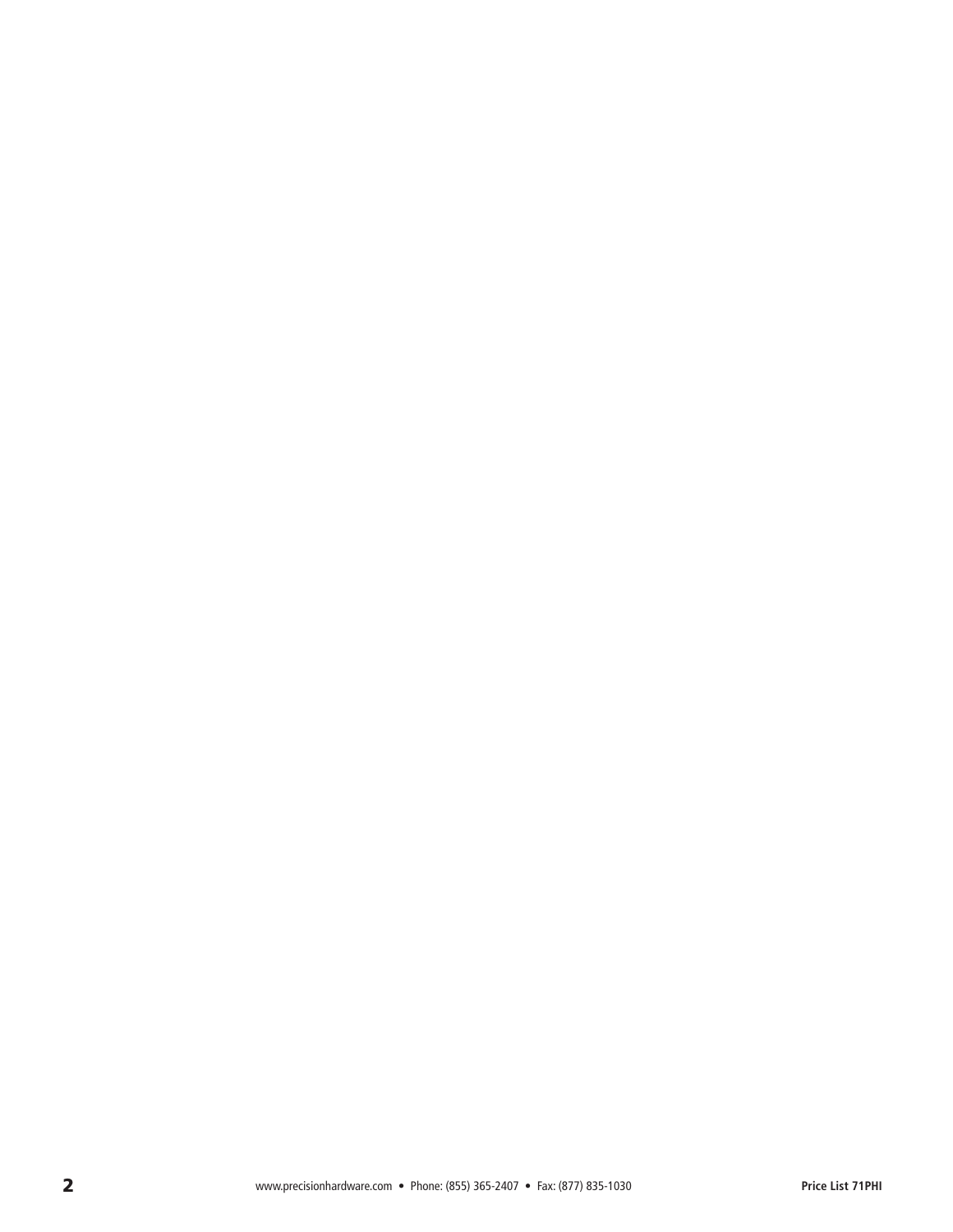### **Contents**

General Information

| Terms and Conditions of Sale                                             | 4  |
|--------------------------------------------------------------------------|----|
| Limited Warranty                                                         | 6  |
| How to Order                                                             | 7  |
| <b>Wide Stile Devices</b>                                                |    |
| 2100 - Apex Rim - Reversible, Wide Stile                                 | 8  |
| 2200 - Apex Surface Vertical Rod - Reversible, Wide Stile                | 9  |
| 2300 - Apex Mortise - Handed, Wide Stile                                 | 10 |
| <b>Narrow Stile Devices</b>                                              |    |
| 2400 - Apex Rim - Non Handed, Narrow Stile                               | 11 |
| 2600 - Apex Concealed Vertical Rod - Non Handed, Narrow Stile            | 12 |
| <b>Wide Stile Devices</b>                                                |    |
| 2700 - Apex Wood Door Concealed Vertical Rod - Reversible,<br>Wide Stile | 13 |
| 2800 - Apex Concealed Vertical Rod - Reversible, Wide Stile              | 14 |
| Decorative Levers list Price                                             |    |
| 2900/4900 Series Trims                                                   | 15 |
| <b>Reliant Series</b>                                                    |    |
| 5100 - Reliant Rim - Non Handed                                          | 16 |
| 5200 - Reliant Surface Vertical Rod - Reversible                         | 17 |
| <b>Olympian Series</b>                                                   |    |
| 100 - Olympian Rim - 100 Handed, R100 Reversible, Crossbar               | 18 |
| 200 - Olympian Surface Vertical Rod - Non Handed, Crossbar               | 19 |
| 300 – Olympian Mortise - Handed, Crossbar                                | 20 |
| Arm-A Dor <sup>®1</sup>                                                  |    |
| 7R0 - Arm-A-Dor® - Security Exit Hardware                                | 21 |
| Trims                                                                    |    |
| Apex Wide & Narrow Stile, Olympian Trim                                  | 22 |
|                                                                          |    |

| <b>Mullions</b>                                |    |
|------------------------------------------------|----|
| Mullions                                       | 23 |
| <b>Strikes</b>                                 | 24 |
| <b>Strikes &amp; Accessories</b>               |    |
| Accessories                                    | 24 |
| <b>Electrical Products</b>                     | 25 |
| <b>Component Assemblies</b>                    |    |
| Apex Component Assemblies - Wide Stile         | 27 |
| Apex Component Assemblies - Narrow Stile       | 29 |
| Reliant Component Assemblies                   | 30 |
| Olympian Component Assemblies - Crossbar       | 31 |
| Olympian Component Assemblies - Crossbar       | 32 |
| <b>Trim Components Assemblies</b>              | 32 |
| Miscellaneous                                  |    |
| Weight Chart                                   | 33 |
| Quoting & Ordering                             | 34 |
| BEST Cylinder and Precision Exit Device Orders | 35 |
| Returned Authorization (RA) Non-Warranty       | 36 |
| Fulfillment Issues                             | 36 |
| Forms                                          |    |
| Order Form                                     | 37 |
| Return Authorization Form Request              | 38 |
|                                                |    |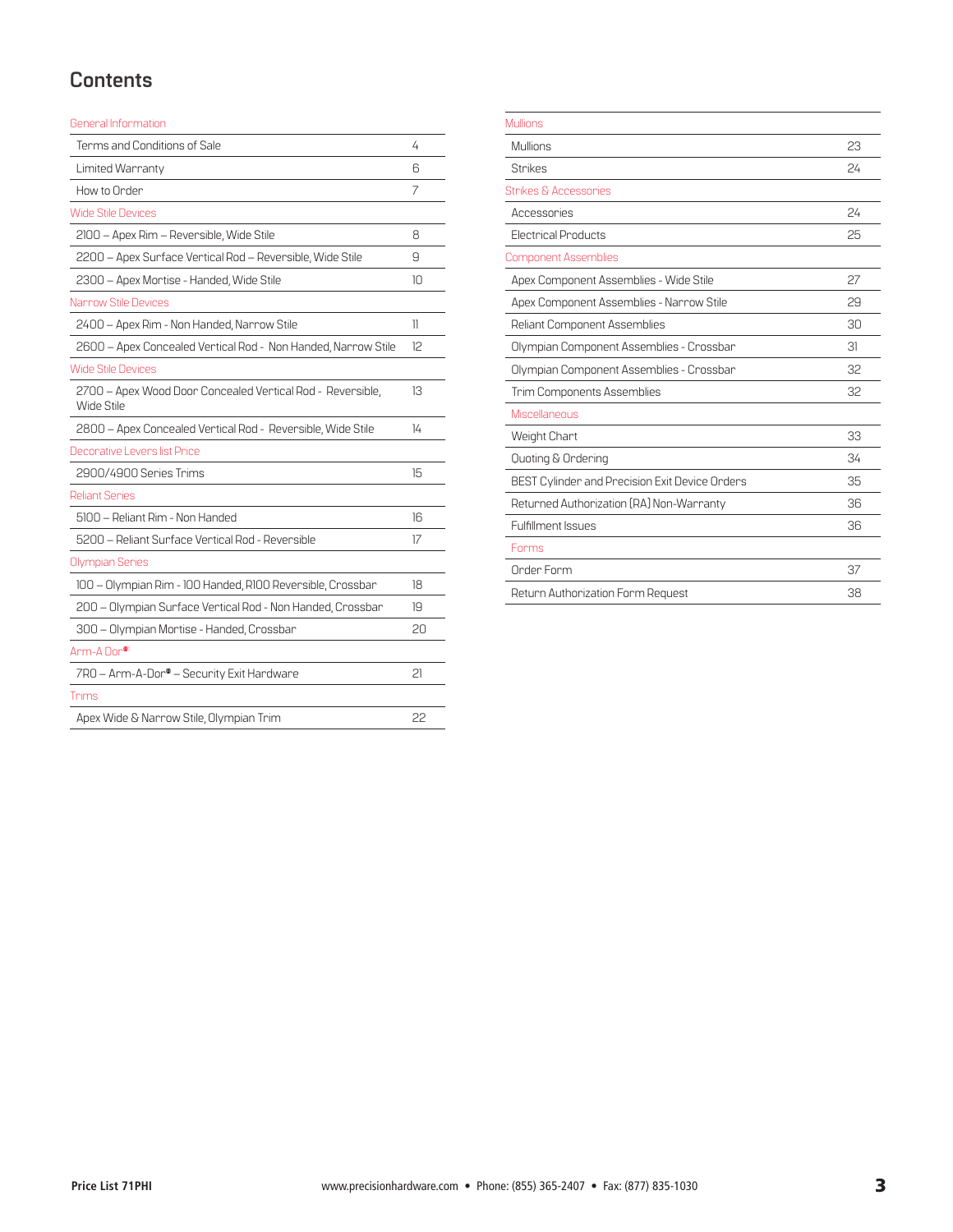### <span id="page-3-0"></span>**Terms and Conditions of Sale** General Information

**Acceptance.** The following Terms and Conditions of sale are applicable to all Quotations, Contract, Purchase Orders, Order Acknowledgement Forms, and sales of Seller's services and products, and are the only applicable terms and conditions thereto, except for terms establishing prices, quantities, delivery schedules, terms of payment, invoicing, shipping instructions, and the identification of the products associated with each transaction. If any conflict exists between the Terms and Conditions and a Quotation, Purchase Order, Order Acknowledgment form, or sale, these Terms and Conditions shall prevail BY REQUESTING A QUOTATION OF ORDERING ANY PRODUCTS OR SERVICES FROM SELLER, BUYER AGREES TO ALL THE FOLLOWING TERMS AND CONDITIONS. If a written contract signed by both parties is in existence covering the sale of the goods and services, the terms and conditions of the contract shall control to the extent they are inconsistent with these Terms and Conditions.

1. **Order Procedure.** Buyer may or may not request the preparation of a Quotation prior to ordering any products or services from Seller. Buyer then shall place a Purchase Order with Seller. By placing a Purchase Order, Buyer makes an offer to purchase products or services from Seller pursuant to these Terms and Conditions. Seller, in its discretion, may accept or reject the Purchase Order. If Seller accepts the Purchase Order, Seller shall issue an Order Acknowledgement Form confirming Buyer's order. No Purchase Order is binding on Seller unless accepted by Seller as provided in these Terms and Conditions.

2. **Quotations.** All Quotations by Seller are subject to change or withdrawal without prior notice to Buyer unless otherwise specifically stated in the Quotation. All resulting Purchase Orders become effective only if and when approved and accepted in writing by Seller by the issuance of its Order Acknowledgement Form. Seller reserves the right to discontinue manufacture of any products or change products materials, design, or specifications without notice.

#### 3. **Site Requirements.**

- a. The Quotation is contingent upon all work being performed during normal business hours unless otherwise negotiated and a mutually agreeable schedule. The Quotation is calculated on one continuous installation engagement based on acceptable site conditions where other dependent scopes have completed preparation for proposed materials (i.e. electrical work, floor work, adjacent construction). When Buyer has given authorization for work to begin, no other scopes may impede Seller's ability to complete installation in agreed upon area. Seller reserves the right to invoice for costs that are incurred due to unacceptable site conditions or delays by others resulting in additional installation visits.
- b. Signed acceptance by Buyer of shop drawings and/or submittals shall be interpreted as acceptance that proposed scope is the correct interpretation of construction documents. Any field verification and/or work required by others as detailed in the submittal will be provided and coordinated by Buyer. Work shall not begin nor shall orders be placed for any projects until all shop drawings and submittals have been approved in writing by Buyer.

4. **Warranty.** For a period of twelve (12) months from the date of delivery, Seller warrants only that all products sold pursuant to a Quotation or Purchase Order will conform to the description in this Price Book and will be free from defects in workmanship and materials. Extended warranties are available for an additional cost. Seller is not responsible for defects or damages caused by wear and tear, consumable materials, vandalism, fires, storms, floods, acts of God, misuse, abuse or alteration by any company other than Seller. Seller further warrants that Buyer will receive good and valid title to the products. Any claim on account of nonconforming or defective products or for any other cause whatsoever shall conclusively be deemed waived by Buyer unless written notice thereof is given to Seller promptly after discovery but no later than sixty (60) days from date of shipment. Seller shall have the right either to replace or repair any nonconforming or defective products, to refund the purchase price upon return of the products, or to grant a reasonable allowance on account of such nonconformance or defect Seller's liability and Buyer's exclusive remedy for nonconforming or defective products shall be limited solely to replacement, repair, refund, or allowance as Seller may elect. Seller shall be given reasonable opportunity to

investigate all claims and no materials shall be returned to Seller until after inspection and approval by Seller and receipt by Buyer of written shipping instructions from Seller. Buyer acknowledges and agrees that the remedies set forth in this paragraph are Buyer's exclusive remedies for the delivery of nonconforming or defective products.

#### **Additional Warranties**

- a) No credit will be provided for any work completed by others during warranty term.
- b) Warranty work will be performed during normal business hours with our standard response times. Any warranty work taking place beyond normal business hours or with expedited response time may be billable.
- c) Products repaired or replaced under the warranty are warranted only through the remainder of the original warranty period.

**Disclaimer of Further Warranties**. Except as set forth above, there is no warranty, representation, or condition of any kind, express or implied (including no warranty of merchantability or fitness of the products for any use contemplated by Buyer) concerning Seller's products or services and none shall be implied by law. 5. Limitation of Liability and Remedies. Seller shall not be liable, and Buyer waives all claims against Seller for any incidental, consequential, or special damages, including without limitation, lost revenues and profits even if Seller has been advised of the possibility of such damages. Buyer's exclusive remedy for any cause of action under these Terms and Conditions is a claim for damages and in no event will damages or any other recovery of any kind against Seller exceed the purchase price of the specific products or services as to which the claim is made. Seller will not be liable to Buyer for any loss, damage, or injury to persons or property resulting from the handling, storage, transportation, resale, or use of the products in manufacturing processes, or in combination with other substances, or otherwise.

6. **Intellectual Property Indemnification**. (a) Seller agrees to defend, indemnify and hold Buyer harmless against any claims, costs, damages, liability and expenses resulting from actual or alleged patent, trademark, or copyright infringement, misappropriation of confidential information, or violation of any other intellectual property right, domestic or foreign, in the selling or use of any part or product that is owned by Seller and that pertains to the subject matter of a Quotation, Purchase Order, or sale of products or services (provided that the product is not modified in anyway by Buyer or any other party, and that the product is used in the manner intended by Seller). If a suit or claim results in any injunction or any other order that would prevent Seller from supplying any product falling under a Quotation, Purchase Order, or sale, or if the result of such a suit or claim would, in the reasonable opinion of Seller, otherwise cause Seller to be unable

to supply such products, Seller shall have the right, at its option, if it so chooses, to do one or more of the following: (i) secure an appropriate license to permit Seller to continue supplying the products to Buyer; (ii) modify the relevant product so that it becomes non-infringing, provided that any modification does not cause any material change to the operation or performance of the product; or (iii) replace the relevant product with a non-infringing but practically equivalent product. (b) Buyer agrees to defend, indemnify, and hold Seller harmless against any claims, costs, damages, liability and expenses resulting from actual or alleged patent, trademark, or copyright infringement, misappropriation of confidential information, or violation of any other intellectual property right, domestic or foreign, in the making, using or selling of any product or using any process that is owned by Buyer or is designed or specified by Buyer and that pertains to the subject matter of a Quotation, Purchase Order, or sale.

7. **Ownership of Inventions.** All drawings, know-how, designs, confidential information, and the like disclosed to Buyer by Seller and all rights therein will remain the property of Seller. Buyer shall have no claim to, ownership interest in, no license to, or no rights to any information provided or communicated by Seller.

8. **Lead Times.** If applicable, lead times are based on standard requirements by factory to provide materials proposed. Ship dates will be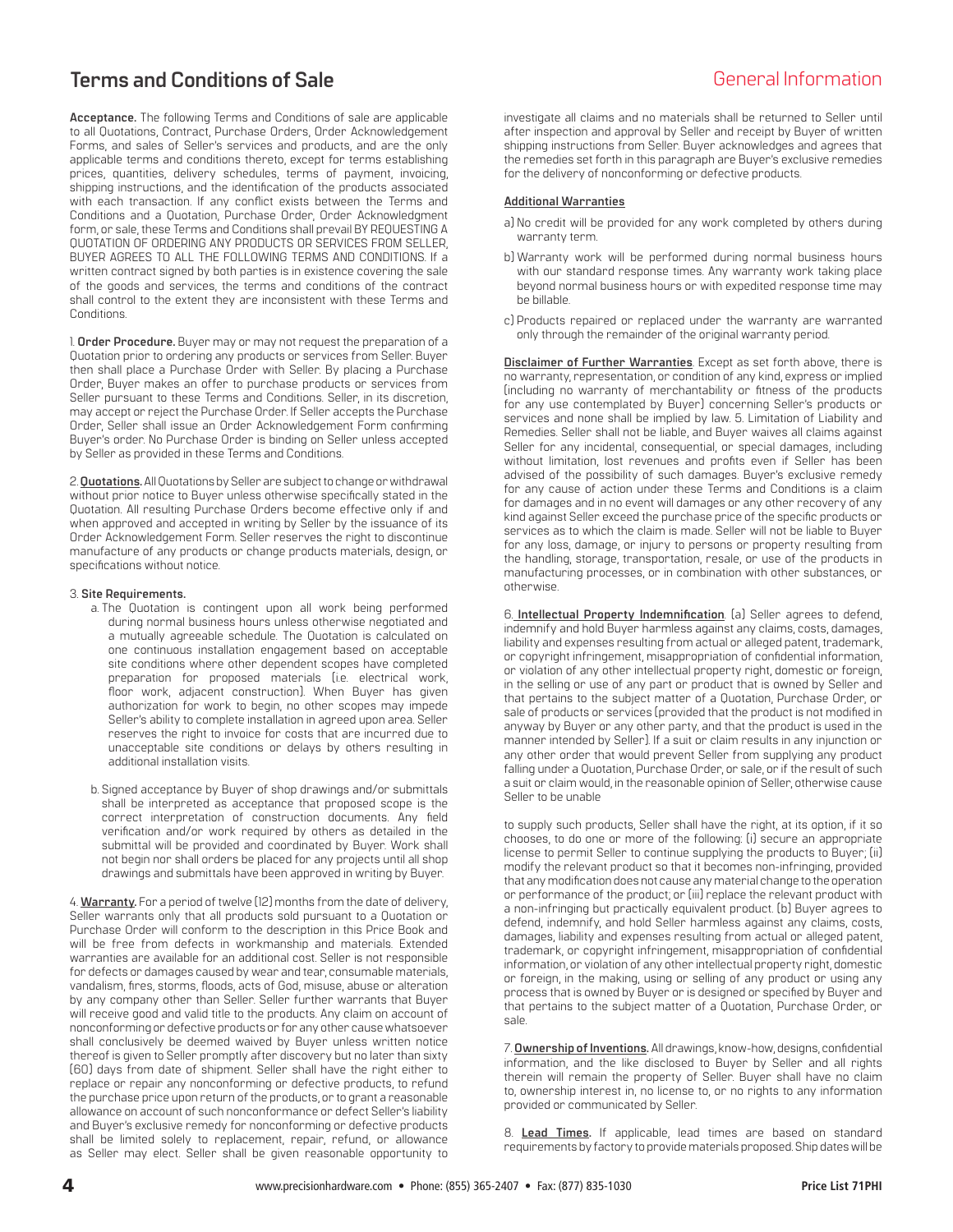### General Information

provided as estimate only once order is placed with the factory. Adequate packaging will be provided for any normal shipping circumstance such that materials will be protected and labeled as required. Special packaging may be provided for an additional expense. Shipping will be cost effective unless expedited fees are accepted by Buyer. If materials are to be provided to job site or Buyer location, dormakaba will make an informed decision as to the best instruction to provide the shipping company. If materials are not required to have direct delivery, materials will be brought to branch for pickup by Buyer. All freight terms shall be FOB. Any claims for damage in transit or lost freight, receiving, and inspection of materials is the responsibility of Buyer. It is a requirement of Buyer to inspect and review all materials prior to accepting shipment.

9. **Title/Risk of Loss.** All products shall be shipped FOB Seller's manufacturing facility to Buyer's designated delivery location. Unless otherwise agreed by the parties, Seller shall select the method of and carrier for the products. Seller reserves the right to ship items in a single or in multiple shipments. Title and risk of loss to products ordered passes to Buyer upon delivery of the products to the freight carrier. Unless mutually agreed upon in writing, shipping dates are approximate and are based upon prompt receipt of all necessary information.

10. **Prices.** Quoted price is valid for 90 days. Seller reserve the right to revise quotations after the 90 days. All accepted Purchase Orders are subject to Seller's price in effect at time of shipment. Buyer shall be responsible for any increase in freight rates or transportation charges occurring after Seller prepared the Order Acknowledgment Form. on the Order Acknowledgment Form. Buyer shall pay to Seller in addition to the purchase price the amount of all fees, duties, licenses, and all sales, use, privilege, occupation, excise, or other taxes, federal, state, local, or foreign which Seller is required to pay or collect in connection with products or services sold to Buyer.

11. **Payments.** Unless otherwise agreed in writing between the parties, all Seller's invoices are payable within thirty (30) days of their date. Time is of the essence. Interest on past due amounts will be assessed at the rate of 1.5% per month (18% per annum), or the maximum allowable by law.

Seller reserves the right to full payment upon completion of work unless credit is pre-established. For any work requiring materials purchase or scheduling, a 50% deposit is due at time of proposal acceptance. Twenty percent (20%) of the Quotation, Purchase Order value may be billed after job award. Joint check agreements may be requested at the discretion of Seller. If payment is outstanding for any one account, work may be stopped and outstanding orders cancelled until account is restored. Should Seller require the use of collection, attorney's fees, or fees for insufficient funds, Buyer agrees that these funds will be repaid to Seller. Seller retains the right to file a lien against all or part of the property being improved. Seller reserves the right to add a 2.5% charge if invoice becomes delinquent beyond terms.

12. **Cancellation.** In the event a Buyer's Purchase Order and the issuance of an Order Acceptance Form is cancelled, it will be subject to standard 20% restocking fees, cancellation fees, engineering fees, materials & freight costs incurred, and administrative fees. Standard cancellation is 20% of order as long as no materials have been ordered. Should Buyer release material orders, Buyer will be liable for that portion of the job and 20% of the remaining amount of work unperformed/unordered.

13. **Storage.** If applicable, Seller reserves the right to implement a storage fee if delivery is delayed after agreed upon date. Should project timeline require storage of materials, Seller reserves the right to bill for those materials at the time they have been received at a Seller location, Buyer location, or at job site. Certificate of insurance for stored materials can be provided to Buyer upon request. Signed acceptance by Buyer of shop drawings and/or submittals shall be interpreted as acceptance that proposed scope is the correct interpretation of construction documents. Any field verification and/or work required by others as detailed in the submittal will be provided and coordinated by Buyer.

14. **Insolvency.** Seller may, at any time or times, suspend performance of any order or require payment in cash, security, or other adequate assurance satisfactory to Seller when, in Seller's opinion, the financial condition of Buyer or other grounds for insecurity, including the filing of a petition for bankruptcy, warrant such action.

15. **Force Majeure.** Seller shall not be liable for any delay in fulfilling any order due to (a) fires, floods, strikes, or other labor disputes, accidents to machinery, acts of sabotage, riots, precedence or priorities granted at the request or for the benefit, directly or indirectly, of the federal or any state government or any subdivision or agency thereof, delays in transportation or lack of transportation facilities, restrictions imposed by federal or state legislation or rules of regulations thereunder; or (b) any cause beyond the control of Seller.

16. **Ownership of Equipment.** Unless otherwise agreed in a writing, all material, equipment, facilities, and special tooling, which term includes but is not limited to jigs, dies, fixtures, molds, patterns, special taps, special gauges, special test equipment, and manufacturing aids and replacements thereof, used in the manufacture of the products covered by any order shall remain the property of Seller. Any material, tooling, and equipment furnished to Seller by Buyer shall be and remain the personal property of Buyer with the title to and right of possession remaining in Buyer.

17. **Confidential Information.** All information furnished or made available by Seller to Buyer in connection with a transaction shall be held in confidence by Buyer. Buyer agrees not to use such information or disclose such information to others without Seller's prior written consent. The obligations of this paragraph does not apply to any information which (a) at the time of disclosure was, or thereafter becomes, generally available to the public by publication or otherwise through no breach by Buyer of any obligation herein, (b) Buyer can show by written records was in Buyer's possession prior to disclosure by the disclosing party, (c) is legally made available to Buyer by or through a third party having no direct or indirect confidentiality obligation to Seller with respect to such information, (d) was independently developed by Buyer without use of any of Seller's confidential information, or (e) is required to be disclosed pursuant to applicable law.

18. **Waiver.** No waiver by Seller of any of these Terms and Conditions shall be effective unless explicitly set forth in writing and signed by Seller. No failure to exercise, or delay in exercising, any rights, remedy, power, or privilege arising from these Terms and Conditions shall operate or be construed as a waiver thereof, nor shall any single or partial exercise of any right, remedy, power, or privilege hereunder preclude any other or further exercise thereof or the exercise of any other right, remedy, power or privilege.

19. **Assignment.** No assignment of any right or interest or delegation of any obligation or performance of Buyer under this order may be made without the prior written consent of Seller. Any attempted assignment or delegation will be wholly void and totally ineffective for all purposes.

20. **Choice of Law.** All sales, agreements for sale, offers to sell, proposals, acknowledgments and contracts of sale, including, but not limited to, Purchase Orders accepted by Seller, shall be considered a contract under the laws of the State of Delaware, and the rights and duties of all persons, and the construction and effect of all provisions hereof, shall be governed by and construed according to the laws of the State of Delaware.

21. **Integration Clause.** These Terms and Conditions constitute the entirety of terms and conditions, except as set forth in paragraph one, governing the sale and purchase of products and services sold by Seller. No modification of these Terms and Conditions shall be of any force or effect unless in writing and signed Seller and Buyer. Buyer may desire to utilize its own form of acknowledgment or acceptance of these Terms and Conditions. However, the use of any such form shall be for convenience only. No modification of these Terms and Conditions shall be affected by the acknowledgment or acceptance of purchase orders, shipping instruction forms, bills of lading or any other document containing terms or conditions at variance with or in addition to those set forth herein, all such varying or additional terms being hereby objected to and rejected by Seller and deemed to be waived by Buyer.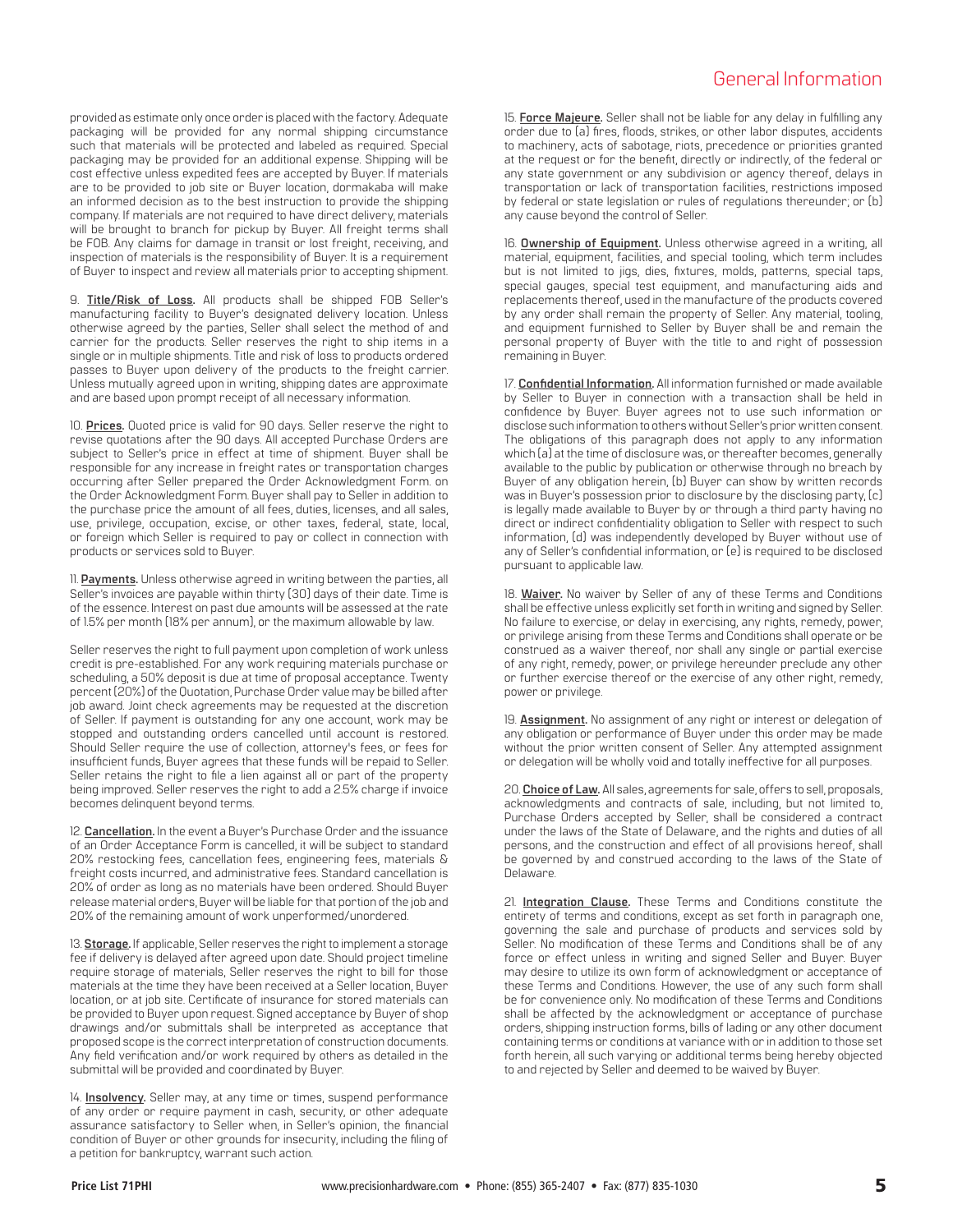### <span id="page-5-0"></span>**Limited Warranty** General Information

**What is Covered:** dormakaba USA Inc. ("dormakaba USA") warrants that all Products manufactured by dormakaba USA and sold under its trade name "PRECISION HARDWARE" are free of defects in materials and workmanship as outlined below. The sole and exclusive liability of dormakaba USA under this warranty is limited to the repair or replacement of any Product or component part covered by the warranty at the sole discretion of dormakaba USA.

**Who is Covered:** This warranty is extended only to Seller's distributors of products and the end user who purchases products for purposes other than resale (collectively, "Purchaser").

#### **Hardware Warranty Period:**

- Apex, Arm-A-Door, Reliant, Olympian Series (3, 4, 5R Exit Devices) mechanical products shall be warranted for five (5) years from the date of sale.
- Apex, Arm-A-Door, Reliant, Olympian Series (3, 4, 5R Exit Devices) electrical products shall be warranted for one (1) year from the date of sale.
- RM Mullions (811 & 822 Series) shall be warranted for five (5) years from date of sale.
- Finishes shall be warranted for three (3) years from the date of sale excluding US10B/613 "Oil Rubbed Bronze" finish.

### **Wi-Q™ Technology and Offline Series:**

- dormakaba USA warrants that all software shall be free from defects in materials and workmanship and will function in substantial accordance to the specifications for a period of one (1) year from the date of installation.
- Specific Limitations: This warranty does not cover any post-sales technical support under the following circumstances:
- Problems caused by misuse of software or hardware
- Failure to provide a network connection or site phone line for a modem connection, if deemed necessary by dormakaba USA
- Technical support for network software products
- Technical support for software installed on computer hardware or computer operating system that is no longer commercially available for purchase.

**Warranty Claims:** Any Products believed to be defective as covered by this warranty may not be returned without prior written Returned Materials Authorization (RMA) from dormakaba USA Product Support (855) 365-2407 covering specific items and quantities within thirty (30) days from the discovery of the alleged defect(s). dormakaba USA will inform the purchaser where to ship said Product(s), shipping charges prepaid by you, for examination. In the event such examination reveals a defect covered by this warranty; dormakaba USA will, at its sole option, repair or replace the Product, and return it or its replacement to the purchaser, with charges only for shipping.

Exclusions: This warranty specifically excludes, and dormakaba USA shall not be held responsible for the following:

#### a) C**OSTS ASSOCIATED WITH INSTALLING, REMOVING OR REINSTALLATION OF THE PRODUCT.**

- b) Damage caused by Product malfunction or failure attributable to acts of God.
- c) Improper use or installation.
- d) Poor or no maintenance.
- e) Work performed by someone other than an Authorized dormakaba USA technician.
- f) Failure to follow dormakaba USA's operating instructions or environmental specifications.
- g) Incorrect application, modification, vandalism, erosion or corrosion, shipping and/or handling, improper storage, accident, misuse, abuse or any other cause not within the control of dormakaba USA.
- h) This warranty is void if any modification is made to the warranted product, regardless of whether the modification causes or contributes to the alleged defect. All modifications are made at the risk and expense of the party making the modifications.
- i) dormakaba USA shall not be liable for any repairs, replacements, or adjustments to the product or any costs of labor performed by the Purchaser or others without dormakaba USA's prior written approval.
- j) dormakaba USA provides no warranty or guarantee that its cores and/or cylinders will function properly or be mechanically compatible with products not manufactured by dormakaba USA.
- The US10B/613 finish is considered to be a living finish that will change over time with use and age and is expressly excluded from this warranty. The finish changes that occur are indicative of normal wear and tear and reflect the essence of a living finish. The finish changes are not considered manufacturing defects and are not covered by this warranty.

**Third Party Warranty:** Except as otherwise provided above, dormakaba USA makes no warranty, express or implied, with regard to third party hardware or software and expressly disclaims the implied warranties or conditions of merchantability or merchantable quality, fitness for a particular purpose, title, infringement and those arising by statute or otherwise in law. Customer's sole recourse for warranty claims is with the manufacturer of the Product. However, dormakaba USA agrees to pass through any third party warranty that dormakaba USA receives from the manufacturer of the Products to Purchaser. The extent of any third party warranty details, terms and conditions, remedies and procedures may be expressly stated on, or packaged with, or otherwise accompanying the Products.

**LIMITATION OF WARRANTIES:** THIS WARRANTY IS GIVEN EXPRESSLY AND IN PLACE OF ALL OTHER WARRANTIES, EXPRESS OR IMPLIED, INCLUDING ANY IMPLIED WARRANTIES OF MERCHANTABILITY OR FITNESS FOR PARTICULAR PURPOSE. THERE ARE NO UNDERSTANDINGS, AGREEMENTS, REPRESENTATIONS, OR WARRANTIES NOT SPECIFIED HEREIN.

dormakaba USA SHALL NOT, IN ANY EVENT, BE LIABLE FOR ANY CONSEQUENTIAL, INCIDENTAL, INDIRECT, SPECIAL OR PUNITIVE DAMAGES SUFFERED BY PURCHASER OR ANYONE CLAIMING BY, THROUGH OR UNDER PURCHASER, AS A RESULT OF THE CONDITION OF THIS PRODUCT, OR ANY PART OR PORTION THEREOF.

SOME STATES DO NOT ALLOW LIMITATIONS ON HOW LONG AN IMPLIED WARRANTY LASTS OR PROHIBIT THE EXCLUSION OR LIMITATION OF INCIDENTAL OR CONSEQUENTIAL DAMAGES, SO THE ABOVE LIMITATION AND EXCLUSIONS MAY NOT APPLY IN YOUR STATE.

THIS WARRANTY IS GOVERNED BY THE LAW OF THE STATE OF INDIANA WITHOUT REGARD TO ITS CONFLICTS OF LAW PRINCIPLES. dormakaba USA AND PURCHASER AGREE THAT THE UNITED NATIONS CONVENTION ON CONTRACTS FOR THE INTERNATIONAL SALE OF GOODS SHALL NOT APPLY TO SALE OF THE PRODUCTS COVERED BY THIS WARRANTY.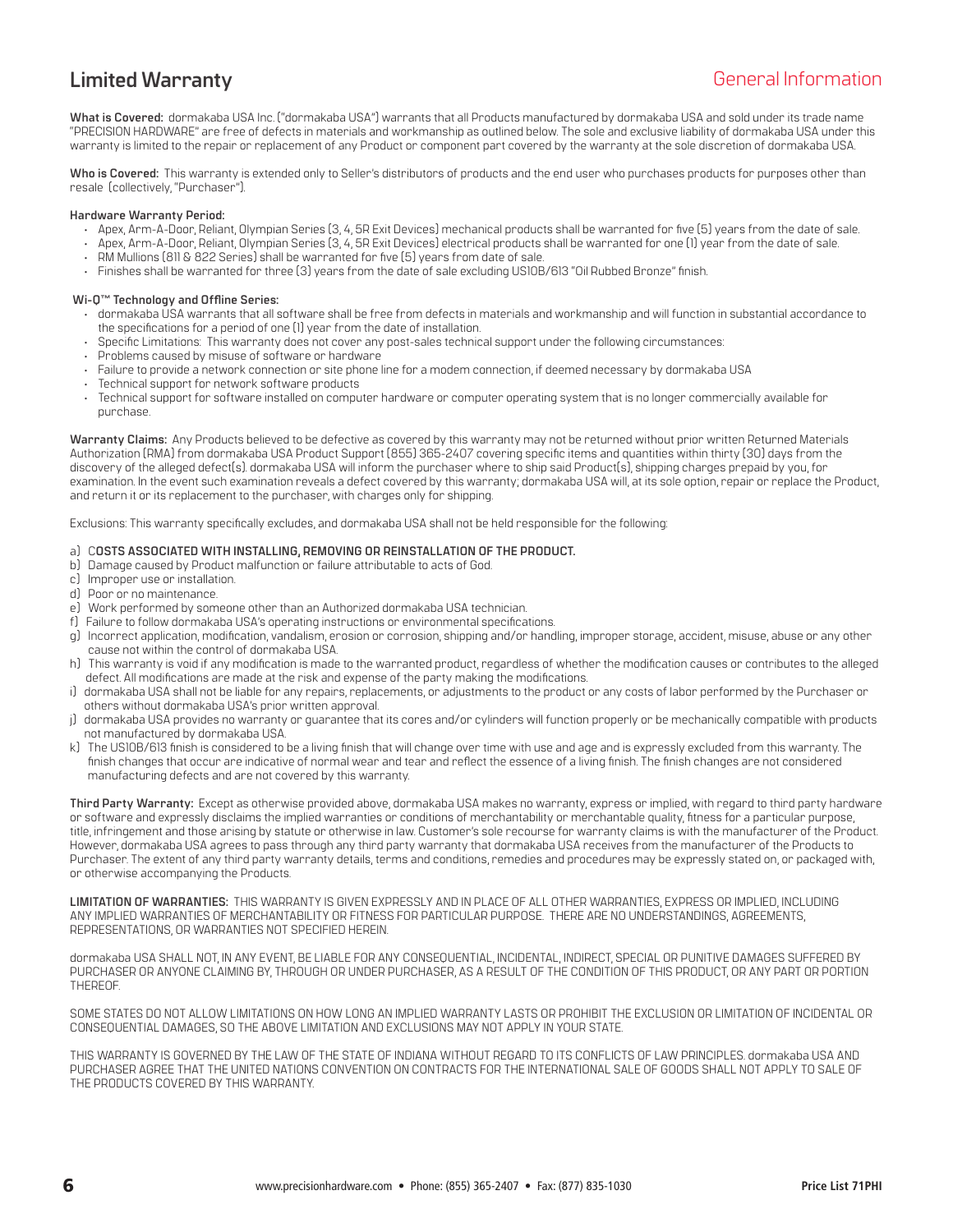<span id="page-6-0"></span>

**DEVICE ONLY:** List quantity, device model w/function, hand, finish, strike, and door size including thickness.

### Note: For greater exit device mounting heights, see extended bottom rods (pages 35, 36, 37 & 38)

### **FINISHES**

For standard finishes in each series, see individual product pages. For other finishes, consult factory.

| BHMA  | US           | <b>DESCRIPTION</b>                 |
|-------|--------------|------------------------------------|
| 600*  | USP          | Primed for Paint                   |
| 605   | US3.         | Bright Brass, Clear Coated         |
| 606   | US4          | Satin Brass, Clear Coated          |
| 612   | USIO         | Satin Bronze, Clear Coated         |
| 613   | <b>USIOB</b> | Satin Bronze, Oxidized, Oil Rubbed |
| 622   |              | Powder Coat Black                  |
| 625   | US26         | <b>Bright Chrome Plated</b>        |
| 626W  |              | Weatherized Satin Chrome           |
| 628   | <b>US28</b>  | Satin Aluminum, Clear Anodized     |
| 630   | LIS32D       | Satin Stainless Steel              |
| 630AM |              | Satin Stainless Steel with         |
|       |              | UltraShield™ Antimicrobial coating |
| 689*  |              | Aluminum Paint / Powder Coat       |
| 690   |              | Powder Coat Dark Bronze            |
| 695*  |              | Dark Bronze Paint / Powder Coat    |

UltraShield™ Antimicrobial finish coating option available to Apex & Olympian Exit Devices & Trims. 630AM list price add \$68.00 Exit Devices, \$27.00 Trims

### **SPLIT FINISHES**

When split finish is specified, the finish listed first is for outside trim. To obtain proper list price, add "Device Only" price (see specific device page), to appropriate "Trim" price (pag. 22). \*Mullion finishes 689 & 695 finishes for Reliant series exit devices.

### **DEVICES FOR DOOR WIDTHS**

Stock Size for 3'-0" or 4'-0" wide door is available for all series of devices. Stock Size for 2'-0" to 2'-6" wide door is also available for Apex wide stile only. For factory cutting add \$17 list per device cutting charge (FC). Please provide cut required details. Factory cuts limit product option capatibility.

### **DOOR THICKNESS**

Rim and Surface Vertical Rod exit device accommodates doors ranging from 1-3/4"– 2-1/4" Mortise and Concealed Vertical Rod exit devices accommodate 1-3/4" thick doors. For applications exceeding the door thickness referenced above, please consult Product Support. Additional charges will apply.

### **FASTENERS**

Furnished standard with machine screws and full thread wood/ sheet metal screws. Specify Sex Nuts and Bolts "SNB" where recommended or required by the door manufacturer.

### **SEX NUTS & BOLTS** (Not furnished standard)

**1/4-20 Thread** – When used with top & bottom surface vertical rod latches: (Part # 02399-91 x Finish).

**10-24 Thread** – When used with end cap bracket, active case and rod guides: (Part # 02408-91 x Finish). If Sex Nuts and Bolts are required, see individual device pages for quantity required and pricing. To order separately, specify "SNB" × Finish. See exit device page for sex bolt pricing.

### **SECURITY SCREWS**

All exposed screws will be Torx® pin tamper resistant machine screws. Specify "SEC" Security Screws. If Security Screws are specified see individual device pages for the price.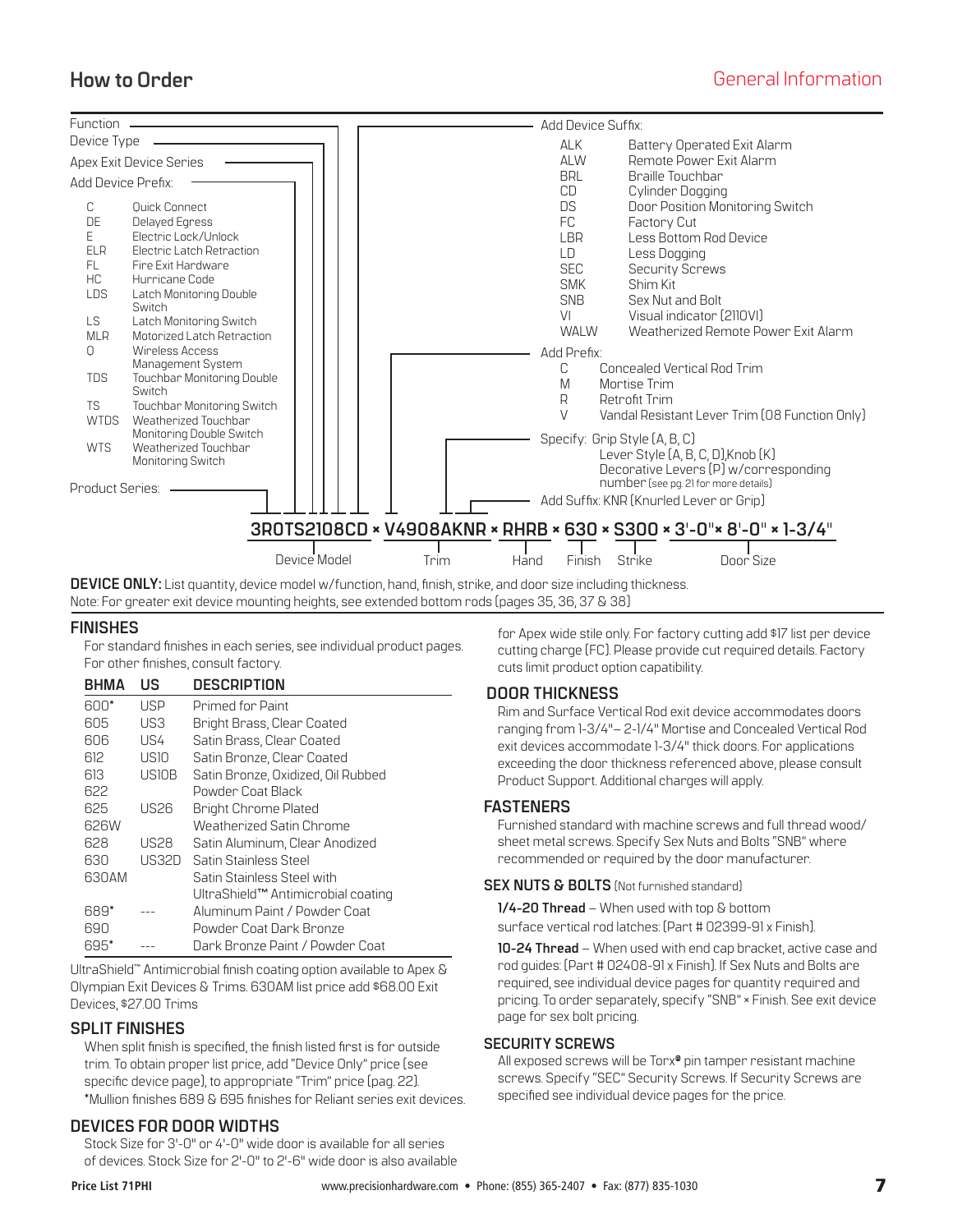<span id="page-7-0"></span>

|            | <b>Outside Function</b>                             | Device × Trim       | 628      | 606, 612 613,<br>622, 630, 690 | 626W<br>Weatherized | 605,<br>625 |
|------------|-----------------------------------------------------|---------------------|----------|--------------------------------|---------------------|-------------|
| Pull Trim: |                                                     |                     |          |                                |                     |             |
| $\Box$     | Exit only, cover plate                              | $2101 \times 1701$  | 1.575.00 | 1,816.00                       | 1,986.00            | 2,029.00    |
| 02         | Exit only, dummy trim                               | 2102 × 1702A        | 1.754.00 | 1,995.00                       | 2,165.00            | 2,216.00    |
| 03         | Key retracts latchbolt                              | 2103 × 1703A        |          |                                |                     |             |
| 05         | Key controls thumb piece                            | 2105 × 1705A        | 1.875.00 | 2.116.00                       | 2,286.00            | 2,339.00    |
| $15 -$     | Thumb piece always active                           | $2115 \times 1715A$ |          |                                |                     |             |
|            | [Devices with 2000C Series Trim are the same price] |                     |          |                                |                     |             |
|            | Lever/Knob Trim:                                    |                     |          |                                |                     |             |
| $\bigcap$  | Exit only, cover plate                              | $2101 \times 4901$  | 1.627.00 | 1.868.00                       | 2.038.00            | 2.079.00    |
| 02         | Exit only, dummy trim                               | 2102 × 4902A        | 1982.00  | 2,223.00                       | 2.393.00            | 2.526.00    |
| 03         | Key retracts latchbolt                              | 2103 × 4903A        |          |                                |                     |             |

Pull Trim



| Lever/Knob |
|------------|
| Irım       |

|               | [Devices with 2000C Series Trim are the same price]                                                         |                                                  |          |          |          |          |
|---------------|-------------------------------------------------------------------------------------------------------------|--------------------------------------------------|----------|----------|----------|----------|
|               | Lever/Knob Trim:                                                                                            |                                                  |          |          |          |          |
| O1            | Exit only, cover plate                                                                                      | $2101 \times 4901$                               | 1.627.00 | 1.868.00 | 2.038.00 | 2,079.00 |
| 02            | Exit only, dummy trim                                                                                       | 2102 × 4902A                                     | 982.00   | 2,223,00 | 2.393.00 |          |
| 03            | Key retracts latchbolt                                                                                      | 2103 × 4903A                                     |          |          |          | 2,526.00 |
| 08            | Key controls lever/knob                                                                                     | 2108 × 4908A                                     |          |          |          |          |
| 08            | Key controls lever                                                                                          | 2108 × V4908A                                    | 2,115.00 | 2,356.00 | 2,526.00 | 2,660.00 |
| $\frac{1}{4}$ | Lever/knob always active                                                                                    | 2114 × 4914A                                     |          |          |          |          |
| 10            | Inside key controls lever/knob<br>Outside key retracts latchbolt                                            | 2110 × 4908A<br>2110 × V4908A                    | 2.482.00 | 2,725.00 | 2,924.00 | 3,058.00 |
| 10V1          | Inside key controls lever/knob, Includes Visual<br>Lock/Unlock Indicator, Outside key retracts<br>latchbolt | 2110VI x 4908A or V4908A                         | 2.578.00 | 2,804.00 | 2.990.00 | 3,115.00 |
|               | Lock/Unlock Indicator, Outside key retracts latchbolt                                                       |                                                  |          |          |          |          |
|               | Device Only:                                                                                                |                                                  |          |          |          |          |
|               | 01, 02, 03, 05, 08, 14, 15                                                                                  | 21, 2101, 2102, 2103*,<br>2105, 2108, 2114, 2115 | 1.450.00 | 1,691.00 | 1.861.00 | 1.861.00 |
|               |                                                                                                             |                                                  |          |          |          |          |

\*2103 Device × Cylinder Only Application includes Cylinder Attachment Kit "CA-03"

|  | $\sim$<br>$-$ | $-$<br><b>COL</b><br>Elec<br>11 <sup>2</sup><br>ハーハー<br>-<br>Tnin<br>$\sim$<br><b>Jnlock</b><br>Uutside<br>Electr<br>LUUN<br>$\cup$ | 1001<br>$\sim$<br>"НA<br>ー<br>- | 1.UU<br>- | 3.UI2.UU | $\cap$ $\cap$ $\cap$<br>18<br>$\sim$ | KIN |
|--|---------------|-------------------------------------------------------------------------------------------------------------------------------------|---------------------------------|-----------|----------|--------------------------------------|-----|
|--|---------------|-------------------------------------------------------------------------------------------------------------------------------------|---------------------------------|-----------|----------|--------------------------------------|-----|

FL **Fire Rated Hardware Specify prefix "FL" (e.g. FL2103) Dogging option NOT available <b>Add 193.00** Add 193.00

#### **Options**

| Prefix      | (add to device #)                                                          | Add      | Suffix      | (add to device #)                                                                                                                                                                                              | Add    |
|-------------|----------------------------------------------------------------------------|----------|-------------|----------------------------------------------------------------------------------------------------------------------------------------------------------------------------------------------------------------|--------|
| C.          | Pre-Terminated Quick Connect Plug**                                        | N/C      | ALK         | Exit Alarm: battery operated kit (9V battery included)                                                                                                                                                         | 641.00 |
| DE          | Delayed Egress: REQUIRES PS161-6 Power Supply (pg. 31)                     | 1.787.00 | ALW         | Exit Alarm: remote power kit (12 or 24 VDC)                                                                                                                                                                    | 641.00 |
| F           | Electric Lock/Unlock with Lock/Unlock monitoring [see above]               |          | <b>BRL</b>  | Braille Touchbar                                                                                                                                                                                               | 108.00 |
| <b>FIR</b>  | Electric Latch Retraction: REQUIRES ELRI50 Series Power Supply<br>(pg. 32) | 894.00   | CD          | Cylinder Dogging: 1-1/4" Mortise Cylinder not included                                                                                                                                                         | 97.00  |
| HC          | Hurricane Code Device                                                      | 42.00    | DS          | Door Position Monitoring Switch                                                                                                                                                                                | 135.00 |
| <b>LDS</b>  | Latchbolt Monitoring Double Switch                                         | 301.00   | FC.         | Factory Cut                                                                                                                                                                                                    | 1700   |
| <b>LS</b>   | Latchbolt Monitoring Switch                                                | 247.00   | LD          | Less Dogging                                                                                                                                                                                                   | 44.00  |
| <b>MLR</b>  | Motorized Latch Retraction                                                 | 965.00   | <b>SEC</b>  | <b>Security Screws</b>                                                                                                                                                                                         | 56.00  |
| 0           | Wireless Access Management System                                          | 541.00   | <b>SNB</b>  | Sex Nut and Bolt [6 reg'd] without Trim                                                                                                                                                                        | 78.00  |
| <b>TDS</b>  | Touchbar Monitoring Double Switch                                          | 311.00   | <b>SNB</b>  | Sex Nut and Bolt (2 reg'd) with Trim                                                                                                                                                                           | 26.00  |
| <b>TS</b>   | Touchbar Monitoring Switch                                                 | 255.00   | <b>WALW</b> | Weatherized Exit Alarm: Remote power [24 VDC]                                                                                                                                                                  | 833.00 |
| <b>WTDS</b> | WeatherizedTouchbar Monitoring Double Switch                               | 450.00   |             | · Devices for Retrofit Applications prefix Trim with the letter "R" (e.g. R4908A).                                                                                                                             |        |
| <b>WTS</b>  | Weatherized Touchbar MonitoringSwitch                                      | 360.00   |             | · Devices are priced less cylinders. If cylinder is required please see cylinders on pg. 35.<br>Des de electricion DI el este electrónica el este el este el el el el este de la el el el el el el el el el el |        |

| Add      | Suffix      | [add to device #]                                                                            | Add    |
|----------|-------------|----------------------------------------------------------------------------------------------|--------|
| N/C      | ALK         | Exit Alarm: battery operated kit (9V battery included)                                       | 641.00 |
| 1,787.00 | AI W        | Exit Alarm: remote power kit [12 or 24 VDC]                                                  | 641.00 |
|          | <b>BRL</b>  | Braille Touchbar                                                                             | 108.00 |
| 89400    | CD          | Cylinder Dogging: 1-1/4" Mortise Cylinder not included                                       | 97.00  |
| 42.00    | DS          | Door Position Monitoring Switch                                                              | 135.00 |
| 301.00   | FC.         | Factory Cut                                                                                  | 17.00  |
| 247.00   | ID.         | Less Dogging                                                                                 | 44.00  |
| 965.00   | <b>SFC</b>  | <b>Security Screws</b>                                                                       | 56.00  |
| 541.00   | <b>SNB</b>  | Sex Nut and Bolt (6 reg'd) without Trim                                                      | 78.00  |
| 311.00   | <b>SNB</b>  | Sex Nut and Bolt (2 reg'd) with Trim                                                         | 26.00  |
| 255.00   | <b>WALW</b> | Weatherized Exit Alarm: Remote power [24 VDC]                                                | 833.00 |
| 450.00   |             | · Devices for Retrofit Applications prefix Trim with the letter "R" (e.g. R4908A).           |        |
| 360.00   |             | . Devices are priced less cylinders. If cylinder is required please see cylinders on pq. 35. |        |
| . Tnime  |             | $\cdot$ Devices for 3'-0" door are furnished standard.                                       |        |

NOTES: · UltraShield™ Antimicrobial finish coating option available to Apex Exit Devices & Trims. - 630AM list price for Exit Devices Add 68.00 - 630AM list price for Trims

• Devices for 2'-6" & 4'-0" doors are available at **no extra charge**.

\*\* See Hinges & Door Accessories price book for Wire Harness product

SPLIT FINISHES: When split finish is specified, the finish listed first is for outside trim. To obtain proper list price, add "Device Only" price to appropriate "Trim" price.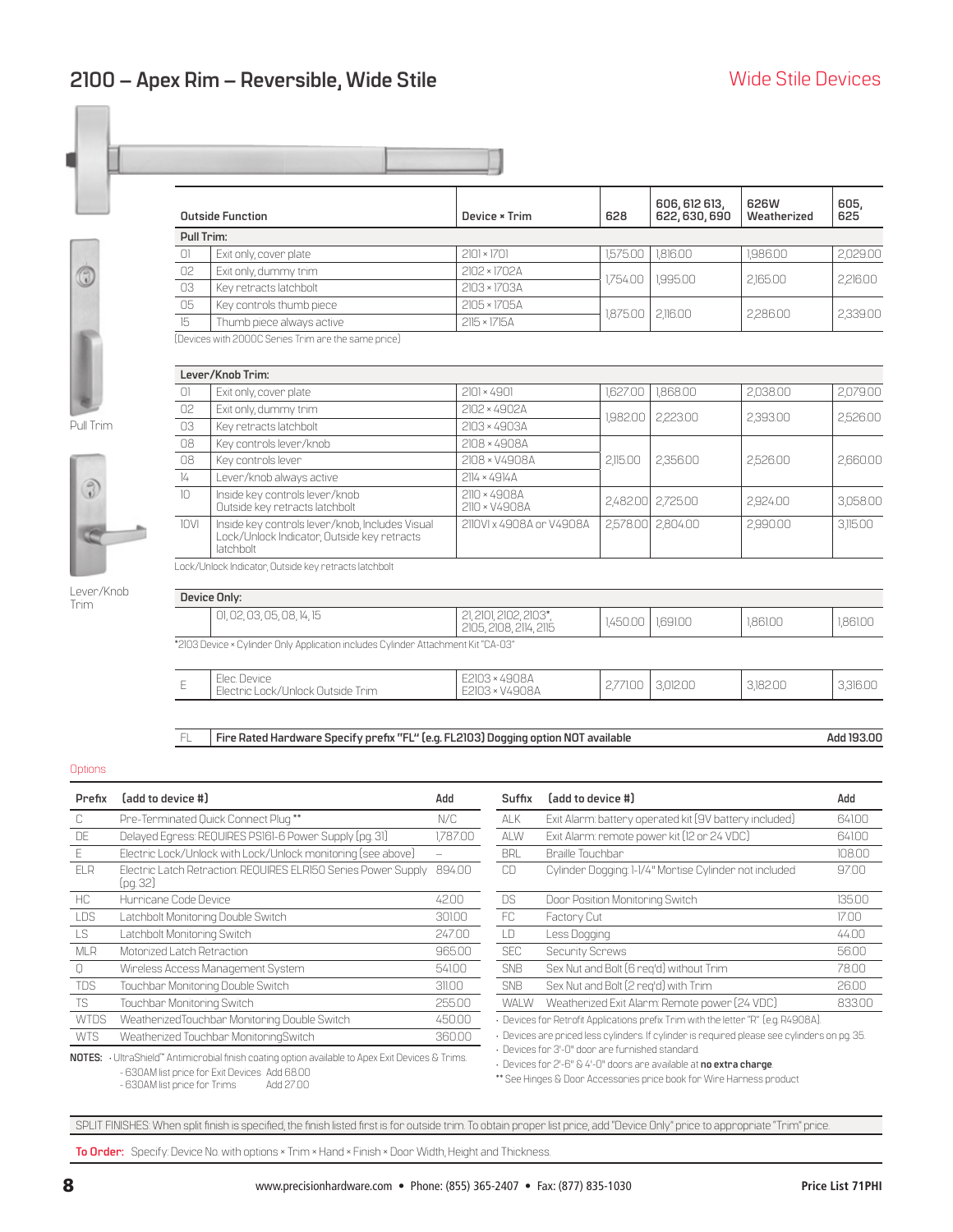<span id="page-8-0"></span>

|        | <b>Outside Function</b>                             | Device × Trim      | 628      | 606, 612 613,<br>622, 630, 690 | 626W<br>Weatherized | 605,<br>625 |
|--------|-----------------------------------------------------|--------------------|----------|--------------------------------|---------------------|-------------|
|        | Pull Trim:                                          |                    |          |                                |                     |             |
| $\Box$ | Exit only, cover plate                              | $2201 \times 1701$ | 2,212.00 | 2.465.00                       | 2.660.00            | 2,703.00    |
| 02     | Exit only, dummy trim                               | 2202 × 1702A       | 2,391.00 | 2,644.00                       | 2.839.00            | 2,890.00    |
| 03     | Key retracts latchbolt                              | 2203 × 1703A       |          |                                |                     |             |
| 05     | Key controls thumb piece                            | 2205 × 1705A       |          |                                |                     |             |
| 15     | Thumb piece always active                           | 2215 × 1715A       | 2,512.00 | 2,765.00                       | 2,960.00            | 3,013.00    |
|        | [Devices with 2000C Series Trim are the same price] |                    |          |                                |                     |             |
|        |                                                     |                    |          |                                |                     |             |

01 Exit only, cover plate 2201 × 4901 2,264.00 2,517.00 2,712.00 2,753.00

Pull Trim



02 Exit only, dummy trim 2202 × 4902A 2,619.00 2,872.00 3,067.00 3,200.00 3,200.00 3,200.00 3,067.00 3,200.00 3,200.00 3,200.00 3,200.00 3,200.00 3,<br>03 Key retracts latchbolt 08 Key controls lever/knob 2208 × 4908A 2,752.00 3,005.00 3,200.00 3,334.00 <sup>08</sup> Key controls lever 2208 × V4908A 14 Lever/knob always active 2214 × 4914A **Device Only:** 01, 02, 03, 05, 08, 14, 15 21, 21, 2101, 2102, 2103<sup>\*</sup>, 21, 210, 2102, 2103<sup>-</sup>,<br>2105, 2108, 2114, 2115 2,087.00 2,340.00 2,535.00 2,535.00 2,535.00 \*2203 Device × Cylinder Only Application includes Cylinder Attachment Kit "CA-03" E Elec. Device (see above) E2203 × 4908A 3,663.00 3,916.00 4,111.00 4,245.00

FL **Fire Rated Hardware Specify prefi x "FL" (e.g. FL2103) Dogging option NOT available Add 193.00**

#### **Options**

Trim

| Prefix          | (add to device #)                                                          | Add      | Suffix     | [add to device #]                                                          | Add    |
|-----------------|----------------------------------------------------------------------------|----------|------------|----------------------------------------------------------------------------|--------|
| U.              | Pre-Terminated Quick Connect Plug**                                        | N/C      | <b>ALK</b> | Exit Alarm: battery operated kit (9V battery included)                     | 641.00 |
| DE              | Delayed Egress: REQUIRES PS161-6 Power Supply (pg. 31)                     | 1.787.00 | <b>ALW</b> | Exit Alarm: remote power kit (12 or 24 VDC)                                | 641.00 |
| FI <sub>R</sub> | Electric Latch Retraction: REQUIRES ELRI50 Series Power Supply<br>(pg. 32) | 894.00   | <b>BRL</b> | <b>Braille Touchbar</b>                                                    | 108.00 |
| HC.             | Hurricane Code Device                                                      | 42.00    | <b>CD</b>  | Cylinder Dogging: 1-1/4" Mortise Cylinder not included                     | 97.00  |
| LS              | Latchbolt Monitoring Switch                                                | 247.00   | <b>DS</b>  | Door Position Monitoring Switch                                            | 135.00 |
| <b>MLR</b>      | Motorized Latch Retraction                                                 | 965.00   | FC.        | Factory Cut                                                                | 17.00  |
|                 | Wireless Access Management System                                          | 541.00   | LBR        | Less Bottom Rod ( <b>no extra charge</b> )                                 |        |
| <b>TDS</b>      | Touchbar Monitoring Double Switch                                          | 311.00   | LD         | Less Dogging                                                               | 44.00  |
| <b>TS</b>       | Touchbar Monitoring Switch                                                 | 255.00   | <b>SEC</b> | <b>Security Screws</b>                                                     | 56.00  |
| <b>WTDS</b>     | WeatherizedTouchbar Monitoring Double Switch                               | 450.00   | <b>SNB</b> | SNB Sex Nut and Bolt (10 req'd - not including rod quides)<br>without Trim | 130.00 |
| <b>WTS</b>      | Weatherized Touchbar MonitoringSwitch                                      | 360.00   | <b>SNB</b> | SNB Sex Nut and Bolt (8 reg'd - not including rod guides) LBR              | 104.00 |

**NOTES:** • UltraShield™ Antimicrobial finish coating option available to Apex Exit Devices & Trims. - 630AM list price for Exit Devices Add 68.00

- 630AM list price for Trims

• Devices for Retrofit Applications prefix Trim with the letter "R" (e.g. R4908A).

• Devices are priced less cylinders. If cylinder is required please see cylinders on pg. 35.

• Devices for 3'-0" door are furnished standard.

• Devices for 2'-6" & 4'-0" doors are available at **no extra charge**.

• Top Rod for 7'-0" high door is furnished standard.

• Top Rod for 8'-0" to 12'-0" high door is available at **no extra charge**. (See catalog for fire rating).

**Prefix** (add to device #) **Add Add** ALK Exit Alarm: battery operated kit (9V battery included) 641.00 ALW Exit Alarm: remote power kit (12 or 24 VDC) 641.00 BRL Braille Touchbar 108.00 CD Cylinder Dogging: 1-1/4" Mortise Cylinder not included 97.00 Latechbolt Door Position Monitoring Switch 247.000 DS Door Position Monitoring Switch 247.00 LBR Less Bottom Rod (**no extra charge**) SEC Security Screws 56.00 SNB SNB Sex Nut and Bolt (10 req'd - not including rod guides) without Trim 130.00 Device without Trim SNB SNB Sex Nut and Bolt (6 req'd - not including rod guides) with 78.00 Trim SNB SNB Sex Nut and Bolt (4 req'd - not including rod guides) LBR 52.00 Device with Trim TMB Transom Bracket 69.00 WALW Weatherized Exit Alarm: remote power (24 VDC) 833.00 \* Rod and Latch Guards provided by others

\*\* See Hinges & Door Accessories price book for Wire Harness product

SPLIT FINISHES: When split finish is specified, the finish listed first is for outside trim. To obtain proper list price, add "Device Only" price to appropriate "Trim" price.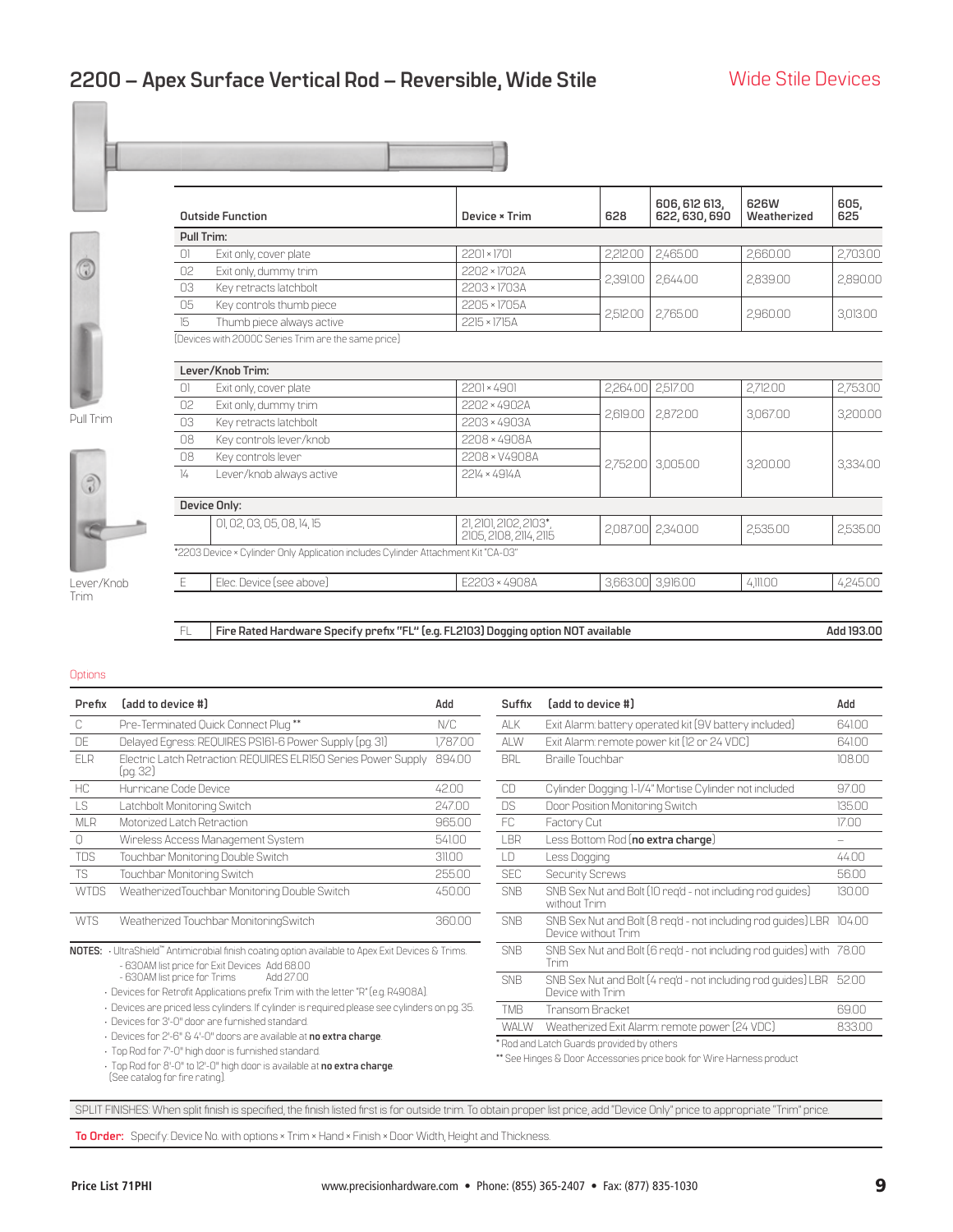# <span id="page-9-0"></span>**2300 – Apex Mortise - Handed, Wide Stile**



|            | <b>Outside Function</b>   | Device × Trim | 628               | 606, 612 613,<br>622, 630, 690 | 626W<br>Weatherized | 605,<br>625 |
|------------|---------------------------|---------------|-------------------|--------------------------------|---------------------|-------------|
| Pull Trim: |                           |               |                   |                                |                     |             |
| 0          | Exit only, cover plate    | 2301×1701     |                   | 2.176.00 2.430.00              | 2.619.00            | 2,662.00    |
| 02         | Exit only, dummy trim     | 2302 × 1702A  |                   | 2,355.00 2,609.00              | 2.798.00            | 2,849.00    |
| 03         | Key retracts latchbolt    | 2303 × 1703A  |                   |                                |                     |             |
| 05         | Key controls thumb piece  | 2305 × M1705A |                   |                                |                     |             |
| 15         | Thumb piece always active | 2315 × M1715A | 2,476.00 2,730.00 |                                | 2,919.00            | 2,972.00    |



Q



Lever/Knob Trim

|                 | [Devices with M2000C Series Trim are the same price                               |                                             |          |          |          |          |
|-----------------|-----------------------------------------------------------------------------------|---------------------------------------------|----------|----------|----------|----------|
|                 | Lever/Knob Trim:                                                                  |                                             |          |          |          |          |
| $\Box$          | Exit only, cover plate                                                            | 2301×4901                                   | 2,228.00 | 2,482.00 | 2,671.00 | 2,712.00 |
| 02 <sup>°</sup> | Exit only, dummy trim                                                             | 2302 × 4902A                                |          |          |          |          |
| 03              | Key retracts latchbolt                                                            | 2303 × M4903A                               | 2.583.00 | 2.837.00 | 3,026.00 | 3,159.00 |
| 08              | Key controls lever/knob                                                           | 2308 × M4908A                               |          |          |          |          |
| 08              | Key controls lever                                                                | 2308 × VM4908A                              | 2.716.00 | 2.970.00 | 3.159.00 | 3,293.00 |
| $\frac{1}{4}$   | Lever/knob always active                                                          | 2314 × M4914A                               |          |          |          |          |
| 10              | Inside key controls lever/knob<br>Outside key retracts latchbolt                  | 2310 × M4908A<br>2310 × VM4908A             |          |          |          |          |
| 10              | Inside key controls lever/knob                                                    | 2310 × M4914A                               | 3,083.00 | 3,339.00 | 3.557.00 | 3,691.00 |
|                 | Device Only:                                                                      |                                             |          |          |          |          |
|                 | 01, 02, 03, 05, 08, 14, 15                                                        | 2301, 2302, 2303,<br>2305, 2308, 2314, 2315 | 2,051.00 | 2,305.00 | 2,494.00 | 2,494.00 |
|                 | *2103 Device × Cylinder Only Application includes Cylinder Attachment Kit "CA-03" |                                             |          |          |          |          |
| F               | Flec Device<br>Electric Lock/Unlock Outside Trim                                  | E2303 × M4908A<br>E2303 × VM4908A           | 3.414.00 | 3.668.00 | 3.857.00 | 3,991.00 |

Electric Lock/Unlock Outside Trim

FL **Fire Rated Hardware** Specify prefix "FL" (e.g. FL2303) Dogging option NOT available **Add 193.00** 

#### **Options**

| Prefix      | [add to device #]                                                                                 | Add      | Suffix      | [add to device #]                                      | Add    |
|-------------|---------------------------------------------------------------------------------------------------|----------|-------------|--------------------------------------------------------|--------|
| C           | Pre-Terminated Quick Connect Plug**                                                               | N/C      | <b>ALK</b>  | Exit Alarm: battery operated kit (9V battery included) | 641.00 |
| DE          | Delayed Egress: REQUIRES PS161-6 Power Supply (pg. 31)                                            | 1.787.00 | ALW         | Exit Alarm: remote power kit (12 or 24 VDC)            | 641.00 |
| E           | Electric Lock/Unlock with Lock/Unlock monitoring (see above)                                      |          | <b>BRL</b>  | Braille Touchbar                                       | 108.00 |
| <b>FIR</b>  | Electric Latch Retraction: REQUIRES ELRI50 Series Power Supply<br>(pg. 32)                        | 894.00   | CD          | Cylinder Dogging: 1-1/4" Mortise Cylinder not included | 97.00  |
| HC.         | Hurricane Code Device                                                                             | 42.00    | <b>DS</b>   | Door Position Monitoring Switch                        | 135.00 |
| <b>LS</b>   | Latchbolt Monitoring Switch                                                                       | 247.00   | FC          | Factory Cut                                            | 17.00  |
| <b>MLR</b>  | Motorized Latch Retraction                                                                        | 965.00   | LD          | Less Dogging                                           | 44.00  |
| TDS         | Touchbar Monitoring Double Switch                                                                 | 311.00   | <b>SEC</b>  | <b>Security Screws</b>                                 | 56.00  |
| <b>TS</b>   | Touchbar Monitoring Switch                                                                        | 255.00   | <b>SNB</b>  | Sex Nut and Bolt [6 reg'd] without Trim                | 78.00  |
| <b>WTDS</b> | WeatherizedTouchbar Monitoring Double Switch                                                      | 450.00   | <b>SNB</b>  | Sex Nut and Bolt (2 reg'd) with Trim                   | 2600   |
| <b>WTS</b>  | Weatherized Touchbar MonitoringSwitch                                                             | 360.00   | <b>WALW</b> | Weatherized Exit Alarm: Remote power [24 VDC]          | 833.00 |
|             | NOTES: · UltraShield™ Antimicrobial finish coating option available to Apex Exit Devices & Trims. |          |             | · For mortise lock body ONLY see page 24.              |        |

**NOTES:** • UltraShield™ Antimicrobial finish coating option available to Apex Exit Devices & Trims. - 630AM list price for Exit Devices Add 68.00

- 630AM list price for Trims

• Devices are priced less cylinders. If cylinder is required please see cylinders on pg. 35

| - DS       | Door Position Monitoring Switch               | ĸ  |  |  |  |  |
|------------|-----------------------------------------------|----|--|--|--|--|
| FC         | Factory Cut                                   | 17 |  |  |  |  |
| LD         | Less Dogging                                  | 4  |  |  |  |  |
| <b>SEC</b> | <b>Security Screws</b>                        | 51 |  |  |  |  |
| SNB        | Sex Nut and Bolt (6 reg'd) without Trim       | 71 |  |  |  |  |
| <b>SNB</b> | Sex Nut and Bolt [2 reg'd] with Trim          | 21 |  |  |  |  |
| WAI W      | Weatherized Exit Alarm: Remote power [24 VDC] | 8. |  |  |  |  |
|            | • For mortise lock body ONLY see page 24.     |    |  |  |  |  |
|            |                                               |    |  |  |  |  |

• For 2'-6" & 4'-0" doors are available at **no extra charge**.

\*\* See Hinges & Door Accessories price book for Wire Harness product

• Devices for 3'-0" door are furnished standard.

SPLIT FINISHES: When split finish is specified, the finish listed first is for outside trim. To obtain proper list price, add "Device Only" price to appropriate "Trim" price.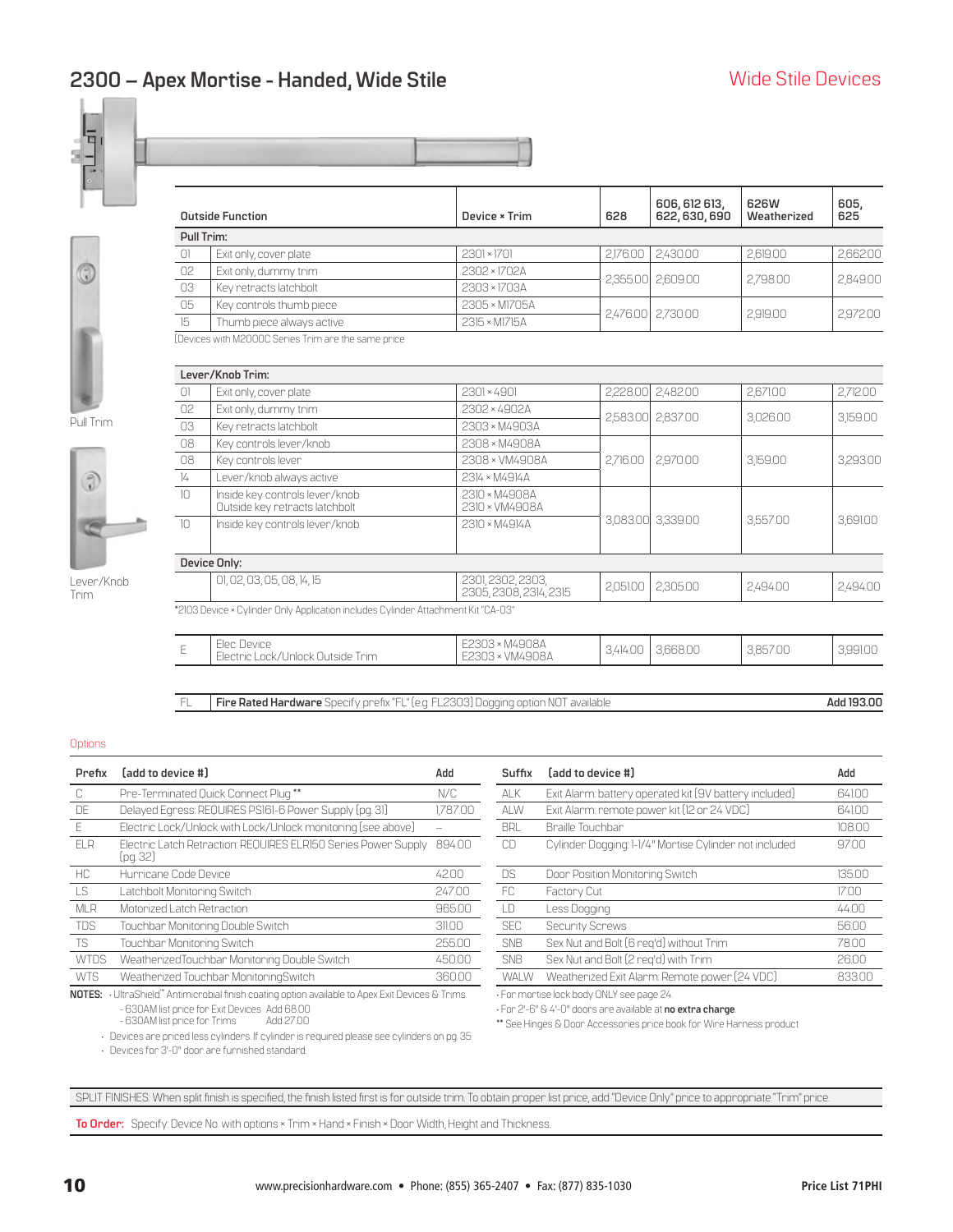### <span id="page-10-0"></span>**2400 – Apex Rim - Non Handed, Narrow Stile**



Pull Trim



|               | <b>Outside Function</b>                                                             | Device × Trim                 | 628      | 606, 612 613,<br>622, 630, 690 | 626W<br>Weatherized | 605.<br>625 |  |
|---------------|-------------------------------------------------------------------------------------|-------------------------------|----------|--------------------------------|---------------------|-------------|--|
| Pull Trim:    |                                                                                     |                               |          |                                |                     |             |  |
| 0             | Exit only, cover plate                                                              | $2401 \times 2001$            | 1.760.00 | 2,010.00                       | 2,191.00            | 2,234.00    |  |
| 02            | Exit only, dummy trim                                                               | 2402 × 2002C                  | 1.939.00 | 2,189.00                       | 2.370.00            |             |  |
| 03            | Key retracts latchbolt                                                              | 2403 × 2003C                  |          |                                |                     | 2,421.00    |  |
|               | Lever/Knob Trim:                                                                    |                               |          |                                |                     |             |  |
| 0             | Exit only, cover plate                                                              | 2401 x 2901                   | 1,812.00 | 2,062.00                       | 2,243.00            | 2,284.00    |  |
| 02            | Exit only, dummy trim                                                               | 2402 x 2902A                  |          |                                |                     |             |  |
| 03            | Key retracts latchbolt                                                              | 2403 x 2903A                  | 2,167.00 | 2,417.00                       | 2,598.00            | 2,731.00    |  |
| 08            | Key controls lever                                                                  | 2408 x 2908A                  |          |                                |                     |             |  |
| $\frac{1}{4}$ | Lever always active                                                                 | 2414 x2914A                   |          | 2,300.00 2,550.00              | 2,731.00            | 2,865.00    |  |
|               | Device Only:                                                                        |                               |          |                                |                     |             |  |
|               | 01, 02, 03, 08, 14                                                                  | 2401 2402 2403*<br>2408, 2414 | 1.635.00 | 1,885.00                       | 2,066.00            | 2,066.00    |  |
|               | *2403 Device × Cylinder Only Application includes Cylinder Attachment Kit "NCA-03". |                               |          |                                |                     |             |  |

Lever/Knob Trim

FL **Fire Rated Hardware** Specify prefix "FL" (e.g. FL2403) Dogging option NOT available **Add 193.00** 

### **Options**

| Prefix          | (add to device #)                                                                                                                      | Add      | Suffix      | [add to device #]                                      | Add    |
|-----------------|----------------------------------------------------------------------------------------------------------------------------------------|----------|-------------|--------------------------------------------------------|--------|
| U.              | Pre-Terminated Quick Connect Plug**                                                                                                    | N/C      | <b>ALK</b>  | Exit Alarm: battery operated kit (9V battery included) | 641.00 |
| DE              | Delayed Egress: REQUIRES PS161-6 Power Supply (pg. 31)                                                                                 | 1,787.00 | ALW         | Exit Alarm: remote power kit (12 or 24 VDC)            | 641.00 |
| FI <sub>R</sub> | Electric Latch Retraction: REQUIRES ELRI50 Series Power Supply<br>(pg. 32)                                                             | 894.00   | <b>BRL</b>  | <b>Braille Touchbar</b>                                | 108.00 |
| <b>MLR</b>      | Motorized Latch Retraction                                                                                                             | 965.00   | CD          | Cylinder Dogging: 1-1/4" Mortise Cylinder not included | 97.00  |
| <b>TDS</b>      | Touchbar Monitoring Double Switch                                                                                                      | 31100    | <b>DS</b>   | Door Position Monitoring Switch                        | 135.00 |
| <b>TS</b>       | Touchbar Monitoring Switch                                                                                                             | 255.00   | FC.         | Factory Cut                                            | 17.00  |
| <b>WTDS</b>     | WeatherizedTouchbar Monitoring Double Switch                                                                                           | 450.00   | LD          | Less Dogging                                           | 44.00  |
| <b>WTS</b>      | Weatherized Touchbar MonitoringSwitch                                                                                                  | 360.00   | <b>SEC</b>  | <b>Security Screws</b>                                 | 56.00  |
|                 | <b>NOTES:</b> UltraShield" Antimicrobial finish coating option available to Apex Exit Devices & Trims.                                 |          | <b>SNB</b>  | SNB Sex Nut and Bolt (4 req'd) without Trim            | 52.00  |
|                 | - 630AM list price for Exit Devices Add 68.00                                                                                          |          | <b>SNB</b>  | SNB Sex Nut and Bolt [2 reg'd] with Trim               | 26.00  |
|                 | - 630AM list price for Trims<br>Add 27.00<br>Dovidor are prioed loss ovlindore. If ovlindor is noguined please see ovlindors on pa. 25 |          | <b>WALW</b> | Weatherized Exit Alarm: Remote power [24 VDC]          | 833.00 |

- r is required please see cylinders on pg. 3
- 2403 × 2903A Device uses Rim Cylinder, 2408 × 2908A Device uses Mortise Cylinder.
- Devices for 3'-0" door are furnished standard.
- Devices for 4'-0" doors are available at **no extra charge**.

| Add        | Suffix      | (add to device #)                                                       | Add    |
|------------|-------------|-------------------------------------------------------------------------|--------|
| N/C        | <b>ALK</b>  | Exit Alarm: battery operated kit (9V battery included)                  | 641.00 |
| 1.787.00   | ALW         | Exit Alarm: remote power kit [12 or 24 VDC]                             | 641.00 |
| 89400      | <b>BRL</b>  | Braille Touchbar                                                        | 108.00 |
| 965.00     | CD          | Cylinder Dogging: 1-1/4" Mortise Cylinder not included                  | 97.00  |
| 31100      | <b>DS</b>   | Door Position Monitoring Switch                                         | 135.00 |
| 255.00     | FC.         | Factory Cut                                                             | 17.00  |
| 450.00     | I D         | Less Dogging                                                            | 44.00  |
| 360.00     | <b>SFC</b>  | Security Screws                                                         | 56.00  |
| s Trims    | <b>SNB</b>  | SNB Sex Nut and Bolt [4 reg'd] without Trim                             | 5200   |
|            | <b>SNB</b>  | SNB Sex Nut and Bolt [2 reg'd] with Trim                                | 26.00  |
| on pg. 35. | <b>WALW</b> | Weatherized Exit Alarm: Remote power [24 VDC]                           | 833.00 |
|            |             | ** Pea Llinges P. Dean Accordonico prios book for Wine Llanness product |        |

\* See Hinges & Door Accessories price book for Wire Harness pro

SPLIT FINISHES: When split finish is specified, the finish listed first is for outside trim. To obtain proper list price, add "Device Only" price to appropriate "Trim" price.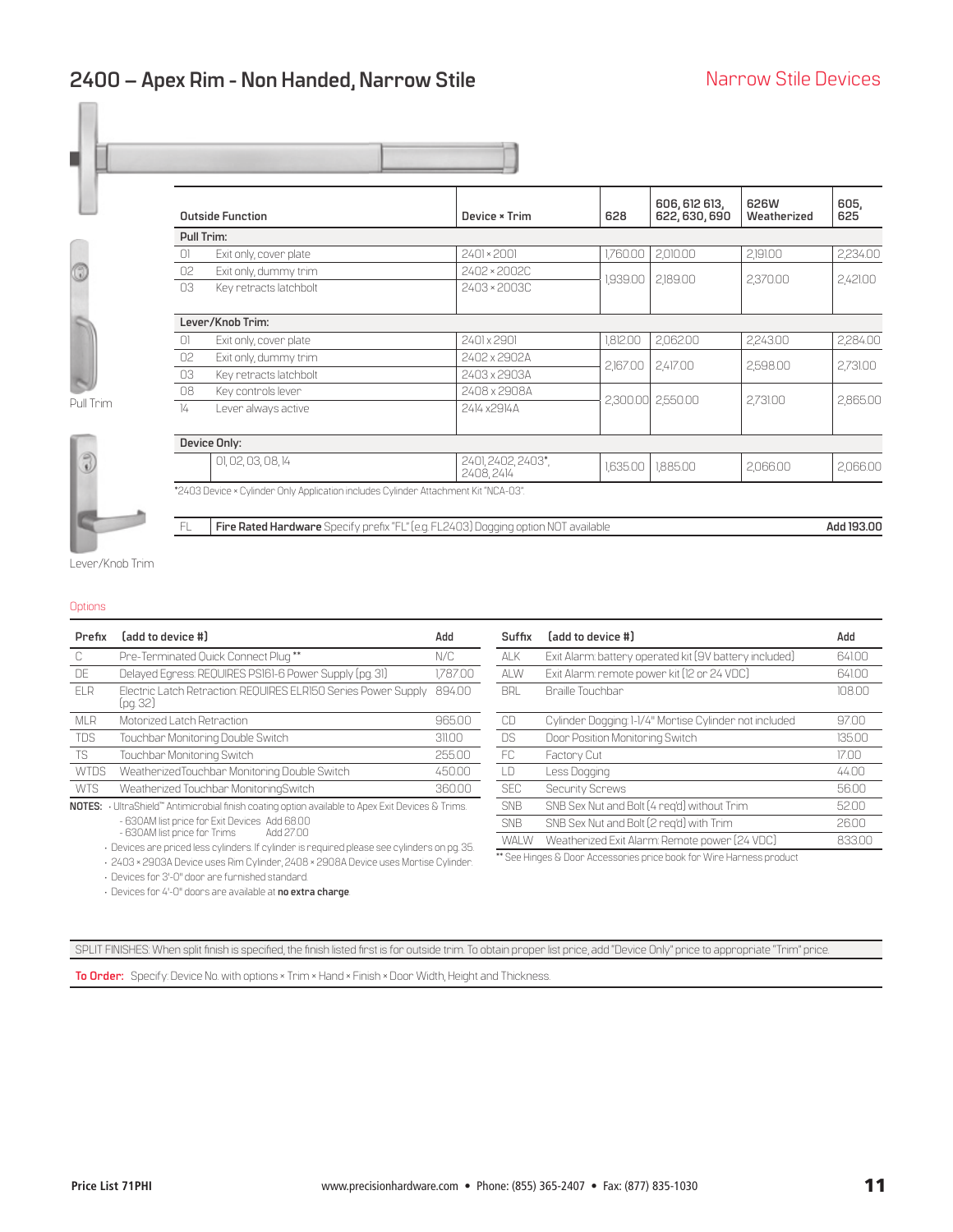### <span id="page-11-0"></span>**2600 – Apex Concealed Vertical Rod - Non Handed, Narrow Stile**

**605,**





| <b>Outside Function</b> |                                                                                    | Device * Trim                   | 628 | 622, 630, 690     | Weatherized | 625      |  |  |  |
|-------------------------|------------------------------------------------------------------------------------|---------------------------------|-----|-------------------|-------------|----------|--|--|--|
|                         | Pull Trim:                                                                         |                                 |     |                   |             |          |  |  |  |
| $\Box$                  | Exit only, cover plate                                                             | 2601×2901                       |     | 2.585.00 2.851.00 | 3.051.00    | 3.092.00 |  |  |  |
| 02                      | Exit only, dummy trim                                                              | 2602 × 2902A                    |     | 2,940.00 3,206.00 | 3,406.00    | 3,539.00 |  |  |  |
| 03                      | Key retracts latchbolt                                                             | 2603 × 2903A                    |     |                   |             |          |  |  |  |
| 08                      | Key controls lever                                                                 | 2608 × 2908A                    |     |                   |             |          |  |  |  |
| $\frac{1}{4}$           | Lever always active                                                                | 2614 × 2914A                    |     | 3.073.00 3.339.00 | 3,539.00    | 3,673.00 |  |  |  |
|                         |                                                                                    |                                 |     |                   |             |          |  |  |  |
|                         | Device Only:                                                                       |                                 |     |                   |             |          |  |  |  |
|                         | 01, 02, 03, 08, 14                                                                 | 2601, 2602, 2603*,<br>2608.2614 |     | 2,408,00 2.674,00 | 2.874.00    | 2,874.00 |  |  |  |
|                         | *2603 Device × Cylinder Only Application includes Cylinder Attachment Kit "NCA-03" |                                 |     |                   |             |          |  |  |  |

FL **Fire Rated Hardware** Specify prefix "FL" (e.g. FL2603) Dogging option NOT available **Add 193.00** 

**Options** 

| Prefix      | (add to device #)                                                                                 | Add      | Suffix        | [add to device #]                                      | Add    |
|-------------|---------------------------------------------------------------------------------------------------|----------|---------------|--------------------------------------------------------|--------|
| C           | Pre-Terminated Quick Connect Plug**                                                               | N/C      | <b>ALK</b>    | Exit Alarm: battery operated kit (9V battery included) | 641.00 |
| DE          | Delayed Egress: REQUIRES PS161-6 Power Supply (pg. 31)                                            | 1,787.00 | <b>ALW</b>    | Exit Alarm: remote power kit (12 or 24 VDC)            | 641.00 |
| <b>ELR</b>  | Electric Latch Retraction: REQUIRES ELRI50 Series Power Supply<br>(pg. 32)                        | 894.00   | <b>BRL</b>    | Braille Touchbar                                       | 108.00 |
| <b>MLR</b>  | Motorized Latch Retraction                                                                        | 965.00   | CD.           | Cylinder Dogging: 1-1/4" Mortise Cylinder not included | 97.00  |
| <b>TDS</b>  | Touchbar Monitoring Double Switch                                                                 | 311.00   | <b>DS</b>     | Door Position Monitoring Switch                        | 135.00 |
| TS.         | Touchbar Monitoring Switch                                                                        | 255.00   | FC.           | Factory Cut                                            | 17.00  |
| <b>WTDS</b> | WeatherizedTouchbar Monitoring Double Switch                                                      | 450.00   | LBR           | Less Bottom Rod (no extra charge)                      |        |
| <b>WTS</b>  | Weatherized Touchbar MonitoringSwitch                                                             | 360.00   | $\Box$        | Less Dogging                                           | 44.00  |
|             | NOTES: · UltraShield" Antimicrobial finish coating option available to Apex Exit Devices & Trims. |          | <b>SEC</b>    | Security Screws                                        | 56.00  |
|             | - 630AM list price for Exit Devices Add 68.00                                                     |          | <b>SNB</b>    | SNB Sex Nut and Bolt [4 reg'd] without Trim            | 52.00  |
|             | - 630AM list price for Trims<br>Add 27.00                                                         |          | $\bigcap_{n}$ | $OMBO \t M$ $\vdots$ $ID \t M$ $\vdots$ $ID \t M$      | 0000   |

• Devices are priced less cylinders. If cylinder is required please see cylinders on pg. 35.

• 2603 × 2903A Device uses Rim Cylinder, 2608 × 2908A Device uses Mortise Cylinder. • Devices for 3'-0" door are furnished standard.

• Devices for 4'-0" doors are available at **no extra charge**.

| Add        | Suffix      | (add to device #)                                      | Add    |
|------------|-------------|--------------------------------------------------------|--------|
| N/C        | AI K        | Exit Alarm: battery operated kit (9V battery included) | 641.00 |
| 1.787.00   | ALW         | Exit Alarm: remote power kit (12 or 24 VDC)            | 641.00 |
| 89400      | <b>BRI</b>  | Braille Touchbar                                       | 108.00 |
| 965.00     | CD          | Cylinder Dogging: 1-1/4" Mortise Cylinder not included | 97.00  |
| 31100      | DS          | Door Position Monitoring Switch                        | 135.00 |
| 255.00     | FC.         | Factory Cut                                            | 17.00  |
| 450.00     | I BR        | Less Bottom Rod (no extra charge)                      |        |
| 360.00     | I D         | Less Dogging                                           | 44.00  |
| } Trims    | <b>SFC</b>  | Security Screws                                        | 56.00  |
|            | <b>SNB</b>  | SNB Sex Nut and Bolt [4 reg'd] without Trim            | 52.00  |
| on pg. 35. | <b>SNB</b>  | SNB Sex Nut and Bolt [2 reg'd] with Trim               | 26.00  |
| Cylinder   | <b>WALW</b> | Weatherized Exit Alarm: Remote power [24 VDC]          | 83300  |

• Top Rod for 6'-8" to 8'-0" high door is furnished standard.

• Top Rod for 8'-0" to 10'-0" high door is available at **no extra charge**.

(See catalog for fire rating).

\*\* See Hinges & Door Accessories price book for Wire Harness product

SPLIT FINISHES: When split finish is specified, the finish listed first is for outside trim. To obtain proper list price, add "Device Only" price to appropriate "Trim" price.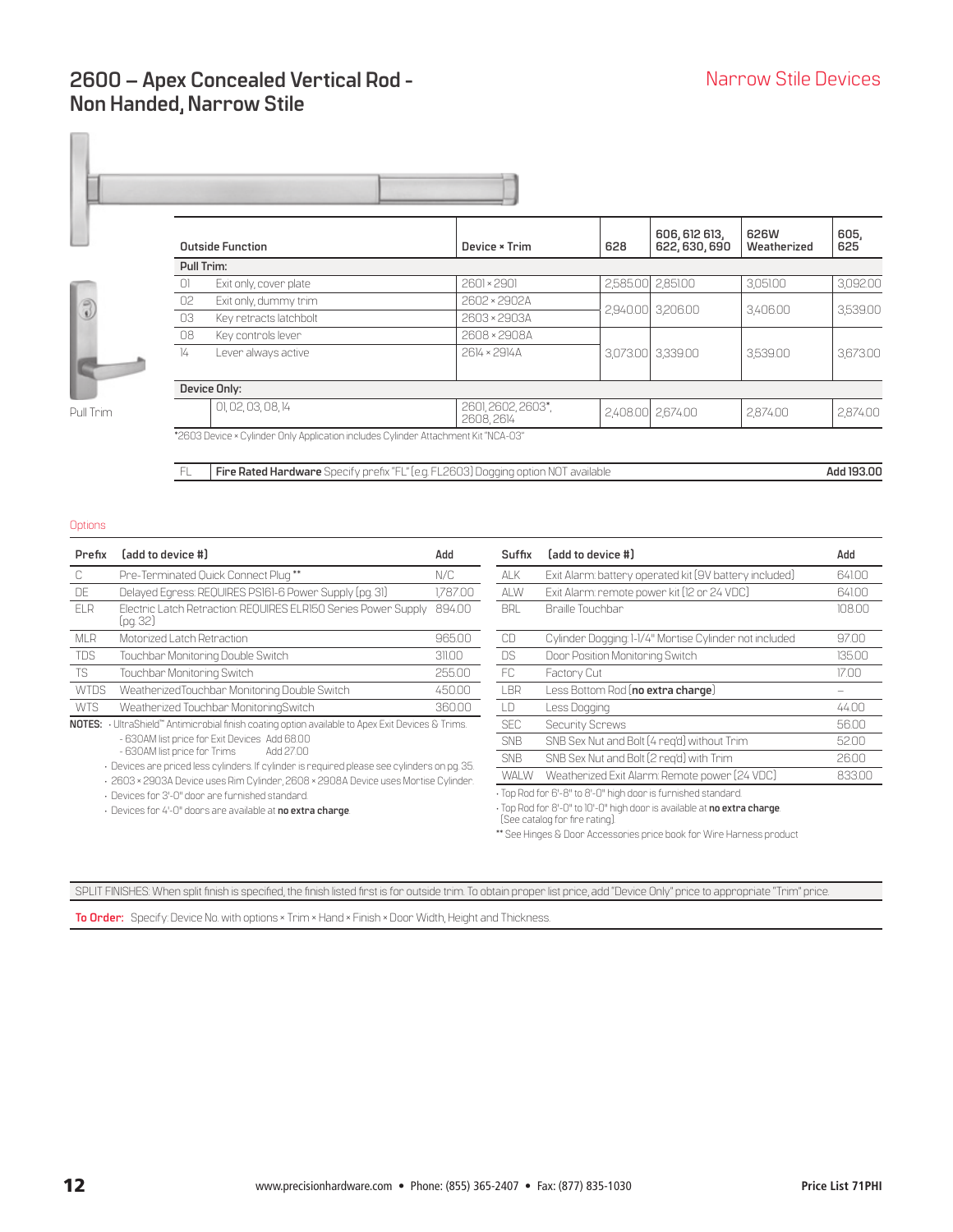### <span id="page-12-0"></span>**2700 – Apex Wood Door Concealed Vertical Rod - Reversible, Wide Stile**

 $\mathbf{I}$ 

 $\mathbb{R}^n$ 

Pull Trim



| <b>Outside Function</b> |                                                                                                                                             | Device × Trim                         | 628      | 606, 612 613,<br>622, 630, 690 | 626W<br>Weatherized | 605,<br>625 |  |
|-------------------------|---------------------------------------------------------------------------------------------------------------------------------------------|---------------------------------------|----------|--------------------------------|---------------------|-------------|--|
| Pull Trim:              |                                                                                                                                             |                                       |          |                                |                     |             |  |
| $\Box$                  | Exit only, cover plate                                                                                                                      | $2701 \times 1701$                    | 2,707.00 | 2,972.00                       | 3.184.00            | 3,227.00    |  |
| 02                      | Exit only, dummy trim                                                                                                                       | 2702 × 1702A                          | 2,886.00 | 3,151.00                       | 3,363.00            | 3,414.00    |  |
| 03                      | Key retracts latchbolt                                                                                                                      | 2703 × 1703A                          |          |                                |                     |             |  |
| 05                      | Key controls thumb piece                                                                                                                    | 2705 × 1705A                          |          |                                |                     |             |  |
| 15                      | Thumb piece always active                                                                                                                   | 2715 × 1715A                          |          | 3,007.00 3,272.00              | 3,484.00            | 3,537.00    |  |
|                         |                                                                                                                                             |                                       |          |                                |                     |             |  |
|                         | Lever/Knob Trim:                                                                                                                            |                                       |          |                                |                     |             |  |
| $\Box$                  | Exit only, cover plate                                                                                                                      | $2701 \times 4901$                    | 2,759.00 | 3,024.00                       | 3,236.00            | 3,277.00    |  |
| 02                      | Exit only, dummy trim                                                                                                                       | 2702 × 4902A                          | 3.114.00 | 3.379.00                       | 3.591.00            | 3.724.00    |  |
| 03                      | Kev retracts latchbolt                                                                                                                      | 2703 × 4903A                          |          |                                |                     |             |  |
| 08                      | Key controls lever/knob                                                                                                                     | 2708 × 4908A                          |          |                                |                     |             |  |
| 08                      | Key controls lever                                                                                                                          | 2708 × V4908A                         |          |                                |                     |             |  |
| $\frac{1}{4}$           | Lever/knob always active                                                                                                                    | 2714 × 4914A                          | 3,247.00 | 3.512.00                       | 3,724.00            | 3,858.00    |  |
|                         |                                                                                                                                             |                                       |          |                                |                     |             |  |
|                         | Device Only:                                                                                                                                |                                       |          |                                |                     |             |  |
|                         | 01, 02, 05, 08, 14, 15<br>For best possible structural support on wood<br>door applications use of Precision outside trim is<br>recommended | 2701, 2702, 2705,<br>2708, 2714, 2715 |          | 2,582.00 2,847.00              | 3,059.00            | 3,059.00    |  |
|                         | *2103 Device × Cylinder Only Application includes Cylinder Attachment Kit "CA-03"                                                           |                                       |          |                                |                     |             |  |
| E                       | Flec Device<br>Electric Lock/Unlock Outside Trim                                                                                            | E2703 × 4908A<br>F2703 × V4908A       | 4,150.00 | 4,415.00                       | 4,627.00            | 4,761.00    |  |
|                         |                                                                                                                                             |                                       |          |                                |                     |             |  |

FL **Fire Rated Hardware** Specify prefix "FL" (e.g. FL2703) Dogging option NOT available **Add 193.00** 

#### **Options**

Trim

| Prefix      | (add to device #)                                                                                                   | Add      | Suffix     | [add to device #]                                      | Add    |
|-------------|---------------------------------------------------------------------------------------------------------------------|----------|------------|--------------------------------------------------------|--------|
| C.          | Pre-Terminated Quick Connect Plug **                                                                                | N/C      | <b>ALK</b> | Exit Alarm: battery operated kit (9V battery included) | 641.00 |
| DE          | Delayed Egress: REQUIRES PS161-6 Power Supply (pg. 31)                                                              | 1,787.00 | ALW        | Exit Alarm: remote power kit (12 or 24 VDC)            | 641.00 |
| ELR         | Electric Latch Retraction: REQUIRES ELRI50 Series Power Supply<br>(pg. 32)                                          | 894.00   | <b>BRL</b> | Braille Touchbar                                       | 108.00 |
| LS          | Latchbolt Monitoring Switch                                                                                         | 247.00   | CD         | Cylinder Dogging: 1-1/4" Mortise Cylinder not included | 97.00  |
| <b>MLR</b>  | Motorized Latch Retraction                                                                                          | 965.00   | <b>DS</b>  | Door Position Monitoring Switch                        | 135.00 |
| O           | Wireless Access Management System                                                                                   | 541.00   | FC.        | Factory Cut                                            | 17.00  |
| <b>TDS</b>  | Touchbar Monitoring Double Switch                                                                                   | 311.00   | LBR        | Less Bottom Rod (no extra charge)                      |        |
| <b>TS</b>   | Touchbar Monitoring Switch                                                                                          | 255.00   | LD         | Less Dogging                                           | 44.00  |
| <b>WTDS</b> | WeatherizedTouchbar Monitoring Double Switch                                                                        | 450.00   | <b>SEC</b> | <b>Security Screws</b>                                 | 56.00  |
| <b>WTS</b>  | Weatherized Touchbar MonitoringSwitch                                                                               | 360.00   | <b>SNB</b> | Sex Nut and Bolt (6 reg'd) without Trim                | 78.00  |
|             | <b>NOTES:</b> UltraShield <sup>**</sup> Antimicrobial finish coating option available to Apex Exit Devices & Trims. |          | <b>SNB</b> | Sex Nut and Bolt (2 reg'd) with Trim                   | 2600   |

- 630AM list price for Exit Devices Add 68.00

- 630AM list price for Trims Add 27.00

• Devices for Retrofit Applications prefix Trim with the letter "R" e.g. R4908A).

• Devices are priced less cylinders. If cylinder is required please see cylinders on pg. 30

• Devices for 3'-0" door are furnished standard.

| Add      | Suffix      | Ladd to device #J                                             | Add    |
|----------|-------------|---------------------------------------------------------------|--------|
| N/C      | ai k        | Exit Alarm: battery operated kit (9V battery included)        | 641.00 |
| 1,787.00 | ALW         | Exit Alarm: remote power kit [12 or 24 VDC]                   | 641.00 |
| 89400    | <b>BRL</b>  | <b>Braille Touchbar</b>                                       | 108.00 |
| 247.00   | CD          | Cylinder Dogging: 1-1/4" Mortise Cylinder not included        | 97.00  |
| 96500    | DS          | Door Position Monitoring Switch                               | 135.00 |
| 54100    | FC.         | Factory Cut                                                   | 17.00  |
| 31100    | I BR        | Less Bottom Rod (no extra charge)                             |        |
| 255.00   | I D         | Less Dogging                                                  | 44.00  |
| 450.00   | <b>SFC</b>  | Security Screws                                               | 56.00  |
| 360.00   | <b>SNB</b>  | Sex Nut and Bolt (6 reg'd) without Trim                       | 78.00  |
| : Trims  | <b>SNB</b>  | Sex Nut and Bolt (2 reg'd) with Trim                          | 26.00  |
|          | <b>WALW</b> | Weatherized Exit Alarm: Remote power [24 VDC]                 | 833.00 |
|          |             | · Top Rod for 6'-8" to 8'-0" high door is furnished standard. |        |

• Top Rod for 8'-1" to 10'-0" high door is available at **no extra charge**.

(See catalog for fire rating).

\*\* See Hinges & Door Accessories price book for Wire Harness product

SPLIT FINISHES: When split finish is specified, the finish listed first is for outside trim. To obtain proper list price, add "Device Only" price to appropriate "Trim" price.

<sup>•</sup> Devices for 2'-6" & 4'-0" doors are available at **no extra charge**.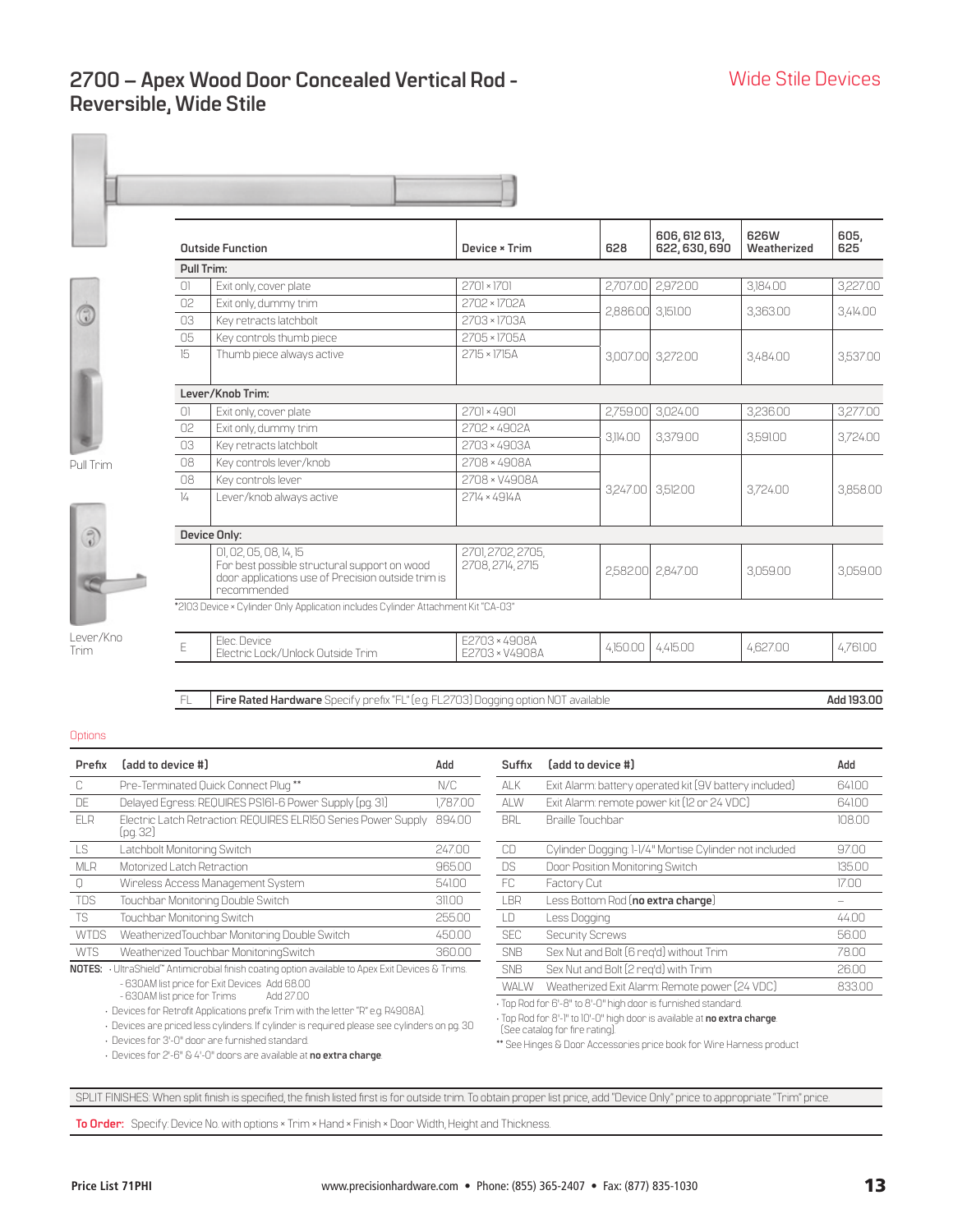### <span id="page-13-0"></span>**2800 – Apex Concealed Vertical Rod - Reversible, Wide Stile**



Pull Trim



Trim



Cast Plate

|                    | <b>Outside Function</b>                  | Device × Trim | 628      | 606, 612 613,<br>622, 630, 690 | 626W<br>Weatherized | 605,<br>625 |
|--------------------|------------------------------------------|---------------|----------|--------------------------------|---------------------|-------------|
| Pull Trim:         |                                          |               |          |                                |                     |             |
| O1.                | Exit only, cover plate                   | 2801×1701     | 2,394.00 | 2,656.00                       | 2,856.00            | 2,899.00    |
| 02 <sup>°</sup>    | Exit only, dummy trim                    | 2802 × C1702A | 2,573.00 | 2,835.00                       | 3,035.00            | 3,086.00    |
| 03                 | Key retracts latchbolt                   | 2803 × C1703A |          |                                |                     |             |
| 05                 | Key controls thumb piece                 | 2805 × C1705A |          |                                |                     |             |
| 15                 | Thumb piece always active                | 2815 × C1715A | 2,694.00 | 2,956.00                       | 3,156.00            | 3,209.00    |
|                    | Lever/Knob Trim:                         |               |          |                                |                     |             |
| $\Box$             | Exit only, cover plate                   | 2801×4901     | 2.446.00 | 2,708.00                       | 2.908.00            | 2,949.00    |
| 02                 | Exit only, dummy trim                    | 2802 × 4902A  |          |                                |                     |             |
| 03                 | Key retracts latchbolt                   | 2803 × 4903A  | 2,801.00 | 3,063.00                       | 3,263.00            | 3,396.00    |
| 08                 | Key controls lever/knob                  | 2808 × 4908A  |          |                                |                     |             |
| 08                 | Key controls lever                       | 2808 × V4908A | 2,934.00 | 3,196.00                       | 3,396.00            | 3,530.00    |
| $\frac{1}{4}$      | Lever/knob always active                 | 2814 × 4914A  |          |                                |                     |             |
| <b>Cast Plate:</b> |                                          |               |          |                                |                     |             |
| 03                 | Key Retracts Latch Bolt (pull by others) | 2803 × CO3    | 2,502.00 | 2,764.00                       | 2,964.00            | 2,964.00    |
|                    | Device Only:                             |               |          |                                |                     |             |

FL Fire Rated Hardware Specify prefix "FL" (e.g. FL2803) Dogging option NOT available **Add 193.00** 

Lever/Knob

#### **Options**

| Prefix      | (add to device #)                                                                                                                                                                 | Add      | Suffix      | [add to device #]                                                                                                                                                           | Add    |
|-------------|-----------------------------------------------------------------------------------------------------------------------------------------------------------------------------------|----------|-------------|-----------------------------------------------------------------------------------------------------------------------------------------------------------------------------|--------|
| C           | Pre-Terminated Quick Connect Plug**                                                                                                                                               | N/C      | <b>ALK</b>  | Exit Alarm: battery operated kit [9V battery included]                                                                                                                      | 641.00 |
| <b>DE</b>   | Delayed Egress: REQUIRES PS161-6 Power Supply (pg. 32)                                                                                                                            | 1.787.00 | ALW         | Exit Alarm: remote power kit (12 or 24 VDC)                                                                                                                                 | 641.00 |
| <b>ELR</b>  | Electric Latch Retraction: REQUIRES ELRI50 Series Power Supply<br>(pg. 32)                                                                                                        | 894.00   | <b>BRL</b>  | Braille Touchbar                                                                                                                                                            | 108.00 |
| HC.         | Hurricane Code Device                                                                                                                                                             | 42.00    | CD          | Cylinder Dogging: 1-1/4" Mortise Cylinder not included                                                                                                                      | 97.00  |
| <b>LS</b>   | Latchbolt Monitoring Switch                                                                                                                                                       | 247.00   | <b>DS</b>   | Door Position Monitoring Switch                                                                                                                                             | 135.00 |
| <b>MLR</b>  | Motorized Latch Retraction                                                                                                                                                        | 965.00   | FC.         | Factory Cut                                                                                                                                                                 | 17.00  |
| TDS         | Touchbar Monitoring Double Switch                                                                                                                                                 | 311.00   | <b>LBR</b>  | Less Bottom Rod (no extra charge)                                                                                                                                           | 0.00   |
| TS.         | Touchbar Monitoring Switch                                                                                                                                                        | 255.00   | LD          | Less Dogging                                                                                                                                                                | 44.00  |
| <b>WTDS</b> | WeatherizedTouchbar Monitoring Double Switch                                                                                                                                      | 450.00   | <b>SEC</b>  | <b>Security Screws</b>                                                                                                                                                      | 56.00  |
| <b>WTS</b>  | Weatherized Touchbar MonitoringSwitch                                                                                                                                             | 360.00   | <b>SNB</b>  | SNB Sex Nut and Bolt (6 reg'd) without Trim                                                                                                                                 | 78.00  |
|             | NOTES: · UltraShield" Antimicrobial finish coating option available to Apex Exit Devices & Trims.                                                                                 |          | <b>SNB</b>  | SNB Sex Nut and Bolt (2 reg'd) with Trim                                                                                                                                    | 26.00  |
|             | - 630AM list price for Exit Devices Add 68.00<br>- 630AM list price for Trims<br>Add 2700                                                                                         |          | <b>WALW</b> | Weatherized Exit Alarm: remote power [24 VDC]                                                                                                                               | 833.0  |
|             | · Devices for Retrofit Applications prefix Trim with the letter "R" e.g. R4908A).<br>. Devices are priced less cylinders. If cylinder is required please see cylinders on pq. 35. |          |             | · Top Rod for 6'-8" to 8'-0" high door is furnished standard.<br>· Top Rod for 8'-1" to 10'-0" high door is available at no extra charge.<br>(See catalog for fire rating). |        |

01, 02, 03, 05, 08, 14, 15

E Elec. Device

\*2803 Device x Cylinder Only Application requires C03 Trim, see page 22

Electric Lock/Unlock Outside Trim

• Devices for 3'-0" door are furnished standard.

• Devices for 2'-6" & 4'-0" doors are available at **no extra charge**.

| bbA      | Suffix      | (add to device #)                                            | Add    |
|----------|-------------|--------------------------------------------------------------|--------|
| N/C      | ai k        | Exit Alarm: battery operated kit (9V battery included)       | 641.00 |
| 1.787.00 | AI W        | Exit Alarm: remote power kit (12 or 24 VDC)                  | 641.00 |
| 89400    | <b>BRL</b>  | Braille Touchbar                                             | 108.00 |
| 4200     | CD          | Cylinder Dogging: 1-1/4" Mortise Cylinder not included       | 9700   |
| 247.00   | <b>DS</b>   | Door Position Monitoring Switch                              | 135.00 |
| 965.00   | FC.         | Factory Cut                                                  | 17.00  |
| 311.00   | I BR        | Less Bottom Rod (no extra charge)                            | 0.00   |
| 255.00   | I D         | Less Dogging                                                 | 44.00  |
| 450.00   | <b>SFC</b>  | <b>Security Screws</b>                                       | 56.00  |
| 360.00   | <b>SNB</b>  | SNB Sex Nut and Bolt [6 reg'd] without Trim                  | 78.00  |
| Frims.   | <b>SNB</b>  | SNB Sex Nut and Bolt (2 reg'd) with Trim                     | 26.00  |
|          | <b>WALW</b> | Weatherized Exit Alarm: remote power [24 VDC]                | 833.00 |
|          |             | . Top Dod for 6'-8" to 8'-0" bigh door is furnished standard |        |

2805, 2808, 2814, 2810 2,269.00 2,531.00 2,731.00 2,731.00

E2803 x 4908A E2803 x V4908A 3,837.00 4,099.00 4,299.00 4,433.00

(See catalog for fire rating).

\*\* See Stanley Hinges & Door Accessories price book for Wire Harness product

SPLIT FINISHES: When split finish is specified, the finish listed first is for outside trim. To obtain proper list price, add "Device Only" price to appropriate "Trim" price.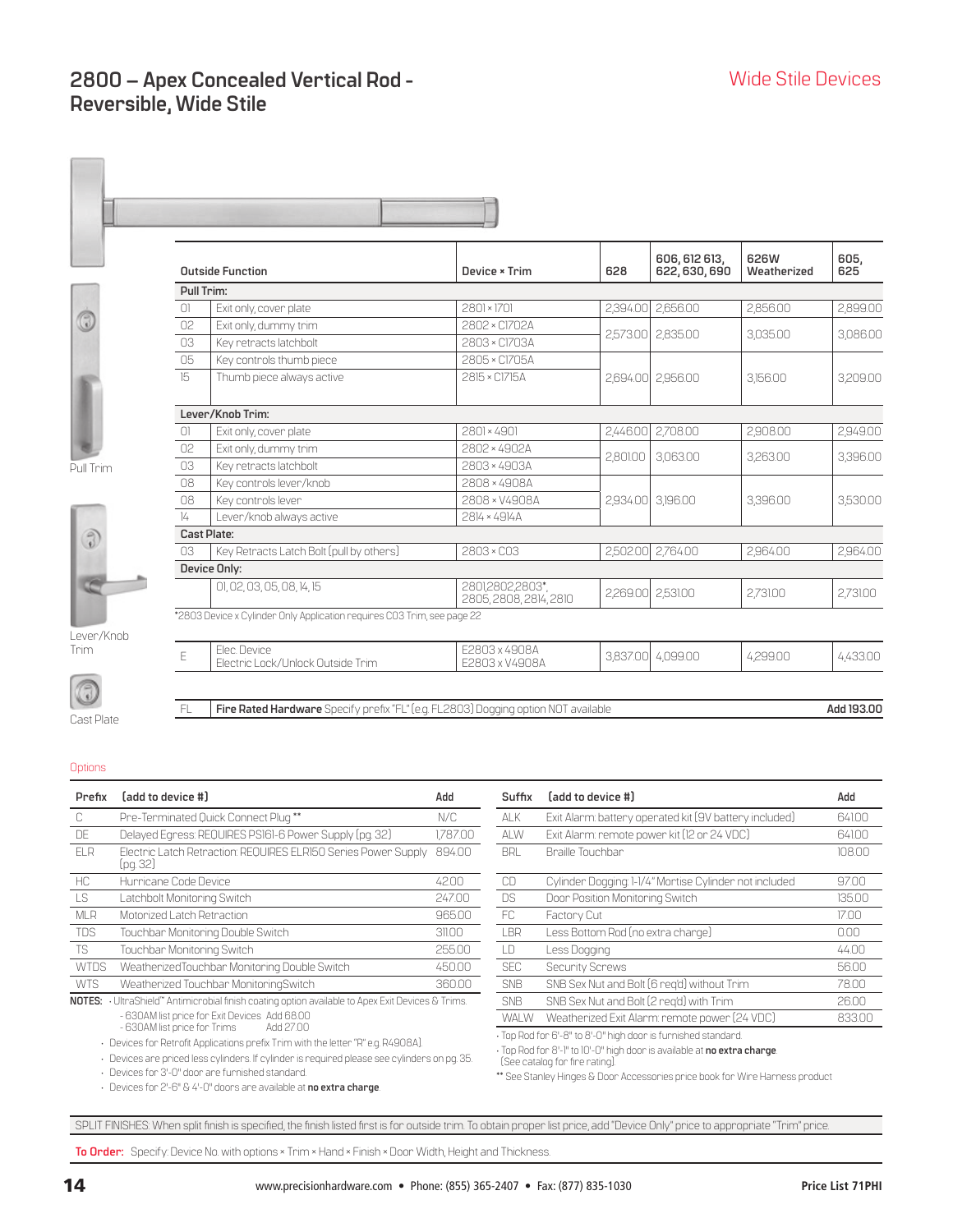### <span id="page-14-0"></span>**2900/4900 Series Trims**

**\$101 Per Trim (One Lever)**

**UltraShield** 

| Lever Styles    | List Price Add | Lever Styles                   | List Price Add |
|-----------------|----------------|--------------------------------|----------------|
| l2              | 122.00         | 65                             | 122.00         |
| $\overline{17}$ | 122.00         | $69\,$                         | 122.00         |
| $5]$            | 122.00         | 75                             | 122.00         |
| 52              | 122.00         | 79                             | 122.00         |
| $60\,$          | 122.00         | $89$                           | 122.00         |
| 62              | 122.00         | 92 Lever option also available |                |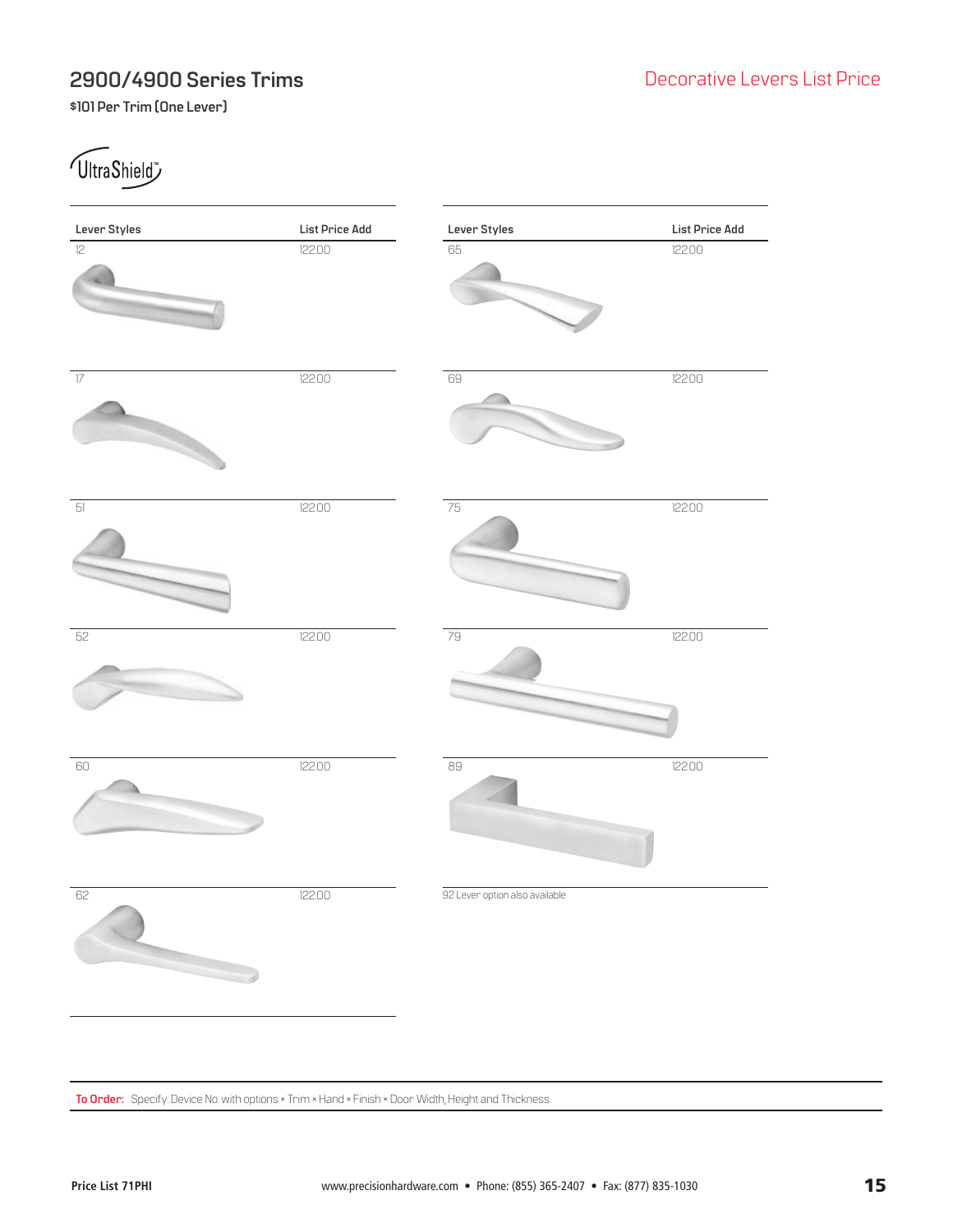<span id="page-15-0"></span>Plate

Pull Trim

0

|               | <b>Outside Function</b> | Device × Trim                    | 689,695 | 689, 695 Trim Only |
|---------------|-------------------------|----------------------------------|---------|--------------------|
| Plate:        |                         |                                  |         |                    |
| $\Box$        | Exit only, cover plate  | $5101 \times 501$                | 610.00  | 61.00              |
| Pull Trim:    |                         |                                  |         |                    |
| 02            | Exit only, dummy trim   | $5102 \times 602$                | 630.00  | 81.00              |
| 03            | Key retracts latchbolt  | $5103 \times 603$                |         |                    |
| 02            | Exit only, dummy trim   | 5102 × 702A                      | 689.00  | 140.00             |
| 03            | Key retracts latchbolt  | 5103 × 703A                      |         |                    |
|               | Lever Trim:             |                                  |         |                    |
| 08            | Key controls lever      | 5108 × 808A                      | 861.00  | 312.00             |
| $\frac{1}{4}$ | Lever always active     | $514 \times 814$ A               |         |                    |
|               | Device Only:            |                                  |         |                    |
|               | 01, 02, 03, 08, 14      | 5101, 5102, 5103*.<br>5108, 5114 | 549.00  | -                  |
|               |                         |                                  |         |                    |

\*5103 Device × Cylinder Only Application includes Cylinder Attachment Kit "CA-03"

**FL Fire Rated Hardware** Specify prefix "FL" (e.g. FL5103) Dogging option NOT available **Add 193.00** 



Lever Trim

#### **Options**

| Prefix | [add to device #]                            | Add        | Suffix | [add to device #]                                      | Add   |
|--------|----------------------------------------------|------------|--------|--------------------------------------------------------|-------|
| TDS    | Touchbar Monitoring Double Switch            | 311.00     | ai k   | Exit Alarm: battery operated kit (9V battery included) | 64100 |
| TS     | Touchbar Monitoring Switch                   | 255.00     | AI W   | Exit Alarm: remote power kit [12 or 24 VDC]            | 64100 |
| WTDS   | WeatherizedTouchbar Monitoring Double Switch | 450.00     |        | Cylinder Dogging: 1-1/4" Mortise Cylinder not included | 97.00 |
| WTS    | Weatherized Touchbar MonitoringSwitch        | 360.00     |        | Less Dogging                                           | 4400  |
|        |                                              | $\sim$ $-$ | CN ID. | CND Carr Nine and Dale (7 magdal) critician of Taiwa   | EO OO |

**NOTES:** • Devices are priced less cylinders. If cylinder is required please see cylinders on pg. 35

• Devices for 3'-0" door are furnished standard.

• Weatherized Exit Alarm: remote power (24 VDC)

• Devices for 4'-0" doors are available at **no extra change**.

• 603 and 703 Trims use a Rim Cylinder, 808A Trims use a Mortise Cylinder. • Factory cutting of custom sixes for Reliant series exit devices not available.

| Suffix         | (add to device #)                                      | Add    |
|----------------|--------------------------------------------------------|--------|
| AI K           | Exit Alarm: battery operated kit [9V battery included] | 64100  |
| AI W           | Exit Alarm: remote power kit [12 or 24 VDC]            | 64100  |
| CD.            | Cylinder Dogging: 1-1/4" Mortise Cylinder not included | 9700   |
| $\overline{D}$ | Less Dogging                                           | 44 N N |
| <b>SNB</b>     | SNB Sex Nut and Bolt [4 reg'd] without Trim            | 5200   |
| <b>SNB</b>     | SNB Sex Nut and Bolt [2 reg'd] with Trim               | 2600   |
| WAI W          | Weatherized Exit Alarm: remote power [12 or 24 VDC]    | 83300  |

SPLIT FINISHES: When split finish is specified, the finish listed first is for outside trim. To obtain proper list price, add "Device Only" price to appropriate "Trim" price.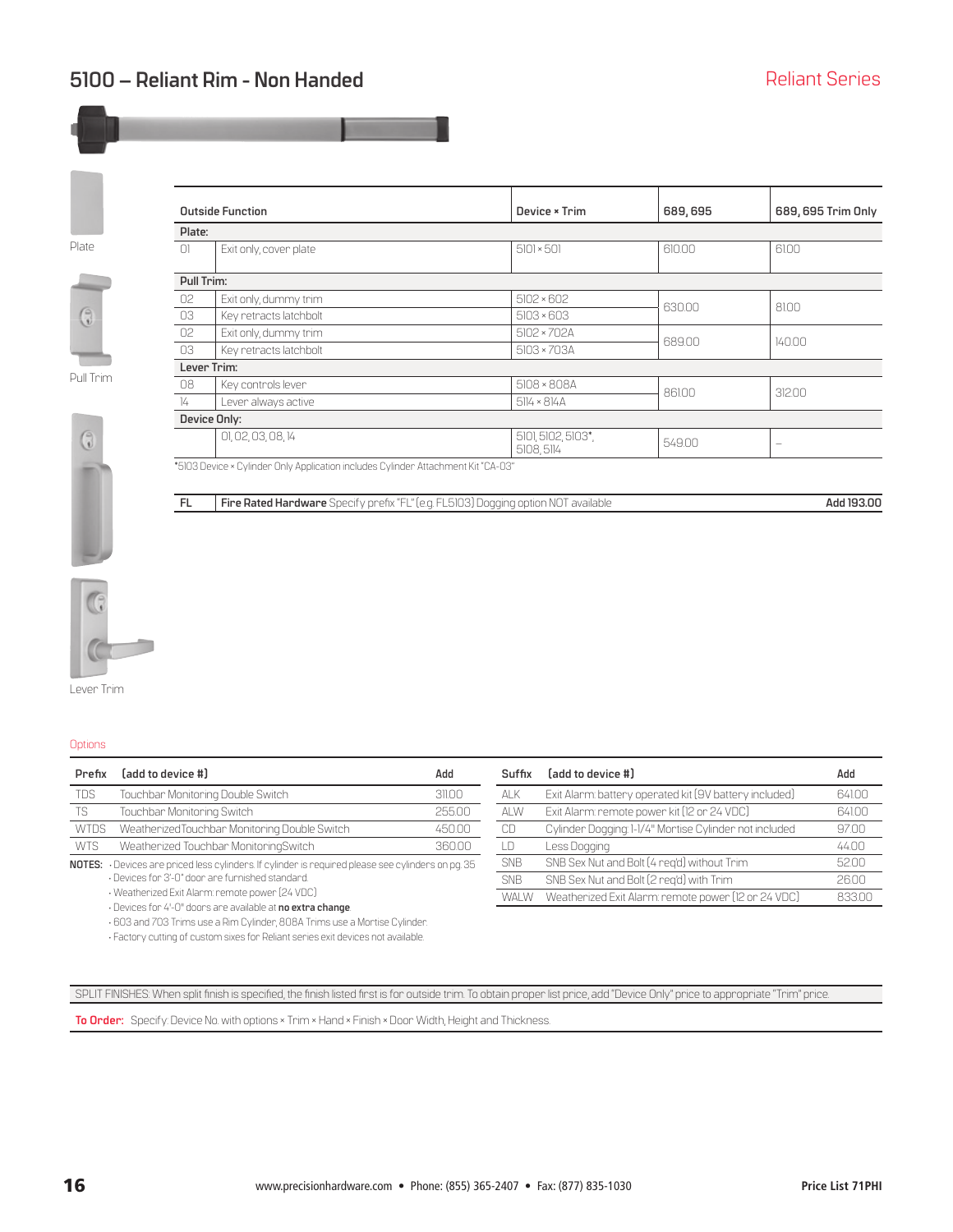<span id="page-16-0"></span>



G

Pull Trim

0

|               | <b>Outside Function</b> | Device × Trim                    | 689,695  | 689, 695 Trim Only |
|---------------|-------------------------|----------------------------------|----------|--------------------|
| Plate:        |                         |                                  |          |                    |
| $\Box$        | Exit only, cover plate  | $5201 \times 501$                | 1,006.00 | 61.00              |
| Pull Trim:    |                         |                                  |          |                    |
| 02            | Exit only, dummy trim   | $5202 \times 602$                | .026.00  | 81.00              |
| 03            | Key retracts latchbolt  | $5203 \times 603$                |          |                    |
| 02            | Exit only, dummy trim   | 5202 × 702A                      | .085.00  | 140.00             |
| 03            | Key retracts latchbolt  | 5203 × 703A                      |          |                    |
|               | Lever Trim:             |                                  |          |                    |
| 08            | Key controls lever      | 5208 × 808A                      | 1257.00  | 312.00             |
| $\frac{1}{4}$ | Lever always active     | $5214 \times 814$ A              |          |                    |
|               | Device Only:            |                                  |          |                    |
|               | 01, 02, 03, 08, 14      | 5201, 5202, 5203*,<br>5208, 5214 | 945.00   | -                  |
|               | $\blacksquare$          |                                  |          |                    |

\*5103 Device × Cylinder Only Application includes Cylinder Attachment Kit "CA-03"

**FL Fire Rated Hardware** Specify prefix "FL" (e.g. FL5103) Dogging option NOT available **Add 193.00** 



Lever Trim

**Options** 

| Prefix      | [add to device #]                                                                                                                | Add    | Suffix     | [add to device #]                                                                        | Add    |
|-------------|----------------------------------------------------------------------------------------------------------------------------------|--------|------------|------------------------------------------------------------------------------------------|--------|
| <b>TDS</b>  | Touchbar Monitoring Double Switch                                                                                                | 311.00 | ALK        | Exit Alarm: battery operated kit [9V battery included]                                   | 641.00 |
| <b>TS</b>   | Touchbar Monitoring Switch                                                                                                       | 255.00 | ALW        | Exit Alarm: remote power kit (12 or 24 VDC)                                              | 641.00 |
| <b>WTDS</b> | WeatherizedTouchbar Monitoring Double Switch                                                                                     | 45000  | CD         | Cylinder Dogging: 1-1/4" Mortise Cylinder not included                                   | 97.00  |
| <b>WTS</b>  | Weatherized Touchbar MonitoringSwitch                                                                                            | 36000  | LBR        | Less Bottom Rod (no extra charge)                                                        |        |
|             | NOTES: Devices are priced less cylinders. If cylinder is required please see cylinders on pg. 35.                                |        | LD         | Less Dogging                                                                             | 44.00  |
|             | · Devices for 3'-0" door are furnished standard.<br>· Devices for 4'-0" doors are available at no extra charge.                  |        | <b>SNB</b> | SNB Sex Nut and Bolt (8 reg'd - not including rod guides)<br>without Trim                | 10400  |
|             | .603 and 703 Trims use a Rim Cylinder, 808A Trims use a Mortise Cylinder<br>· Top Rod for 7'-0" high door is furnished standard. |        | <b>SNB</b> | SNB Sex Nut and Bolt (6 reg'd - not including rod guides)<br>LBR Device w/o Trim.        | 7800   |
|             | · Top Rod for 8'-0" to 10'-0" high door is available at no extra charge.<br>[See catalog for fire rating].                       |        | <b>SNB</b> | SNB Sex Nut and Bolt (6 reg'd - not including rod guides)<br>with Trim                   | 7800   |
|             | · Factory cutting of custom sixes for Reliant series exit devices not available.                                                 |        | <b>SNB</b> | SNB Sex Nut and Bolt [4 reg'd - not including rod guides]<br><b>LBR Device with Trim</b> | 5200   |

WALW Weatherized Exit Alarm: remote power (24 VDC) 833.00

SPLIT FINISHES: When split finish is specified, the finish listed first is for outside trim. To obtain proper list price, add "Device Only" price to appropriate "Trim" price.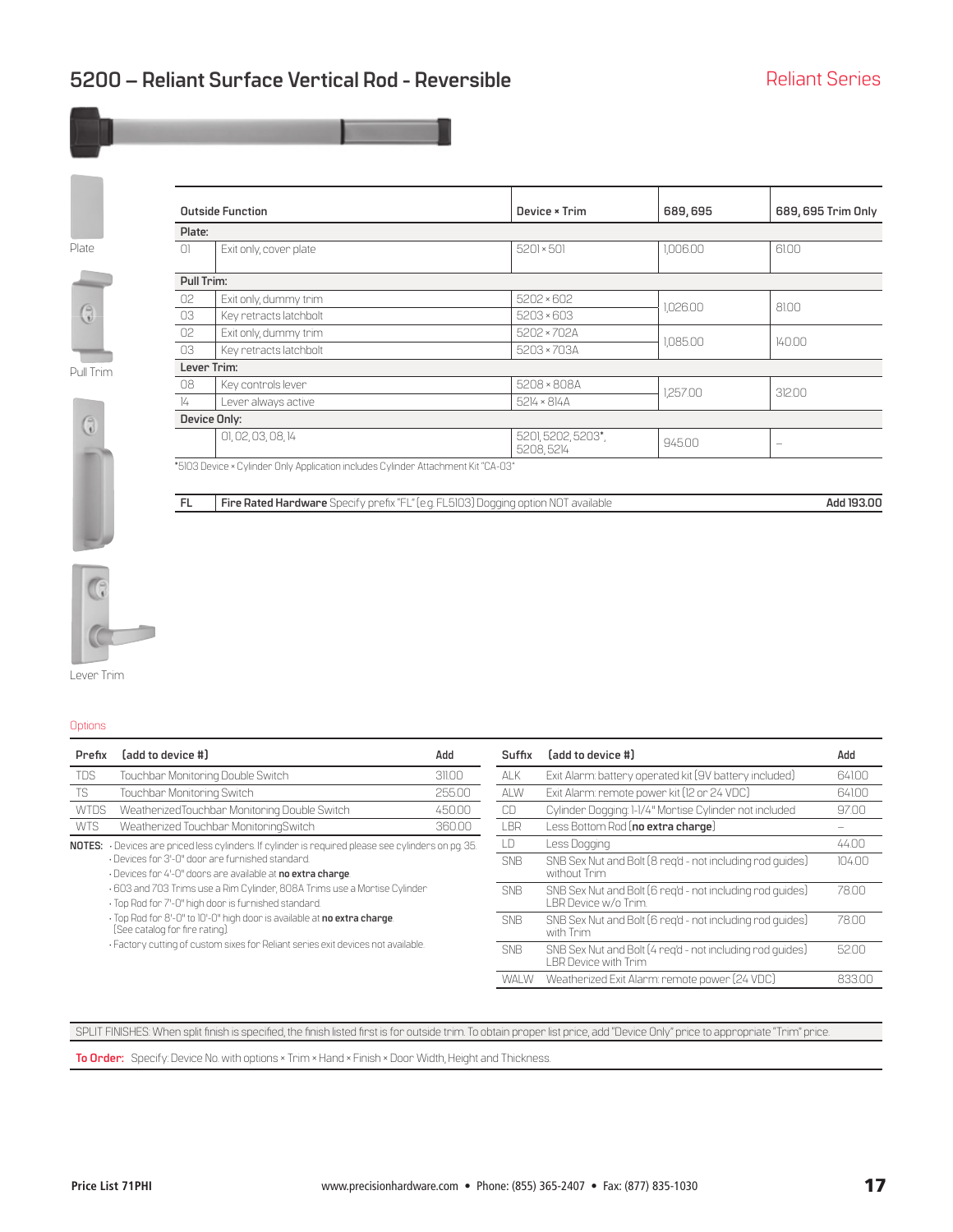### <span id="page-17-0"></span>100 – Olympian Rim - 100 Handed, R100 Reversible, Crossbar **Diges Colympian Series**





Pull Trim:

7

|               | <b>Outside Function</b>                                                                                                                            | Device × Trim                                                                       | 606, 612, 613, 630 | 605,625    |
|---------------|----------------------------------------------------------------------------------------------------------------------------------------------------|-------------------------------------------------------------------------------------|--------------------|------------|
| Pull Trim:    |                                                                                                                                                    |                                                                                     |                    |            |
| 0             | Exit only, cover plate                                                                                                                             | 101, R101 × 1701                                                                    | 1,820.00           | 2,037.00   |
| 02            | Exit only, dummy trim                                                                                                                              | 102, R102 × 1702A                                                                   |                    |            |
| 03            | Key retracts latchbolt                                                                                                                             | 103, R103 × 1703A                                                                   | 1,999.00           | 2,224.00   |
| 05            | Key controls thumb piece                                                                                                                           | 105, R105 × Y1705A                                                                  |                    |            |
| 15            | Thumb piece always active<br>(Devices with 2000C Series Trim are the same price)                                                                   | 115, R115 × Y1715A                                                                  | 2,120.00           | 2,347.00   |
|               | Lever/Knob Trim:                                                                                                                                   |                                                                                     |                    |            |
| $\bigcap$     | Exit only, cover plate                                                                                                                             | 101, R101 × 4901                                                                    | 1.872.00           | 2,087.00   |
| 02            | Exit only, dummy trim                                                                                                                              | 102, R102 × 4902A                                                                   |                    |            |
| 03            | Key retracts latchbolt                                                                                                                             | 103, R103 × 4903A                                                                   | 2,227.00           | 2,534.00   |
| 08            | Key controls lever/knob                                                                                                                            | 108, R108 × Y4908A                                                                  |                    |            |
| 08            | Key controls lever                                                                                                                                 | 108, R108 × VY4908A                                                                 | 2,360.00           | 2,668.00   |
| $\frac{1}{4}$ | Lever/knob always active                                                                                                                           | 114, R114 × Y4914A                                                                  |                    |            |
|               | Device Only:                                                                                                                                       |                                                                                     |                    |            |
|               | 01, 02, 03, 05, 08, 14, 15                                                                                                                         | 101, R101, 102, R102, 103*,<br>R103*, 105, R105, 108, R108,<br>114, R114, 115, R115 | 1,695.00           | 1,869.00   |
|               | *103 or R103 Device × Cylinder Only Application includes Cylinder Attachment Kit "CA-03"                                                           |                                                                                     |                    |            |
|               | UltraShield" Antimicrobial finish coating option available Olympian Exit Devices & Trims. 630AM list price add \$68.00 Exit Devices, \$27.00 Trims |                                                                                     |                    |            |
| FL.           | Fire Rated Hardware Specify prefix "FL" (e.g. FL203) Dogging option NOT available                                                                  |                                                                                     |                    | Add 193,00 |

Lever/Knob Trim:

#### **Options**

| Suffix | [add to device #]                                         | Add    |
|--------|-----------------------------------------------------------|--------|
| CBR    | Reinforced Crossbar                                       | 62 N N |
| FC     | Factory Cut                                               | 17 N N |
| LD     | Less Dogging                                              | 4400   |
| SFC    | Security Screws (crossbar arm screws are hex socket head) | 5600   |
| SNB    | SNB Sex Nut and Bolt [8 reg'd] without Trim               | 10400  |
| SNR    | SNB Sex Nut and Bolt [4 reg'd] with Trim                  | 52 N N |

**NOTES:** • Devices are priced less cylinders. If cylinder is required please see cylinders on pg. 35.

• Devices for 3'-0" door are furnished standard.

• Devices for 4'-0" doors are available at no extra charge.

• Trim No. with prefix "Y" is for Olympian Device only.

SPLIT FINISHES: When split finish is specified, the finish listed first is for outside trim. To obtain proper list price, add "Device Only" price to appropriate "Trim" price.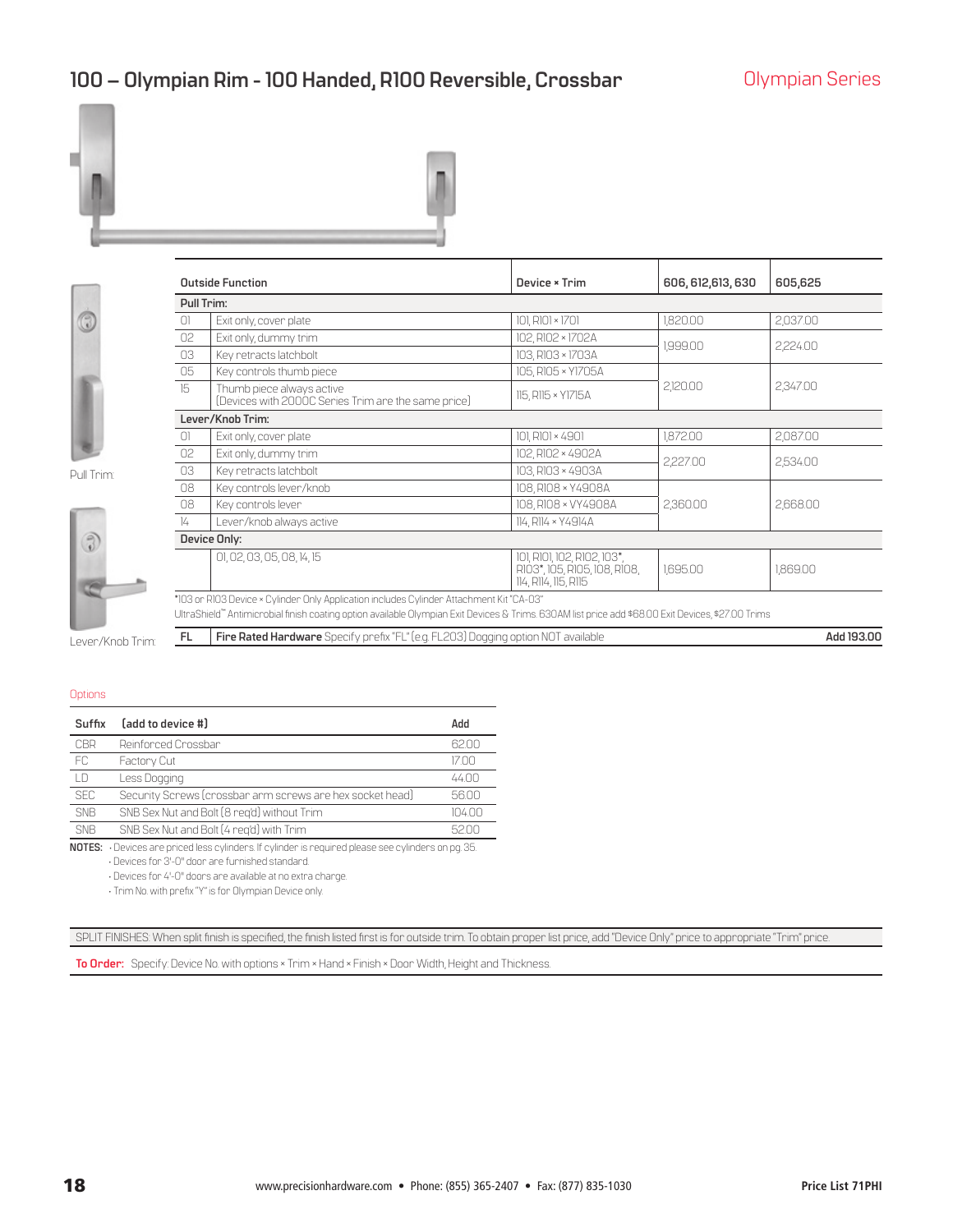### <span id="page-18-0"></span>**200 – Olympian Surface Vertical Rod - Non Handed, Crossbar Olympian Series**



|                  |                                                                                                                                                                                                                                        | Uutside Function                                                                  | Device × Trim                         | 606, 612, 613, 630 | 605,625    |  |  |
|------------------|----------------------------------------------------------------------------------------------------------------------------------------------------------------------------------------------------------------------------------------|-----------------------------------------------------------------------------------|---------------------------------------|--------------------|------------|--|--|
|                  | Pull Trim:                                                                                                                                                                                                                             |                                                                                   |                                       |                    |            |  |  |
|                  | 0                                                                                                                                                                                                                                      | Exit only, cover plate                                                            | $201 \times 1701$                     | 2,485.00           | 2,720.00   |  |  |
|                  | 02                                                                                                                                                                                                                                     | Exit only, dummy trim                                                             | 202 × 1702A                           |                    |            |  |  |
|                  | 03                                                                                                                                                                                                                                     | Key retracts latchbolt                                                            | 203 × 1703A                           | 2,664.00           | 2,907.00   |  |  |
|                  | 05                                                                                                                                                                                                                                     | Key controls thumb piece                                                          | 205 × Y1705A                          |                    |            |  |  |
|                  | 15                                                                                                                                                                                                                                     | Thumb piece always active<br>[Devices with 2000C Series Trim are the same price]  | 215 × Y1715A                          | 2,785.00           | 3,030.00   |  |  |
|                  |                                                                                                                                                                                                                                        | Lever/Knob Trim:                                                                  |                                       |                    |            |  |  |
|                  | $\Omega$                                                                                                                                                                                                                               | Exit only, cover plate                                                            | $201 \times 4901$                     | 2,537.00           | 2,770.00   |  |  |
|                  | 02                                                                                                                                                                                                                                     | Exit only, dummy trim                                                             | 202 × 4902A                           |                    |            |  |  |
| Pull Trim:       | 03                                                                                                                                                                                                                                     | Key retracts latchbolt                                                            | 203 × 4903A                           | 2,892.00           | 3,217.00   |  |  |
|                  | 08                                                                                                                                                                                                                                     | Key controls lever/knob                                                           | 208 × Y4908A                          |                    |            |  |  |
|                  | 08                                                                                                                                                                                                                                     | Key controls lever                                                                | 208 × VY4908A                         | 3,025.00           | 3,351.00   |  |  |
|                  | $\frac{1}{4}$                                                                                                                                                                                                                          | Lever/knob always active                                                          | 214 × Y4914A                          |                    |            |  |  |
|                  | Device Only:                                                                                                                                                                                                                           |                                                                                   |                                       |                    |            |  |  |
|                  |                                                                                                                                                                                                                                        | 01, 02, 03, 05, 08, 14, 15                                                        | 201, 202, 203*, 205,<br>208, 214, 215 | 2,360.00           | 2,552.00   |  |  |
|                  | *203 Device × Cylinder Only Application includes Cylinder Attachment Kit "CA-03"<br>UltraShield" Antimicrobial finish coating option available Olympian Exit Devices & Trims. 630AM list price add \$68.00 Exit Devices, \$27.00 Trims |                                                                                   |                                       |                    |            |  |  |
| Lever/Knob Trim: | <b>FL</b>                                                                                                                                                                                                                              | Fire Rated Hardware Specify prefix "FL" (e.g. FL203) Dogging option NOT available |                                       |                    | Add 193.00 |  |  |

**Options** 

| Suffix     | (add to device #)                                                                  | Add    |
|------------|------------------------------------------------------------------------------------|--------|
| CBR        | Reinforced Crossbar                                                                | 6200   |
| FC.        | Factory Cut                                                                        | 1700   |
| <b>IBR</b> | Less Bottom Rod (no extra charge)                                                  |        |
| I D        | Less Dogging                                                                       | 4400   |
| <b>SEC</b> | Security Screws (crossbar arm screws are hex socket head)                          | 5600   |
| <b>SNB</b> | SNB Sex Nut and Bolt (12 reg'd - not including rod guides) without Trim            | 15600  |
| <b>SNB</b> | SNB Sex Nut and Bolt (10 reg'd - not including rod guides) LBR Device without Trim | 130.00 |
| <b>SNB</b> | SNB Sex Nut and Bolt [8 reg'd - not including rod guides] with Trim                | 10400  |
| <b>SNB</b> | SNB Sex Nut and Bolt (6 req'd - not including rod guides) LBR Device with Trim     | 7800   |
| <b>TMR</b> | Transom Bracket                                                                    | 6900   |

**NOTES:** • Devices are priced less cylinders. If cylinder is required please see cylinders on pg. 35.

• Devices for 3'-0" door are furnished standard.

• Devices for 4'-0" doors are available at **no extra charge**.

• Top Rod for 7'-0" high door is furnished standard.

• Top Rod for 8'-0" to 12'-0" high door is available at **no extra charge**. (See catalog for fire rating).

• Trim No. with prefix "Y" is for Olympian Device only.

SPLIT FINISHES: When split finish is specified, the finish listed first is for outside trim. To obtain proper list price, add "Device Only" price to appropriate "Trim" price.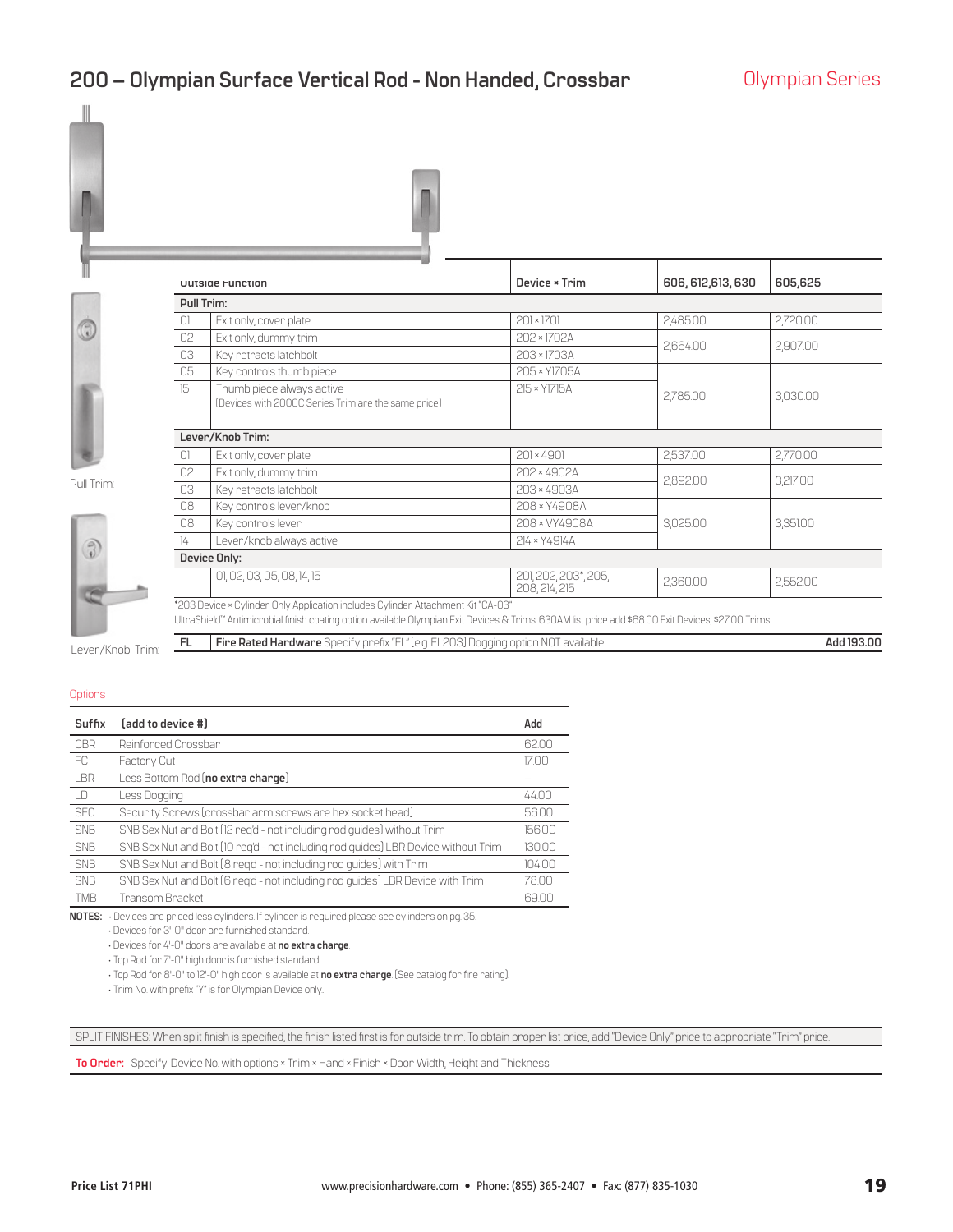### <span id="page-19-0"></span>**300 – Olympian Mortise - Handed, Crossbar Canadian Series Olympian Series**







|               | <b>Outside Function</b>                                                           | Device * Trim                        | 606, 612, 613, 630 | 605,625    |
|---------------|-----------------------------------------------------------------------------------|--------------------------------------|--------------------|------------|
| Pull Trim:    |                                                                                   |                                      |                    |            |
| $\Box$        | Exit only, cover plate                                                            | $301 \times 1701$                    | 2,448.00           | 2.684.00   |
| 02            | Exit only, dummy trim                                                             | 302 × 1702A                          | 2,627.00           |            |
| 03            | Key retracts latchbolt                                                            | 303 × 1703A                          |                    | 2,871.00   |
| 05            | Key controls thumb piece                                                          | 305 × MI705A                         |                    |            |
| 15            | Thumb piece always active<br>[Devices with M2000C Series Trim are the same price] | 315 × M1715A                         | 2,748.00           | 2,994.00   |
|               | Lever/Knob Trim:                                                                  |                                      |                    |            |
| 01            | Exit only, cover plate                                                            | $301 \times 4901$                    | 2,500.00           | 2,734.00   |
| 02            | Exit only, dummy trim                                                             | 302 × 4902A                          | 2,855.00           | 3,181.00   |
| 03            | Key retracts latchbolt                                                            | 303 × M4903A                         |                    |            |
| 08            | Key controls lever/knob                                                           | 308 × M4908A                         |                    |            |
| 08            | Key controls lever                                                                | 308 × VM4908A                        |                    |            |
| $\frac{1}{4}$ | Lever/knob always active                                                          | 314 × M4914A                         | 2,988.00           | 3,315.00   |
|               | Device Only:                                                                      |                                      |                    |            |
|               | 01, 02, 03, 05, 08, 14, 15                                                        | 301, 302, 303, 305,<br>308, 314, 315 | 2,323.00           | 2,516.00   |
| FL.           | Fire Rated Hardware Specify prefix "FL" (eg FL203) Dogging option NOT available   |                                      |                    | Add 193.00 |

Pull Trim:



Lever/Knob Trim: UltraShield™Antimicrobial finish coating option available Olympian Exit Devices & Trims. 630AM list price add \$68.00 Exit Devices, \$27.00 Trims

#### **Options**

| Suffix     | (add to device #)                                         | Add    |
|------------|-----------------------------------------------------------|--------|
| CBR        | Reinforced Crossbar                                       | 6200   |
| FC         | Factory Cut                                               | 1700   |
| LD         | Less Dogging                                              | 4400   |
| <b>SEC</b> | Security Screws (crossbar arm screws are hex socket head) | 5600   |
| <b>SNB</b> | SNB Sex Nut and Bolt [8 reg'd] without Trim               | 10400  |
| <b>SNB</b> | SNB Sex Nut and Bolt [4 reg'd] with Trim                  | 52 N N |

**NOTES:** •Devices are priced less cylinders. If cylinder is required please see cylinders on pg. 35.

• Devices for 3'-0" door are furnished standard

• Devices for 4'-0" doors are available at no extra charge

• For mortise lock body ONLY see pg. 30.

SPLIT FINISHES: When split finish is specified, the finish listed first is for outside trim. To obtain proper list price, add "Device Only" price to appropriate "Trim" price.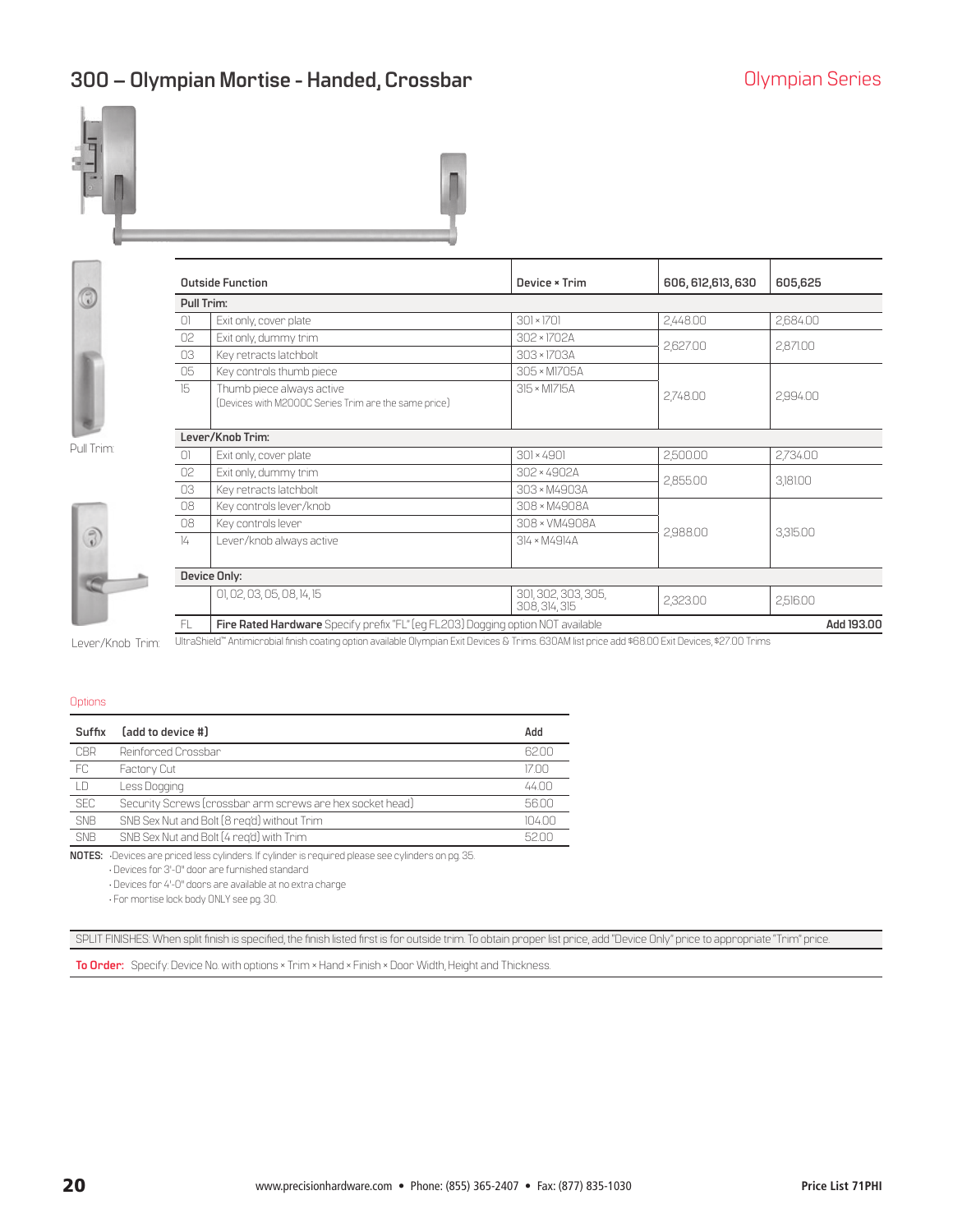### <span id="page-20-0"></span>**7R0 – Arm-A-Dor<sup>®</sup> – Security Exit Hardware** And American Arm-A Dor®



### Complete Product Assemblies

| <b>Product Number</b> | Description          | Alarm | <b>Fits Door Widths</b> | Fits Jambs Up To | US28/628 |
|-----------------------|----------------------|-------|-------------------------|------------------|----------|
| A101-001              | Automatic Relock     | No    | $3'$ TO $4'$            | 63/4"            | 1.498.00 |
| A101-002              | Automatic Relock     | Yes*  | $3'$ TO $4'$            | 63/4"            | 1.671.00 |
| A101-012              | Automatic Relock     | No    | $3'$ ONI Y              | $51/4" - 53/4"$  | 1,321.00 |
| A101-013              | Automatic Relock     | Yes*  | 3' ONLY                 | $51/4" - 53/4"$  | 1.498.00 |
| A101-014              | Automatic Relock     | No    | $4'$ ONI Y              | $51/4" - 53/4"$  | 1,444.00 |
| A101-015              | Automatic Relock     | Yes*  | 4' ONLY                 | $51/4" - 53/4"$  | 1,617.00 |
| A102-001              | Manual Relock        | No    | $3'$ TO $4'$            | 63/4"            | 1,444.00 |
| A102-002              | Manual Relock        | Yes*  | $3'$ TO $4'$            | 63/4"            | 1,617.00 |
| A101-F01              | Automatic-Fire Rated | No    | $3'$ TO $4'$            | 63/4"            | 1.671.00 |
| A101-F02              | Automatic-Fire Rated | Yes*  | $3'$ TO $4'$            | 63/4"            | 1.845.00 |

\* ALARM MODELS A101-002, A101-013, and A101-F02 require two 9 volt batteries (INCLUDED) and aStandard 1-1/8" mortise cylinder (NOT INCLUDED).

### Optional Kits: (A/C Adapter, Alarm, Double Door, Low Profile)

| <b>Kit Number</b> | Description                                                               | US28/628 |
|-------------------|---------------------------------------------------------------------------|----------|
| A103-002          | Switch - For wiring to existing system (one individual kit)               | 80.00    |
| A103-003          | Alarm Sub - Assembly                                                      | 685.00   |
| A104-001          | Low Profile Installation Kit - For door jambs greater than 6 3/4"         | 20600    |
| A106-001          | Standard Double Door Kit - For all models                                 | 307.00   |
| A106-002          | Low Profile Installation Kit - For jamb depths greater than 6 3/4"        | 328.00   |
| A107-001          | A/C Adapter Kit - For plug in battery back-up                             | 349.00   |
| A107-002          | A/C Adapter Hard Wire Kit - Wiring to electrical system w/battery back-up | 482.00   |
| DROP SHIP         | Drop Ship Fee For Items Shipped Under \$300                               | 80.00    |

#### Deadbolts (Required) For Double Door Applications:

| Model    | Description                                      | US28/628 |
|----------|--------------------------------------------------|----------|
| 1881-003 | Sliding Deadbolt w/Padlock locking Hasp & Strike | 219.00   |
| 1883-003 | Sliding Deadbolt Keylocking with Strike          | 250.00   |
|          |                                                  |          |

**NOTES:** • Prepaid Freight on all shipments of 30 or more units.

• Express Program (ship within 48 hours) available for up to 10 units for extra 20% limited to models A101-002, 101-013, A101-015.

**To Order:** Specify: 7R–A101-001 × US28/628.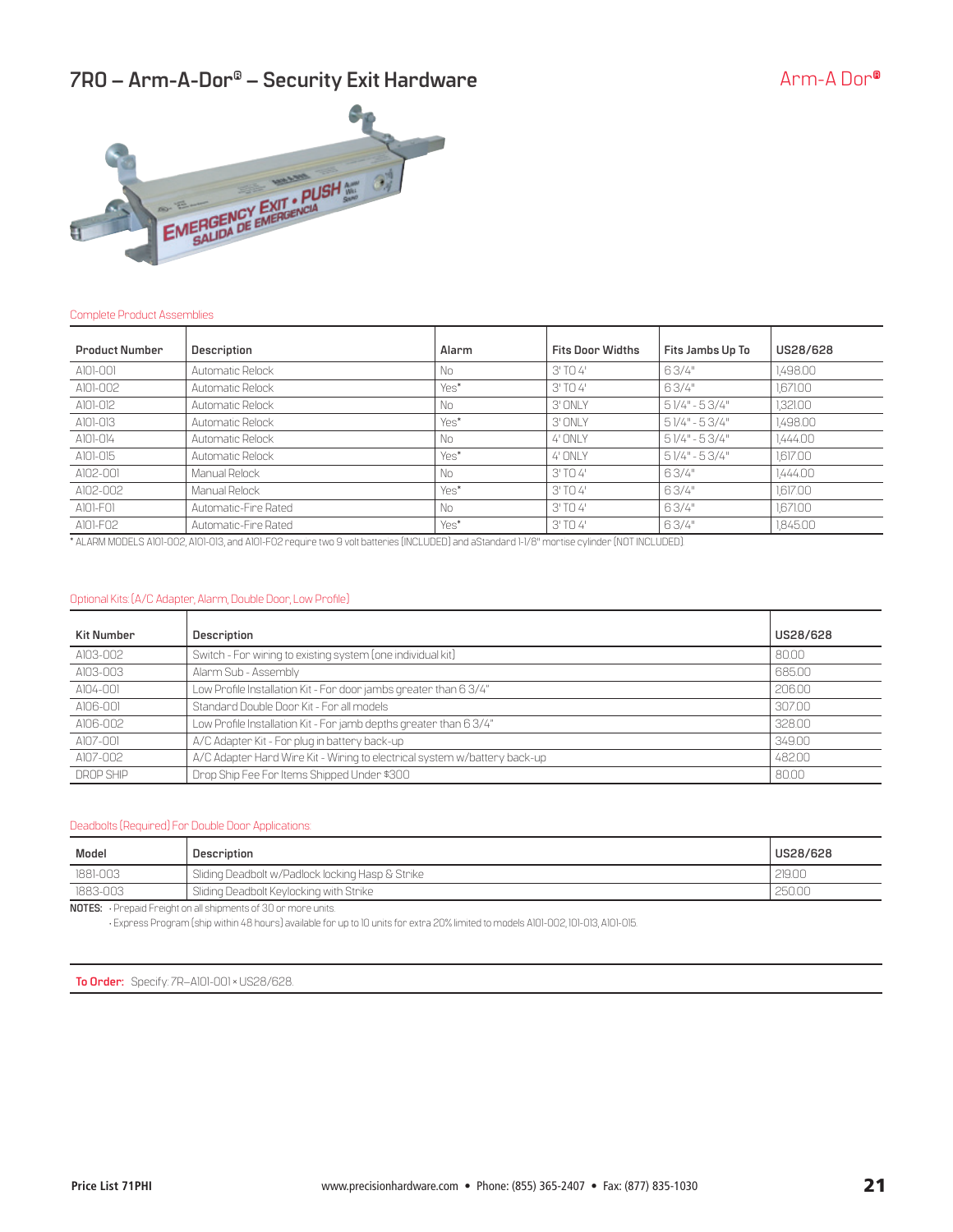### <span id="page-21-0"></span>**Apex Wide & Narrow Stile, Olympian Trim**

### **1700A 1700B 1700C 2000C 4900A 4900B 4900C 4900D 4900K** "A" Grip "B" Grip "C" Grip "C" Grip "A" Lever "B" Lever "C" Lever "D" Lever "K" Knob ۵ G 0 ۵ 3 3 3 3 Đ **2900A 2900B 2900C 2900D C03** "A" Lever "B" Lever "C" Lever "D" Lever Cast Plate "Pull by others" 1  $\overline{\mathbf{e}}$

| <b>Trim Number</b>                                                                                                                                                                                       | 606, 612, 613,<br>622, 630, 690 605, 625 |        | <b>Trim Number</b>                                                                                                                                                                                                   | 606, 612, 613,<br>622, 630, 690 605, 625 |        |
|----------------------------------------------------------------------------------------------------------------------------------------------------------------------------------------------------------|------------------------------------------|--------|----------------------------------------------------------------------------------------------------------------------------------------------------------------------------------------------------------------------|------------------------------------------|--------|
| 1701, R1701, 2001 (cover plate)                                                                                                                                                                          | 125.00                                   | 168.00 | 4901, R4901, 2901 (cover plate)                                                                                                                                                                                      | 17700                                    | 218.00 |
| 1702A, R1702A, 1703A, R1703A, C1702A,<br>CI703A, 2002C, 2003C                                                                                                                                            | 30400                                    | 35500  | 4902A, R4902A, 4903A, R4903A,<br>M4903A, RM4903A, 2902A, 2903A                                                                                                                                                       | 53200                                    | 665.00 |
| 1705A, R1705A, 1715A, R1715A, C1705A,<br>C1715A, Y1705A, Y1715A, M1705A, M1715A,<br>RMI705A, RMI715A, 2005C, 2015C,<br>Y2005C, Y2015C, M2005C, M2015C                                                    | 425.00                                   | 478.00 | 4908A R4908A 4914A R4914A Y4908A<br>Y4914A, M4908A, M4914A, RM4908A,<br>RM4914A, 2908A, 2914A                                                                                                                        | 66500                                    | 79900  |
| NOTES: G30 Trim furnished for 628 Devices. Grip Style "A" and "B" are furnished<br>626 for 630 Trim                                                                                                      |                                          |        | V4908A, RV4908A, VM4908A,<br>VY4908A, RVM4908A                                                                                                                                                                       | 665.00                                   | 79900  |
| - Specify No. CO3 Cylinder Attachment Trim for 2803 Device when<br>Pull by Others is specified.<br>. Available in 605, 606, 612, 613, 625 and 626 finishes.<br>. Add \$233.00 to the price of the device |                                          |        | · Lever Trims are shipped handed. Specify Hand.<br>.626 Trim is furnished for 628 and 630 Devices.<br>. 2900 Series Trims are available for Apex Narrow Stile only.<br>· Knurled Knob/Lever, Grip "KNR" add \$103.00 |                                          |        |

### **How to Order:**



**NOTES:** • UltraShield™ Antimicrobial finish coating option available to Apex Trims.<br>- 630AM list price for Trims 4dd 27.00

- 630AM list price for Trims

• For pricing on trims for the 5100 and 5200 series devices, see pages 16 & 17.

• Devices are priced less cylinders. If cylinder is required please see cylinders on pg. 35.

• Trims with "M" prefix require 1-1/4" Mortise Type Cylinder on page 30.

• 2900 Series T rim - Rim Type Cylinder for "03" function and Mortise Type Cylinder for "08" function, not furnished standard. Use 1-1/4" long standard Mortise Cylinder . Specify when required.

• All other Trims require Rim Type Cylinder .

• Trim No. with prefix "Y" is for Olympian Device only.

• **No extra charge** for different Lever or Grip styles. A Lever/Grip Standard.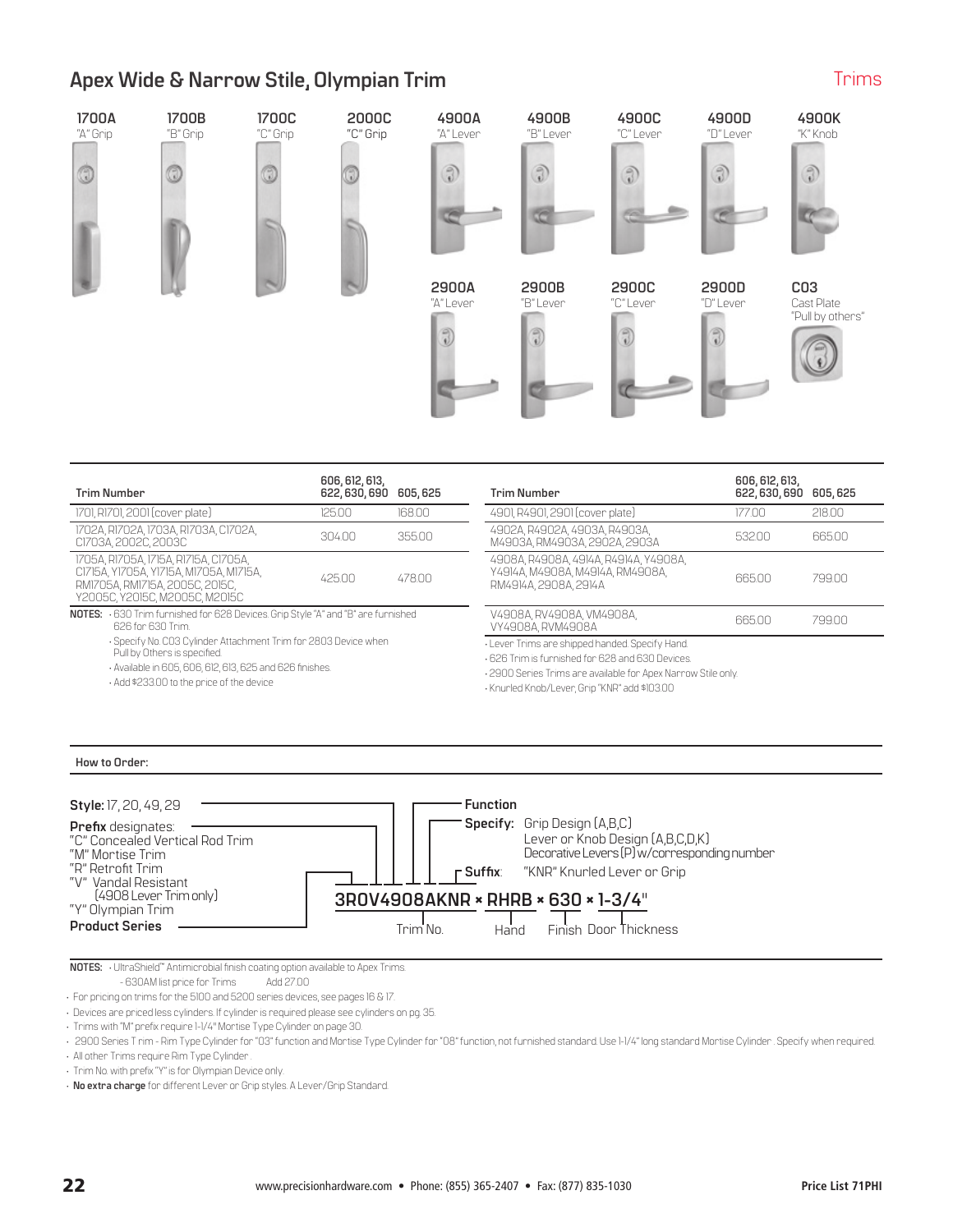### <span id="page-22-0"></span>**Mullions** Mullions

| <b>Description</b>                                                                                                                        | Product No.    | Primer 600       | Aluminum 689 or<br>Dark Bronze 695 |  |  |  |  |
|-------------------------------------------------------------------------------------------------------------------------------------------|----------------|------------------|------------------------------------|--|--|--|--|
| <b>Complete Mullion Assemblies</b>                                                                                                        |                |                  |                                    |  |  |  |  |
| Removable Mullion - 2" × 2" × 8'-0"                                                                                                       |                |                  |                                    |  |  |  |  |
| Standard                                                                                                                                  | 811            | 58400            | 69100                              |  |  |  |  |
| Removable Mullion - 2" × 3" × 8'-0"                                                                                                       |                |                  |                                    |  |  |  |  |
| Standard                                                                                                                                  | 822            | 746.00           | 850.00                             |  |  |  |  |
| Fire Labeled (Includes Stabilizers)                                                                                                       | FI 822         | 958.00           | 1.062.00                           |  |  |  |  |
| Hurricane Code                                                                                                                            | <b>HC822</b>   | 1.062.00         | 1.166.00                           |  |  |  |  |
| Fire Labeled Hurricane Code                                                                                                               | <b>FLC822</b>  | 1,276.00         | 1,380.00                           |  |  |  |  |
| Key Removable Mullion - 2" × 3" × 8'-0"                                                                                                   |                |                  |                                    |  |  |  |  |
| Standard                                                                                                                                  | <b>KR822</b>   | 1276.00          | 1,433.00                           |  |  |  |  |
| Fire Labeled (Includes Stabilizers)                                                                                                       | <b>FLKR822</b> | 1.535.00         | 1.643.00                           |  |  |  |  |
| Hurricane Code                                                                                                                            | HCKR822        | 1,643.00         | 1,752.00                           |  |  |  |  |
| Fire Labeled Hurricane Code (Includes Stabilizers)                                                                                        | FLHCKR822      | 1.791.00         | 1.858.00                           |  |  |  |  |
| *Key Removable Mullion Storage Kit                                                                                                        |                |                  |                                    |  |  |  |  |
| Storage solution for all KR mullions<br>Note: Kit includes (1) KMC822 Top Fitting, (1) MB822 Bottom Fitting and (1) AB822SK Angle Bracket | KMCB822SK      | 830.00           | 883.00                             |  |  |  |  |
| <b>Individual Mullion Fittings</b>                                                                                                        |                |                  |                                    |  |  |  |  |
| Mullion Cap                                                                                                                               | MC811          | 122.00           | 140.00                             |  |  |  |  |
| Bottom Fitting-flat sill                                                                                                                  | <b>MB811</b>   | 8800             | 11400                              |  |  |  |  |
| Mullion Cap                                                                                                                               | MC822          | 198.00           | 216.00                             |  |  |  |  |
| Bottom Fitting-flat sill                                                                                                                  | MB822          | 160.00           | 186.00                             |  |  |  |  |
| Mullion Storage Kit Individual Angle Bracket                                                                                              |                |                  |                                    |  |  |  |  |
| Storage Kit Angle Bracket                                                                                                                 | AB822SK        | 8600             | 8600                               |  |  |  |  |
| Key Removable Mullion Cap Kit                                                                                                             |                |                  |                                    |  |  |  |  |
| Mullion Cap Assembly                                                                                                                      | <b>KMC822</b>  | 584.00           | 61100                              |  |  |  |  |
| Fire Labeled Mullion Cap Assembly                                                                                                         | KMC822F        | 84300            | 82100                              |  |  |  |  |
| <b>Mullion Fitting Combination Kits</b>                                                                                                   |                |                  |                                    |  |  |  |  |
| 811 Mullion Top & Bottom Fitting Kit (MC811 & MB811)                                                                                      | MCB811         | 210.00           | 25400                              |  |  |  |  |
| 822 Mullion Top & Bottom Fitting Kit (MC822 & MB822)                                                                                      | <b>MCB822</b>  | 358.00           | 402.00                             |  |  |  |  |
| FL 822 Mullion Top & Bottom Fitting Kit (MC822 & MB822)                                                                                   | MCB822F        | 358.00           | 402.00                             |  |  |  |  |
| KR 822 Mullion Top & Bottom Fitting Kit (KMC822 & MB822)                                                                                  | KMCB822        | 744.00           | 797.00                             |  |  |  |  |
| FL KR 822 Mullion Top & Bottom Fitting Kit (MB822 & KMC822F)                                                                              | KMCB822F       | 1,003.00         | 1,007.00                           |  |  |  |  |
| HC 822 Mullion Top & Bottom Fitting Kit (MB822 & MC822 & Mullion adapters (A,B,D)                                                         | MCB822HC       | 632.00           | 676.00                             |  |  |  |  |
| FL HC 822 Mullion Top & Bottom Fitting Kit (MB822 & MC822 & Mullion adapters (A,B,D)                                                      | MCB822HCF      | 632.00           | 676.00                             |  |  |  |  |
| HC KR 822 Mullion Top & Bottom Fitting Kit (KMC822 & MB822 & mullion adapter)                                                             | KMCB822HC      | 1,018.00         | 1,071.00                           |  |  |  |  |
| FL HC KR 822 Mullion Top & Bottom Fitting Kit (KMC822F & MB822 & mullion adapter)                                                         | KMCB822HCF     | 1277.00          | 1,281.00                           |  |  |  |  |
| 822 Mullion Accessories                                                                                                                   |                |                  |                                    |  |  |  |  |
| **Mullion Cap Spacer                                                                                                                      | <b>MCS822</b>  | 8600             | 10400                              |  |  |  |  |
| Stabilizers (2 per mullion) - Dull Black                                                                                                  | <b>ST989</b>   | 96.00 Dull Black |                                    |  |  |  |  |
| Interlock - Dull Black                                                                                                                    | S1447          | 75.00 Dull Black |                                    |  |  |  |  |

**NOTES:** • For greater heights add \$19 for each additional 12" or less

• Removable Mullion and Key Removable Mullion prices include top and bottom Fittings.

• Fire Labeled (FL) and Hurricane Code (HC) mullions 8'0" high maximum

• For individual kit or combination kits please see sections above

\*Rim Cylinder not included

\*\* MCS822 mullion cap spacer available as suffix option for 822 series mullions (e.g. 822MCS x 600 x 8')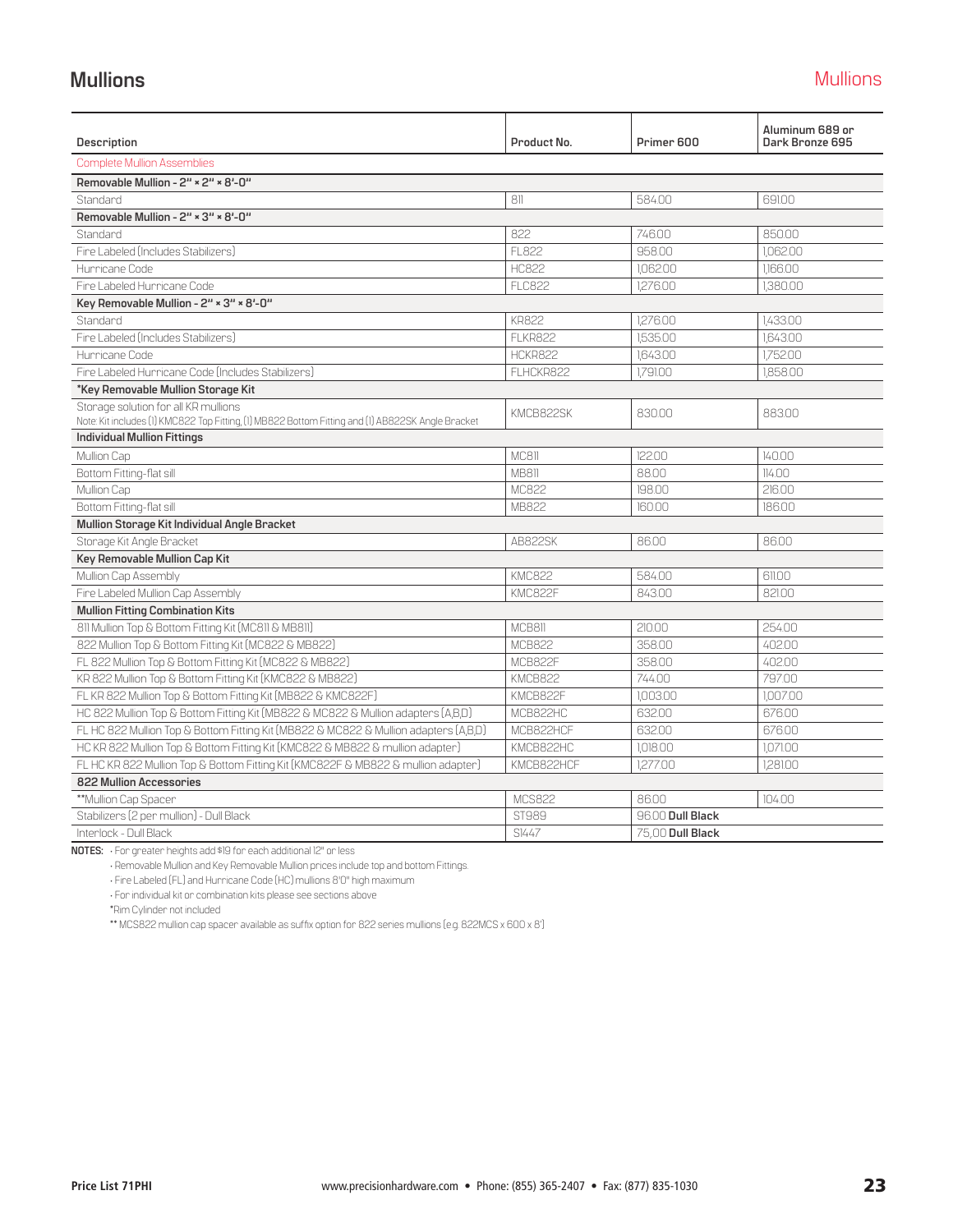### <span id="page-23-0"></span>**Strikes** Strikes **Strikes Strikes Strikes** & Accessories

| <b>Description</b>                    | <b>Series</b>                                        | Strike No.  | Dull Black               | 605, 606, 612 613,<br>625, 626W, 630 |
|---------------------------------------|------------------------------------------------------|-------------|--------------------------|--------------------------------------|
| <b>Strikes - Rim Devices</b>          |                                                      |             |                          |                                      |
|                                       | 2100, 5100, 100, R100, FL2100, FL5100, FL100, FR100  | S300        | 8000                     | $\qquad \qquad -$                    |
| Standard                              | 2400, FL2400-Pair of Doors with Mullion              |             |                          |                                      |
|                                       | 2400, FL2400-Single Door (Roller Strike)             | S988        | 101.00                   |                                      |
|                                       | 2100, 2400, 5100, 100, R100, FL2100, FL2400, FL5100, | S301        | 101.00                   | $\qquad \qquad -$                    |
|                                       | FL100, FLR100 (Roller Strike)                        |             |                          |                                      |
| Optional                              | 2100, 2400, 5100, 100, R100, FL2100, FL2400, FL5100, | S458        | 10100                    |                                      |
|                                       | FL100, FLR100 (Roller Strike)                        |             |                          |                                      |
|                                       | 2100, 5100, 100, R100 [Roller Strike]                | S988        | 101.00                   | $\qquad \qquad -$                    |
|                                       | 2100 × 2200, 5100 × 5200, 100 × 200                  | S459        | 56.00                    |                                      |
| <b>Strikes - Vertical Rod Devices</b> |                                                      |             |                          |                                      |
| Top Strike                            | 2200, FL2200, 5200, FL5200, 200, FL200               | S300        | 8000                     |                                      |
| Optional                              | 2200, FL2200, 5200, FL5200, 200, FL200               | <b>S301</b> | 101.00                   |                                      |
| <b>Bottom Strike</b>                  | 2200, FL2200, 5200, FL5200, 200, FL200               | S460        | 67.00                    |                                      |
| <b>Strikes - Mortise Devices</b>      |                                                      |             |                          |                                      |
| Standard                              | Std Curved Lip Single Door ANSI (handed)             | S982        | $\overline{\phantom{a}}$ | 8000                                 |
|                                       | Flat 7/8" Lip ANSI (handed)                          | S983        | $\overline{\phantom{m}}$ | 80.00                                |
| Optional                              | Open Back ANSI (handed)                              | S984        | $\overline{\phantom{m}}$ | 150.00                               |
|                                       | Open Back 8" × 1-1/4" (handed)                       | S985        | $\overline{\phantom{m}}$ | 158.00                               |
|                                       | <b>Strikes - Concealed Vertical Rod Devices</b>      |             |                          |                                      |
| Top Strike                            | 2700, FL2700, 2800, FL2800, 2600, FL2600             | S519        | 8000                     | $\qquad \qquad -$                    |
| <b>Bottom Strike</b>                  | 2700, FL2700, 2800, FL2800, 2600, FL2600             | S460        | 67.00                    |                                      |

# **Accessories**

| <b>Series</b>               | <b>Description</b>                                     | Product No.            | 628     | 606, 612, 613<br>622, 630, 690 | 626W, 605, 625 |  |  |
|-----------------------------|--------------------------------------------------------|------------------------|---------|--------------------------------|----------------|--|--|
| <b>Rigid Dummy Touchbar</b> |                                                        |                        |         |                                |                |  |  |
|                             | Wide Stile Rigid                                       | 671DR-3, 671DR-4       | 75000   | 94700                          |                |  |  |
| Apex                        | Narrow Stile Rigid                                     | N673DR-3, N673DR-4     |         |                                | 1.095.00       |  |  |
|                             | <b>Active Dummy Touchbar With Micro Switch</b>         |                        |         |                                |                |  |  |
|                             | Wide Stile Active                                      | TS672DA-3, TS672DA-4   | 1273.00 | 1291.00                        | 1.444.00       |  |  |
| Apex                        | Narrow Stile Active                                    | TSN674DA-3, TSN674DA-4 |         |                                |                |  |  |
|                             | <b>Options For Active Dummy Touchbar</b>               |                        |         |                                |                |  |  |
| ALK                         | Exit Alarm: battery operated kit (9V battery included) |                        |         |                                | 641.00         |  |  |
| ALW                         | Exit Alarm: remote power kit [12 or 24 VDC]            |                        |         |                                |                |  |  |
| CD                          | Cylinder Dogging: 1-1/4" Mortise Cylinder not included |                        |         |                                |                |  |  |
| <b>DS</b>                   | Door Position Monitoring Switch                        |                        |         |                                |                |  |  |
| <b>TDS</b>                  | Touchbar Monitoring Double Switch                      |                        |         |                                | 311.00         |  |  |

| <b>Series</b>                                                                                                                                       | Description              | Product No.                                                                                                                                                               | <b>All Finishes</b> |  |
|-----------------------------------------------------------------------------------------------------------------------------------------------------|--------------------------|---------------------------------------------------------------------------------------------------------------------------------------------------------------------------|---------------------|--|
| Mortise Lock - Handed                                                                                                                               |                          |                                                                                                                                                                           |                     |  |
|                                                                                                                                                     | Functions 01, 02, 03     | M303, M303F                                                                                                                                                               |                     |  |
| Apex & Olympian                                                                                                                                     | Functions 05, 08, 14, 15 | M308, M308F                                                                                                                                                               | 739.00              |  |
|                                                                                                                                                     | Functions 10             | M310, M310F                                                                                                                                                               |                     |  |
| <b>NOTES:</b> For Electric Mortise Lock see page 26.<br>· 1-1/4" mortise cylinder not included. If cylinder is required please see cylinders below. |                          | . Lock front furnished beveled.<br>· Available in 605, 606, 612, 613, 625, 630 Finishes.<br>. When ordering specify: model no., hand and finish. [e.g. M303 × RHRB × 630] |                     |  |
| <b>Fire Bolt Assembly</b>                                                                                                                           |                          |                                                                                                                                                                           |                     |  |
| Apex & Olympian                                                                                                                                     | Fire Bolt Assembly       | FB277                                                                                                                                                                     | 18200               |  |
| <b>Transom Bracket</b>                                                                                                                              |                          |                                                                                                                                                                           |                     |  |

| Apex & Olympian | Transom Bracket | <b>TMB453</b><br>(Use Strike No. S300, see pg. 31) | 78.00 |
|-----------------|-----------------|----------------------------------------------------|-------|
|                 |                 |                                                    |       |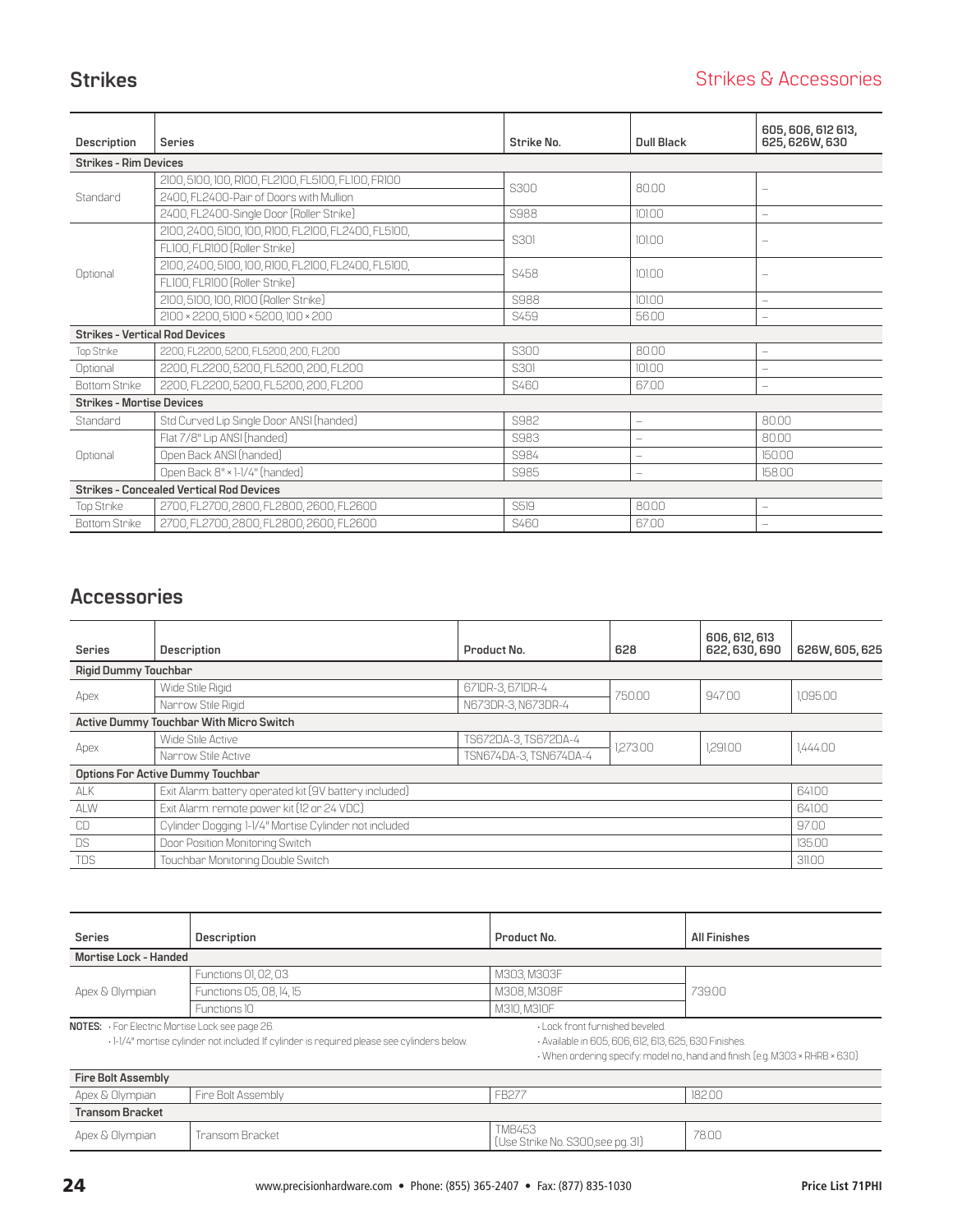### <span id="page-24-0"></span>**Accessories (continued)** and the strikes of accessories of the Strikes & Accessories

| <b>Series</b> | Description       | Product No.  | 628                                 | 606, 612, 613<br>622, 630, 690 | 626W, 605, 625 |
|---------------|-------------------|--------------|-------------------------------------|--------------------------------|----------------|
| <b>Tools</b>  |                   |              |                                     |                                |                |
| All Devices   | 7/32" Dogging Key | <b>DK220</b> | 22.00                               | $\overline{\phantom{a}}$       |                |
|               | 5/32" Hex Wrench* | <b>HW996</b> |                                     |                                |                |
| Cylinders     |                   |              |                                     |                                |                |
|               | Rim Cylinder      | <b>IE72</b>  | See BEST Price Book for more detail |                                |                |
|               | Mortise Cylinder  | IE74 C4      |                                     |                                |                |

**NOTE:** Rim and mortise cylinders (housings) as well as interchangeable cores are available from our BEST product line. Please ask your local BEST sales representative about the many options<br>available to fit your specific

### **Electrical Products**

| Description                                                                    | Product No.   | <b>List Price</b> |  |
|--------------------------------------------------------------------------------|---------------|-------------------|--|
| Power Supply - Series ELR150 (Required For ELR Devices)                        |               |                   |  |
| Power Supply including (1) control module for (1) device                       | ELRI51        | 786.00            |  |
| Power Supply including [2] control modules for [2] devices                     | <b>ELR152</b> | 1.072.00          |  |
| Power Supply including [3] control modules for [3] devices                     | <b>ELR153</b> | 1,363.00          |  |
| Power Supply including [4] control modules for [4] devices                     | <b>ELR154</b> | 1,651.00          |  |
| Power Supply, no control modules                                               | ELR150        | 499.00            |  |
| <b>Control Module</b>                                                          |               |                   |  |
| Control Module card (on/off adjustable Time Delay standard)                    | CM150-08      | 294.00            |  |
| Battery Back-Up                                                                |               |                   |  |
| Battery back-up card (batteries not included)                                  | BT150-07      | 537.00            |  |
| Power Supply - Series PS160-6 (Required For DE Devices)                        |               |                   |  |
| Power Supply (6 amp) operates up to (4) DE Devices (wire run permitting)       | PS161-6       | 818.00            |  |
| Power Supply - RPSMLR (RPSMLR Models Can Power Up To (2) Two MLR Exit Devices) |               |                   |  |
| Small encloser, no battery storage                                             | RPSMLR2       | 527.00            |  |
| Large enclosure for battery storage [Batteries not included]                   | RPSMLR2BB     | 621.00            |  |

### Conversion Kits

| Description                               | Product No.                          | <b>List Price</b> |  |
|-------------------------------------------|--------------------------------------|-------------------|--|
| Electric Latch Retraction*                |                                      |                   |  |
| For 3'-0" 4'-0" Apex Wide Stile Device    | , ELRK-3, ELRK-4, ELRKF-3, ELRKF-4   | 988.00            |  |
| For 3'-0", 4'-0" Apex Narrow Stile Device | NELRK-3, NELRK-4, NELRKF-3, NELRKF-4 | 988.00            |  |

**NOTES:** • ELR Conversion Kits are ONLY available for Apex 2000 Series Devices.

\* Requires PHI ELR150 Power Supply (see above).

| Motorized Latch Retraction                                                                                                                                                                                                                                              |                 |                         |  |
|-------------------------------------------------------------------------------------------------------------------------------------------------------------------------------------------------------------------------------------------------------------------------|-----------------|-------------------------|--|
| $\sim$ +10tp0fit $1/1$<br>: atob Unteaction L<br>uuu                                                                                                                                                                                                                    | RPML,<br>$\sim$ | <b>INE</b><br>nг<br>∪∪. |  |
| $\sim$ $\sim$ $\sim$<br><b>DDMI</b><br><b>NOTE:</b><br>.Mhon ′<br>lank hingo fillor Soo DDF<br>l Anov<br>( is ondered for evisting evit devices i ising Hey on I 'vlinder I logging it is recomme<br>uetratod narts<br>to include:<br>a hl<br>1 L L<br>・ロレルバ<br>/II レ_x |                 |                         |  |

**NOTE:** When RPMLR-K is ordered for existing exit devices using Hex or Cylinder Dogging, it is recommended to include a blank hinge filler. See PRECISION Apex 2000 www.precisionhardware.com

| Monitoring                        |                                    |               |        |
|-----------------------------------|------------------------------------|---------------|--------|
| All Apex Devices                  | Touchbar Monitoring Switch         | <b>TSK309</b> | 255.00 |
| All Apex Devices                  | Touchbar Monitoring Double Switch  | TDSK310       | 311.00 |
| Apex Wide Rim Device Only         | Latchbolt Monitoring Switch        | LSRK298       | 24700  |
| Apex Wide Rim Device Only         | Latchbolt Monitoring Double Switch | LDSRK299      | 301.00 |
| Apex Wide SVR or CVR Devices Only | Latchbolt Monitoring Switch        | LSVK910       | 247.00 |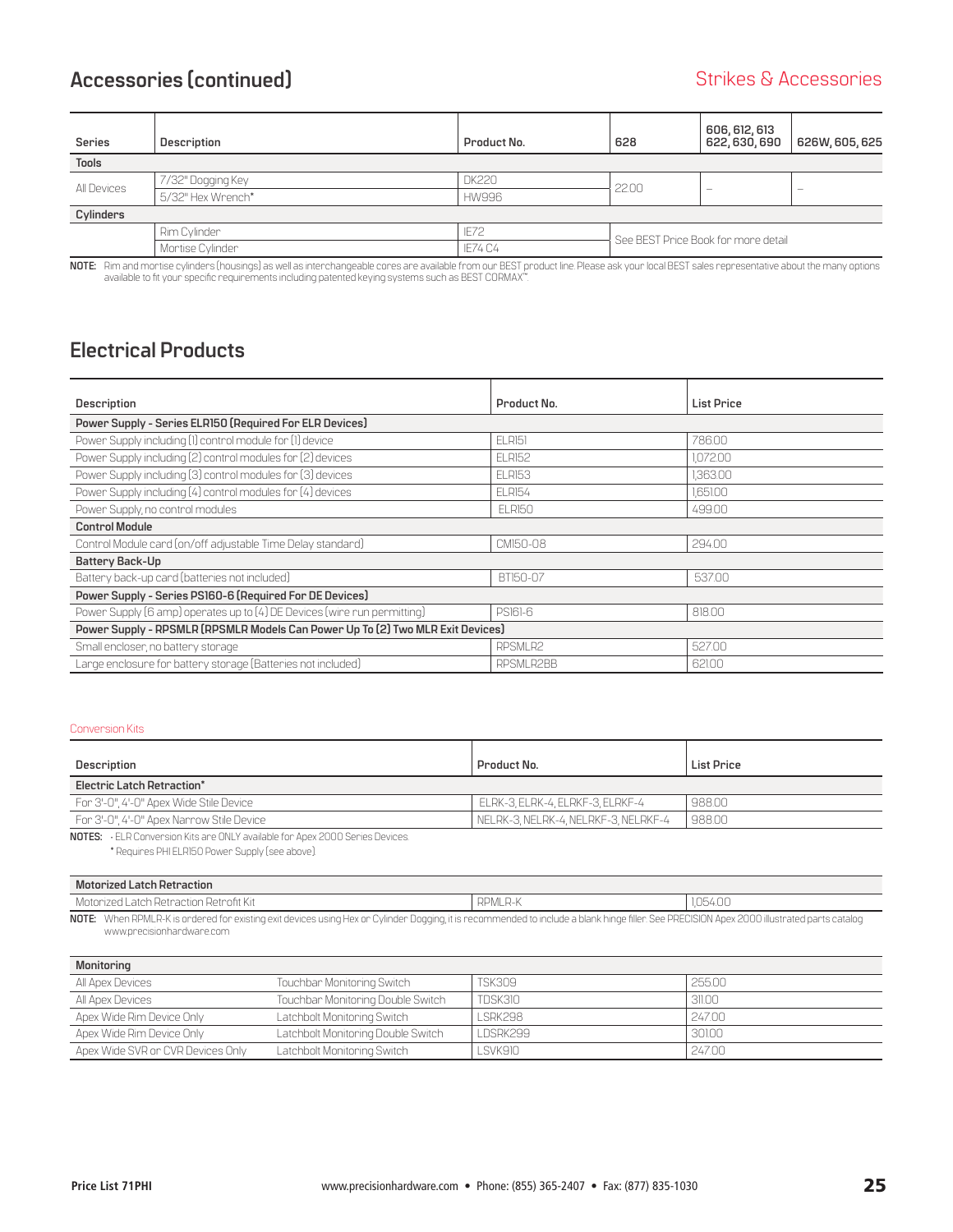### **Electrical Products (continued)** and a strikes & Accessories and Strikes & Accessories

| Description                                                                 |                                                                                                                         | Product No. | List Price |  |
|-----------------------------------------------------------------------------|-------------------------------------------------------------------------------------------------------------------------|-------------|------------|--|
| <b>Q Option Retrofit Kits</b>                                               |                                                                                                                         |             |            |  |
| Wireless Access Management System                                           | OSRK5267 – 2103 Rim<br>OSVK5268 - 2203, 2703 Surface and<br>Concealed Vertical Rod<br>Surface and Conceled Vertical Rod |             | 59700      |  |
| NOTES: For additional product details see Apex 2000 series catalog section. |                                                                                                                         |             |            |  |

• Latchbolt Monitoring for Apex Mortise Devices, specify LSM303 or LSM308 Electric Mortise Lock, see pg. 32.

| <b>Electric Rim Device</b>                           |                                                               |        |                       |
|------------------------------------------------------|---------------------------------------------------------------|--------|-----------------------|
| כחור<br>$\cap$<br>-L2IU3 Rim Devices .<br>--<br>LIUU | -lootnia<br>Irım<br>ric Lock/Unlock Uutside I<br><b>LIACH</b> | E2103K | OEO OC<br>hhh<br>uuuu |

| Description                                                                                                         | Product No.       | <b>All Finishes</b> |  |
|---------------------------------------------------------------------------------------------------------------------|-------------------|---------------------|--|
| <b>Electric Mortise Lock</b>                                                                                        |                   |                     |  |
| Latchbolt monitoring, "03" Function                                                                                 | LSM303, LSM303F   | 985.00              |  |
| Latchbolt monitoring, "08" Function                                                                                 | LSM308, LSM308F   |                     |  |
| Electric lock/unlock with switch to monitor outside trim (locked/unlocked)                                          | EM303, EM303F     | 1375.00             |  |
| Electric lock/unlock with switches to monitor the outside trim (locked or unlocked)<br>and to monitor the latchbolt | LSEM303, LSEM303F | 143700              |  |

**NOTES:** • Fail Secure "FSE" is furnished standard. When Fail Safe is required specify "FS".

• Electric lock/unlock option specify 24V.

• Price does not include 1-1/4" mortise cylinder. If cylinder is required please see cylinders on pg. 30.

• Lock front furnished beveled.

• When ordering specify: model no., voltage (24V), Fail Safe/Fail Secure, hand and finish. (e.g. EM303 × 24V × FS × RHRB × 630)

| <b>Device Series</b>                                                  | <b>Description</b> | Device Size | Kit No. | <b>All Finishes</b> |
|-----------------------------------------------------------------------|--------------------|-------------|---------|---------------------|
| Exit Alarm Kit                                                        |                    |             |         |                     |
|                                                                       | Battery Operated*  | $3'-0''$    | ALK-3   | 680.00              |
| Apex Wide Stile.                                                      |                    | $4 - 0"$    | ALK-4   |                     |
|                                                                       |                    | $3'-0''$    | ALW-3   |                     |
|                                                                       | Remote Power       | $4 - 0$ "   | ALW-4   |                     |
|                                                                       | Battery Operated*  | $3 - 0"$    | NALK-3  | 680.00              |
|                                                                       |                    | $4 - 0$ "   | NALK-4  |                     |
| Apex Narrow Stile                                                     | Remote Power       | $3'-0''$    | NALW-3  |                     |
|                                                                       |                    | $4 - 0$ "   | NALW-4  |                     |
|                                                                       | Battery Operated*  | $3'-0''$    | RALK-3  | 621.00              |
| Reliant**                                                             |                    | $4 - 0$ "   | RALK-4  |                     |
|                                                                       |                    | $3-0"$      | RALW-3  |                     |
|                                                                       | Remote Power       | $4 - 0$ "   | RALW-4  |                     |
| WH495 Wiring Harness - Required for Remote Arming/Disarming the Alarm | 46.00              |             |         |                     |

**NOTES:** • Narrow and Wide Stile, kits are available in 605, 606, 612, 613, 625, 628, 630 Finishes.

• To order specify Kit No. and Finish (e.g. ALK-3 × 630).

\* For Battery operated kits a 9 Volt Battery is included.

\*\* Reliant Series, kits are available in 689 or 695 Finishes.

| <b>Device Series</b>             | Description              | Device Size | Kit No.       | <b>All Finishes</b> |  |
|----------------------------------|--------------------------|-------------|---------------|---------------------|--|
| Door Position Monitoring Switch* |                          |             |               |                     |  |
| Apex Wide Stile                  | Door Position Switch Kit | All         | <b>DS880</b>  |                     |  |
| Apex Narrow Stile                | Door Position Switch Kit | All         | <b>NDS986</b> | 145.00              |  |

\* Kit includes Endcap and Endcap Mounting Bracket, specify finish.

| <b>Power Transfer</b>                                                           |         |  |        |  |  |  |
|---------------------------------------------------------------------------------|---------|--|--------|--|--|--|
| Conc Power Transfer - accepts 5/16" wire bundle - max. 120° degree swing        | FPT-5   |  | 257.00 |  |  |  |
| Door Loop - Armored Flex Conduit (less wires) 18" long - max. 120° degree swing | EPT-2   |  | 77.00  |  |  |  |
| Electric Power Transfer                                                         | FPT-12C |  | 577.00 |  |  |  |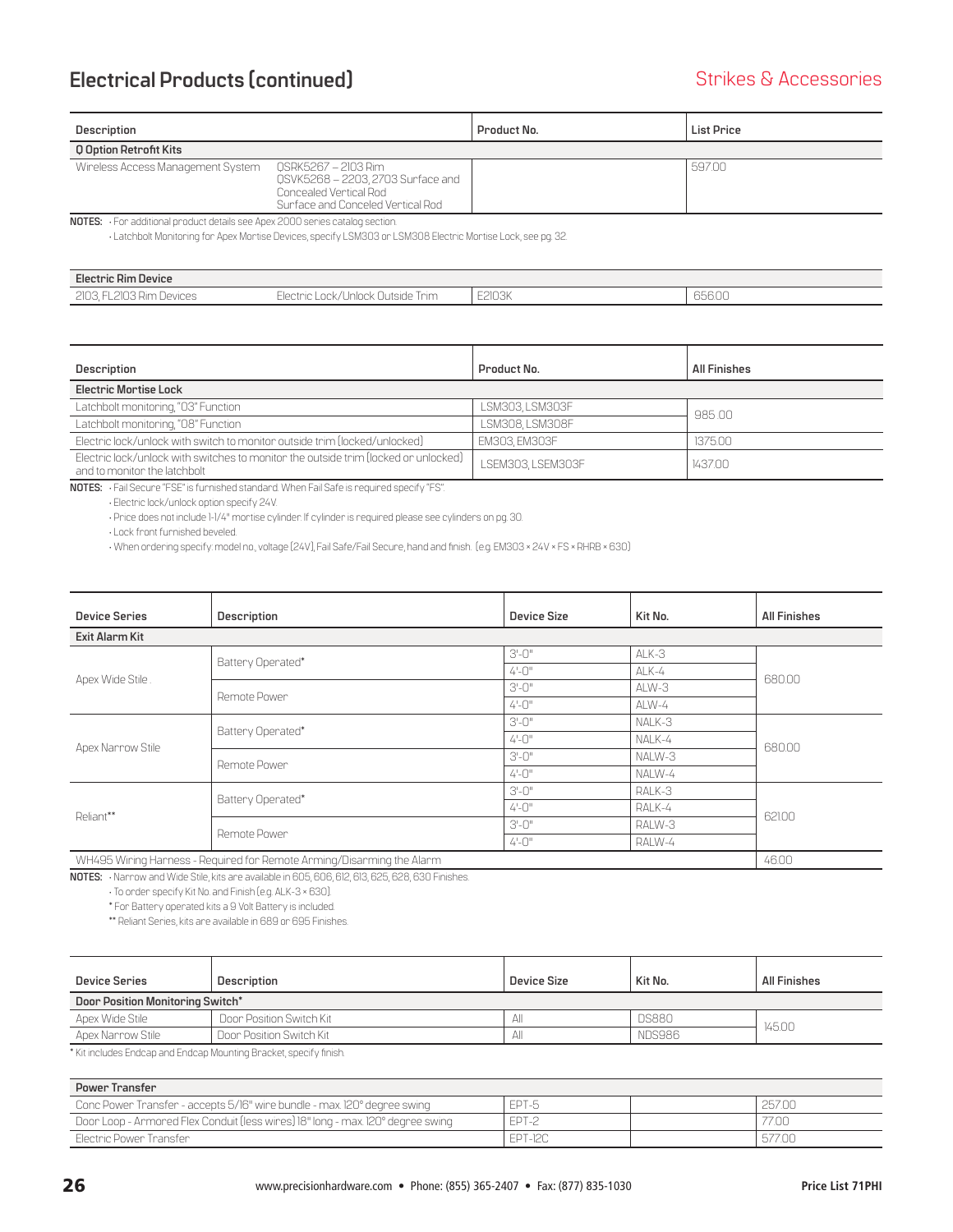# <span id="page-26-0"></span>Apex Component Assemblies - Wide Stile **Component Assemblies** Component Assemblies

| <b>Description</b>                                                                  | Function/<br>Device Type      | Assembly No.                          | <b>Steel Plated</b>      | 628                      | 606, 612, 613,<br>622 630, 690 | 626W,<br>605.625         |
|-------------------------------------------------------------------------------------|-------------------------------|---------------------------------------|--------------------------|--------------------------|--------------------------------|--------------------------|
| Active Case (Includes Lock Side Filler)                                             |                               |                                       |                          |                          |                                |                          |
| Rim - Reversible                                                                    | 01,02,03                      | A2103                                 |                          | 654.00                   | 652.00                         | 693.00                   |
|                                                                                     | 05,08,14,15                   | A2108                                 |                          |                          |                                |                          |
| Rim - Reversible [Fire Rated]                                                       | 01,02,03                      | A2103F                                |                          | 816.00                   | 811.00                         | 862.00                   |
|                                                                                     | 05,08,14,15                   | A2108F                                |                          |                          |                                |                          |
| Surface Vertical Rod - Reversible                                                   | 01,02,03                      | A2203, A2203F                         |                          |                          |                                |                          |
|                                                                                     | 05,08,14,15                   | A2208, A2208F                         |                          |                          |                                |                          |
| Mortise - Reversible                                                                | 01, 02, 03, 05                | A2303                                 |                          |                          |                                |                          |
|                                                                                     | 08, 14, 15                    | A2303F                                |                          | 654.00                   | 65200                          | 693.00                   |
| Concealed Vertical Rod [metal] - Reversible                                         | 01, 02, 03                    | A2803, A2803F                         |                          |                          |                                |                          |
|                                                                                     | 05,08,14,15                   | A2808.A2808F                          |                          |                          |                                |                          |
| Concealed Vertical Rod [wood] - Reversible                                          | 01,02,03                      | A2703, A2703F                         |                          |                          |                                |                          |
|                                                                                     | 05,08,14,15                   | A2708, A2708F                         |                          |                          |                                |                          |
| <b>Top Latch</b>                                                                    |                               |                                       |                          |                          |                                |                          |
| Surface Vertical Rod (630 furnished for 628, includes<br>Latch Cover                | 2200, FL2200                  | <b>TL22, TL22F</b>                    | $\overline{\phantom{a}}$ | $\overline{\phantom{0}}$ | 387.00                         | 439.00                   |
| Concealed Vertical Rod [metal, includes Top Latch &<br>Rod Assembly)                | 2800, FL2800                  | TL28-8, TL28-10,<br>TL28F-8, TL28F-10 | 265.00                   | $\overline{\phantom{a}}$ |                                | $\overline{\phantom{a}}$ |
| Concealed Vertical Rod (wood, includes Top Latch &<br>Rod Assembly)                 | 2700, FL2700                  | TL27-8, TL27-10,<br>TI 27F-8          | 40500                    | L                        |                                | $\overline{a}$           |
| <b>Bottom Latch</b>                                                                 |                               |                                       |                          |                          |                                |                          |
| Surface Vertical Rod [630 furnished for 628,<br>includes Latch Cover]               | 2200, FL2200                  | <b>BL22, BL22F</b>                    |                          |                          | 34400                          | 395.00                   |
| Concealed Vertical Rod (metal, includes Top<br>Latch & Rod Assembly)"               | 2800, FL2800                  | <b>BL28, BL28F</b>                    | 187.00                   | $\overline{a}$           |                                | $\overline{\phantom{a}}$ |
| Concealed Vertical Rod (wood, includes Top<br>Latch & Rod Assembly)                 | 2700, FL2700                  | <b>BL27, BL27F</b>                    | 315.00                   | $\overline{a}$           | $\overline{a}$                 | $\overline{a}$           |
| Covers                                                                              |                               |                                       |                          |                          |                                |                          |
| <b>Active Case</b>                                                                  |                               |                                       |                          |                          |                                |                          |
| Rim                                                                                 | 2100, FL2100                  | AC21                                  |                          |                          |                                |                          |
| Rim "10" Function - Handed                                                          | 2110. FL2110                  | AC2110                                |                          |                          |                                |                          |
| Surface Vertical Rod                                                                | 2200, FL2200                  | AC22                                  |                          |                          |                                |                          |
| Mortise                                                                             | 2300, FL2300                  | AC23                                  |                          | 13300                    | 18700                          | 24500                    |
| Mortise "10" Function - Handed                                                      | 2310. FL2310                  | AC2310                                |                          |                          |                                |                          |
| <b>Concealed Vertical Rod</b>                                                       | 2700, FL2700,<br>2800, FL2800 | AC23                                  |                          |                          |                                |                          |
| Rim "IOVI" Function With Visual Lock/Unlock Indicator Window                        | 2110VI, FL2110VI              | AC2110VI                              |                          | 155.00                   | 218.00                         | 250.00                   |
| <b>SVR Latch Case</b>                                                               |                               |                                       |                          |                          |                                |                          |
| (Top or Bottom)<br>[630 furnished for 628]                                          | 2200, FL2200                  | IC22                                  |                          |                          | 168.00                         | 205.00                   |
| NOTES: · Assembly Nos. with Suffix "F" designate Assemblies for Fire Exit Hardware. |                               |                                       |                          |                          |                                |                          |

• Specify Hand for all reversible Active Case Assemblies.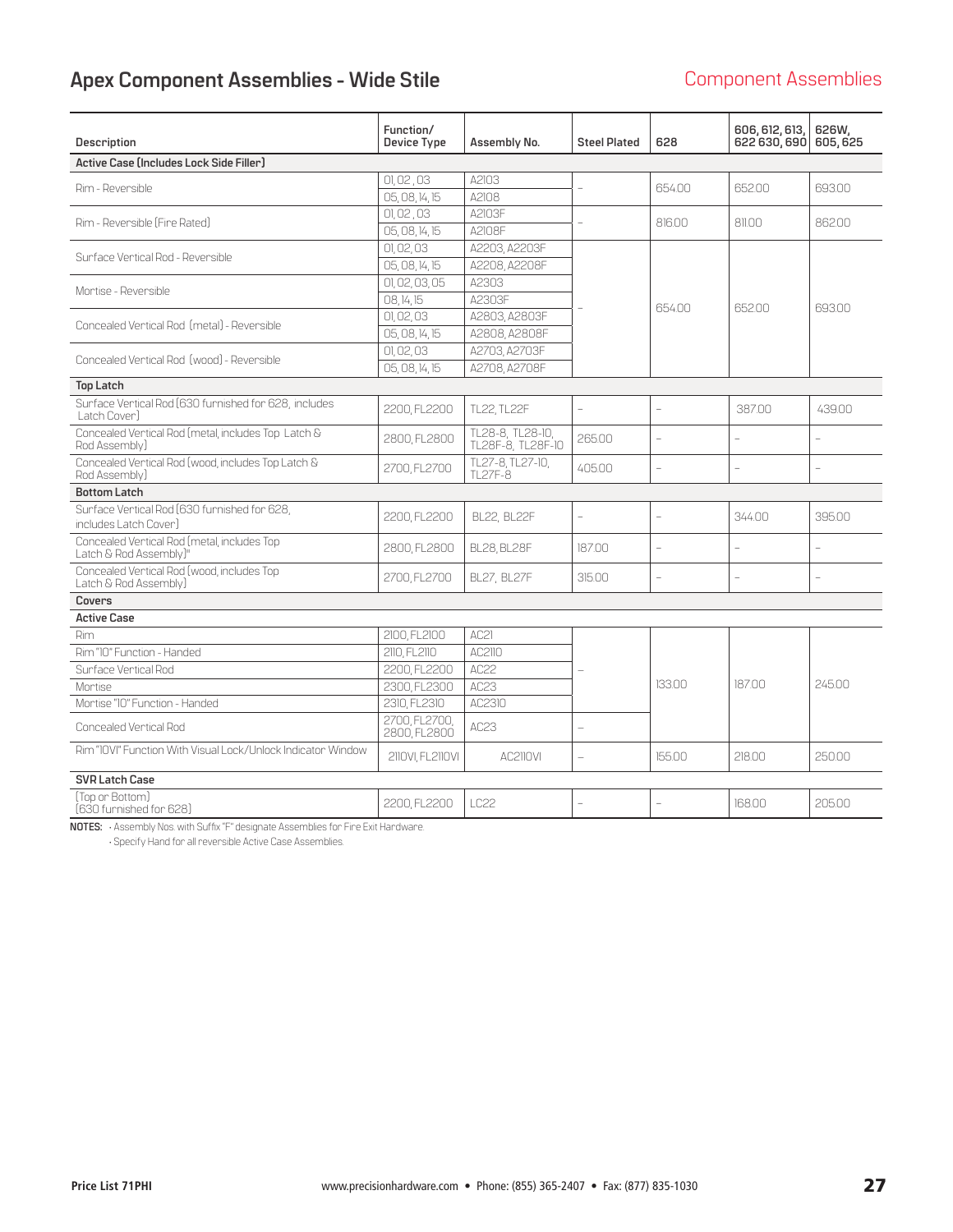# Apex Component Assemblies - Wide Stile **Component Assemblies** Component Assemblies

| <b>Description</b>                                                                                                | Function/<br>Device Type | Assembly No.                                           | <b>Steel Plated</b>      | 628                      | 606, 612, 613,<br>622 630, 690 | 626W.<br>605, 625        |
|-------------------------------------------------------------------------------------------------------------------|--------------------------|--------------------------------------------------------|--------------------------|--------------------------|--------------------------------|--------------------------|
| <b>Touchbar Components</b>                                                                                        |                          |                                                        |                          |                          |                                |                          |
| Touchbar Assembly<br>(less active case, end cap & brkt.)                                                          | All Devices              | TBA-3, FLTBA-3,<br>TBA-4, FLTBA-4,<br>TBA-26. FLTBA-26 |                          | 97800                    | 1,130.00                       | 1,259.00                 |
| <b>Device Endcap</b>                                                                                              |                          |                                                        |                          |                          |                                |                          |
| Endcap                                                                                                            | <b>All Devices</b>       | EC992                                                  |                          | L.                       | 89.00                          | 117.00                   |
| Mounting Bracket                                                                                                  | <b>All Devices</b>       | MB305                                                  | 62.00                    | $\equiv$                 | $\equiv$                       | $\overline{a}$           |
| <b>Center Chassis</b>                                                                                             |                          |                                                        |                          |                          |                                |                          |
| Concealed Vertical Rod (metal)                                                                                    | 2800, FL2800             | <b>CCH344</b>                                          | 394.00                   | $\qquad \qquad -$        | $\overline{a}$                 | $\overline{a}$           |
| <b>Top Rod</b>                                                                                                    |                          |                                                        |                          |                          |                                |                          |
| Surface Vertical Rod                                                                                              | $7 - 0$ "                | TR1854                                                 |                          |                          |                                |                          |
| (Includes Rod Pin, Clip & Rod Guide)                                                                              | $8 - 0$ "                | <b>TR1855</b>                                          |                          |                          | 102.00                         | 13300                    |
| [630 furnished for 626 and 628]                                                                                   | $10 - 0$ "               | <b>TR1857</b>                                          |                          |                          |                                |                          |
| (12'-0" is not available on Fire Rated Devices)                                                                   | $12 - 0$ "               | <b>TR5197</b>                                          |                          |                          |                                |                          |
| Concealed Vertical Rod (metal)                                                                                    | 6'-8" to 8'-0"           | <b>TR551</b>                                           | 147.00                   | $\frac{1}{2}$            | L,                             | $\overline{\phantom{a}}$ |
|                                                                                                                   | 8'-1" to 10'-0"          | <b>TR552</b>                                           |                          |                          |                                |                          |
| Concealed Vertical Rod (wood)                                                                                     | 6'-8"to 8'-0"            | TR554                                                  | 240.00                   |                          |                                |                          |
|                                                                                                                   | 8'-1" to 10'-0"          | <b>TR555</b>                                           |                          |                          |                                |                          |
| <b>Bottom Rod</b>                                                                                                 |                          |                                                        |                          |                          |                                |                          |
| Surface Vertical Rod (Includes Rod Pin, Clip & Rod Guide)<br>[630 furnished for 626 and 628]                      | All Devices              | <b>BR1859</b>                                          |                          | $\overline{a}$           | 10200                          | 13300                    |
| Concealed Vertical Rod [metal] [Includes Bottom bolt]                                                             | <b>All Devices</b>       | <b>BR553</b>                                           | 147.00                   | $\overline{a}$           | L.                             | $\overline{a}$           |
| Concealed Vertical Rod (wood) (Includes Bottom bolt)                                                              | <b>All Devices</b>       | <b>BR556</b>                                           | 240.00                   | $\overline{\phantom{0}}$ |                                |                          |
| <b>Extended Bottom Rod</b>                                                                                        |                          |                                                        |                          |                          |                                |                          |
| Surface Vertical Rod                                                                                              | All Devices              | BR5247-09                                              | $\overline{a}$           | $\overline{a}$           | 168.00                         | 205.00                   |
| Concealed Vertical Rod [metal] [Bottom bolt NOT included]                                                         | <b>All Devices</b>       | BR5244-09                                              | 12300                    | $\overline{\phantom{0}}$ |                                | $\overline{\phantom{0}}$ |
| Concealed Vertical Rod (wood) (Bottom bolt NOT included)                                                          | <b>All Devices</b>       | BR5246-09                                              | 123.00                   | $\overline{\phantom{0}}$ | L                              | $\overline{a}$           |
| Rod Guide, Pin & Clip                                                                                             |                          |                                                        |                          |                          |                                |                          |
| Surface Vertical Rod                                                                                              | 2200, FL2200             | <b>RG124</b>                                           | $\overline{\phantom{0}}$ | $\overline{\phantom{0}}$ | 53.00                          | 54.00                    |
| <b>Cylinder Dogging Kit</b>                                                                                       |                          |                                                        |                          |                          |                                |                          |
| Cylinder Dogging Kit (1-1/4" Mortise Cylinder not included.<br>see pg. 30)                                        | All Devices              | CDK-3, CDK-4                                           |                          | 182.00                   | 182.00                         | 18700                    |
| Double Cylinder Kit - "10" Function - Handed<br>(Cylinders not included, see pg. 30)                              |                          |                                                        |                          |                          |                                |                          |
| Rim Device (Includes locking/cylinder assy., cylinder collar<br>and active case cover)                            |                          | <b>RDC-10</b>                                          |                          | 500.00                   | 556.00                         | 643.00                   |
| Double Cylinder With Visual Lock/Unlock Indicator Kit - "10VI" Function - Handed                                  |                          |                                                        |                          |                          |                                |                          |
| Rim Device (Includes locking cylinder assy, cylinder collar,<br>flag assembly and active case cover               |                          | RDC-10VI                                               |                          | 726.00                   | 779.00                         | 860.00                   |
| Fire Rated Rim Device (Includes locking cylinder assy, cylinder<br>collar, flag assembly and FL active case cover |                          | FRDC-10VI                                              |                          | 906.00                   | 959.00                         | 1.040.00                 |
| Mortise Device (Includes M310 Mortise Lock, extension assy.,<br>cylinder bracket/collar and active case cover]    |                          | MDC-10                                                 |                          | 1,239.00                 | 1.295.00                       | 1.382.00                 |
| <b>Shim Kit</b>                                                                                                   |                          |                                                        |                          |                          |                                |                          |
| One set of 1/8" shims                                                                                             | <b>All Devices</b>       | SMK994 (Dull Black)                                    | 74.00                    | L                        |                                |                          |
| <b>Back Plate</b>                                                                                                 |                          |                                                        |                          |                          |                                |                          |
| Access Control Trim Center Driven Cam                                                                             | All Devices              | BP21                                                   | 71.00                    | $\overline{a}$           | $\equiv$                       | $\equiv$                 |

**NOTE:** Converts 2101, 2102, 2103, 2108 to 21 Center driven cam exit device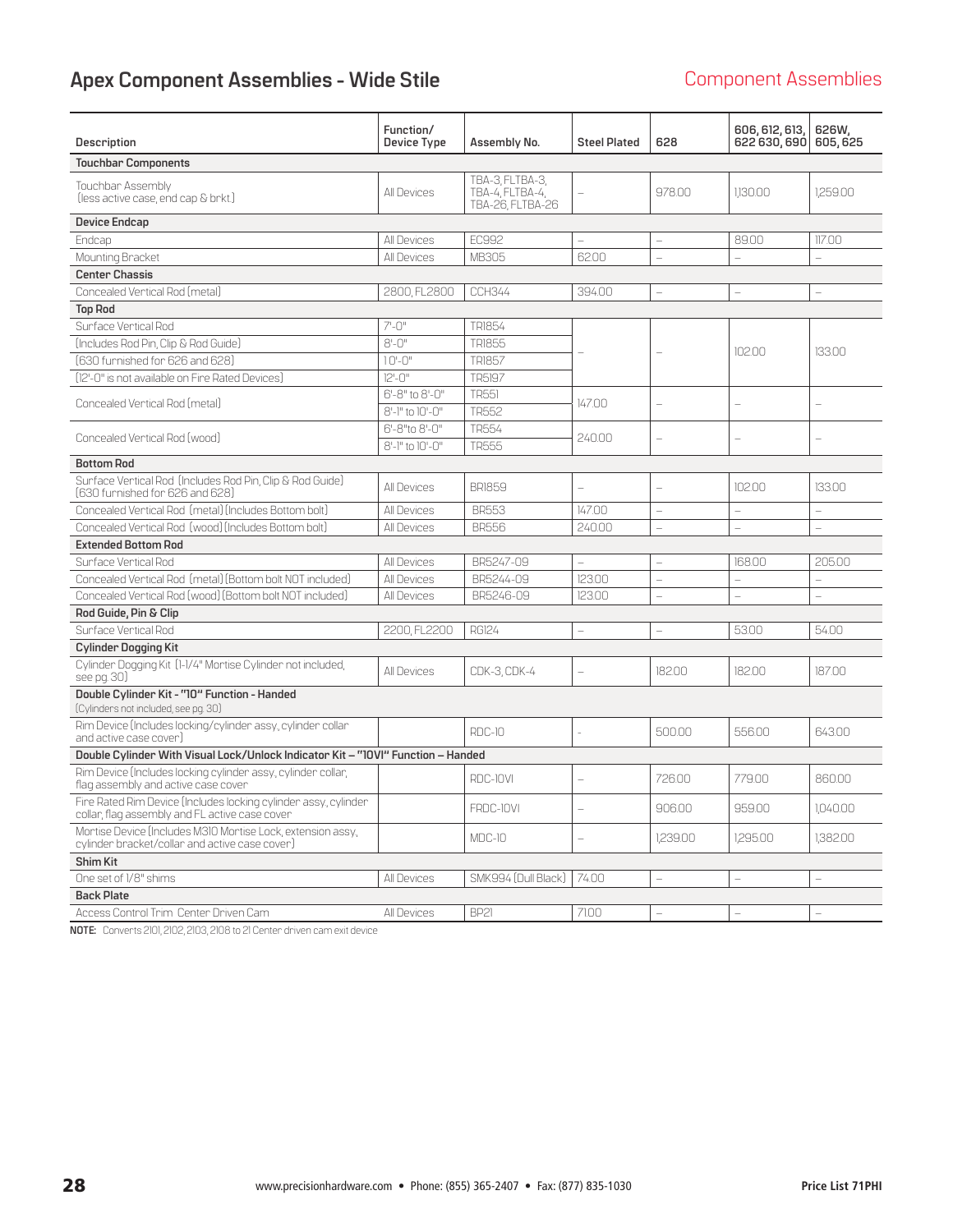# <span id="page-28-0"></span>Apex Component Assemblies - Narrow Stile **Component Assemblies**

| Description                                                                                                                             | Function/<br>Device Type | Assembly No.                          | <b>Steel Plated</b>      | 628                      | 606, 612, 613,<br>622 630, 690 | 626W,<br>605, 625        |
|-----------------------------------------------------------------------------------------------------------------------------------------|--------------------------|---------------------------------------|--------------------------|--------------------------|--------------------------------|--------------------------|
| Active Case (Includes Lock Side Filler)                                                                                                 |                          |                                       |                          |                          |                                |                          |
| Rim - Non Handed                                                                                                                        | All Functions            | A24                                   |                          | 720.00                   | 717.00                         | 716.00                   |
|                                                                                                                                         |                          | A24F                                  | $\qquad \qquad -$        | 880.00                   | 877.00                         | 931.00                   |
| Concealed Vertical Rod [metal] - Non Handed                                                                                             | All Functions            | A26, A26F                             | $-$                      | 720.00                   | 717.00                         | 765.00                   |
| Cover                                                                                                                                   |                          |                                       |                          |                          |                                |                          |
| <b>Active Case</b>                                                                                                                      |                          |                                       |                          |                          |                                |                          |
| Rim                                                                                                                                     | 2400, FL2400             | AC24                                  |                          | 133.00                   | 187.00                         | 245.00                   |
| Concealed Vertical Rod                                                                                                                  | 2600, FL2600             | AC26                                  |                          |                          |                                |                          |
| <b>Touchbar Components</b>                                                                                                              |                          |                                       |                          |                          |                                |                          |
| Touchbar Assembly (less active case, end cap & bracket)                                                                                 | All Devices              | NTBA-3, FLNTBA-3,<br>NTBA-4, FLNTBA-4 | L.                       | 979.00                   | 1.139.00                       | 1,259.00                 |
| <b>Device Endcap</b>                                                                                                                    |                          |                                       |                          |                          |                                |                          |
| Endcap                                                                                                                                  | <b>All Devices</b>       | NEC993                                |                          | $\overline{\phantom{0}}$ | 89.00                          | 117.00                   |
| Mounting Bracket                                                                                                                        | All Devices              | <b>NMB591</b>                         | 62.00                    | $\overline{\phantom{0}}$ |                                | $\overline{\phantom{0}}$ |
| <b>Center Chassis</b>                                                                                                                   |                          |                                       |                          |                          |                                |                          |
| Concealed Vertical Rod [metal]                                                                                                          | 2600, FL2600             | <b>CCH343</b>                         | 427.00                   |                          | $\qquad \qquad -$              |                          |
| <b>Top Latch</b>                                                                                                                        |                          |                                       |                          |                          |                                |                          |
| <b>Concealed Vertical Rod</b>                                                                                                           | 2600                     | TL28-8, TL28-10                       | 265.00                   | $\overline{\phantom{0}}$ | $\overline{\phantom{a}}$       | $\overline{\phantom{m}}$ |
| [metal, includes Top Latch & Rod Assembly]                                                                                              | FL2600                   | TL28F-8. TL28F-10                     |                          |                          |                                |                          |
| <b>Bottom Latch</b>                                                                                                                     |                          |                                       |                          |                          |                                |                          |
| Concealed Vertical Rod                                                                                                                  | 2600                     | <b>BL28</b>                           | 18700                    | $\overline{\phantom{0}}$ |                                | $\qquad \qquad -$        |
| [metal, includes Bottom Bolt & Rod Assembly]                                                                                            | FL2600                   | BL28F                                 |                          |                          |                                |                          |
| <b>Top Rod</b>                                                                                                                          |                          |                                       |                          |                          |                                |                          |
| Concealed Vertical Rod [metal]                                                                                                          | 6'-8" to 8'-0"           | <b>TR551</b>                          | 147.00                   | $\overline{\phantom{0}}$ | ÷                              | $\equiv$                 |
|                                                                                                                                         | 8'-1" to 10'-0"          | TR552                                 |                          |                          |                                |                          |
| <b>Bottom Rod</b>                                                                                                                       |                          |                                       |                          |                          |                                |                          |
| Concealed Vertical Rod [metal] [Includes Bottom Bolt]                                                                                   | <b>All Devices</b>       | <b>BR553</b>                          | 14700                    | $\overline{\phantom{0}}$ | L,                             |                          |
| <b>Extended Bottom Rod</b>                                                                                                              |                          |                                       |                          |                          |                                |                          |
| Concealed Vertical Rod (metal) (Bottom bolt NOT included)                                                                               | All Devices              | BR5244-09                             | 123.00                   | $\overline{\phantom{0}}$ | ÷                              | ÷                        |
| <b>Cylinder Dogging Kit</b>                                                                                                             |                          |                                       |                          |                          |                                |                          |
| Narrow Cylinder Dogging Kit                                                                                                             | All Devices              | NCDK-3, NCDK-4                        | $\overline{\phantom{0}}$ | 182.00                   | 182.00                         | 187.00                   |
| [1-1/4" Mortise Cylinder Not Included, see pg.30]                                                                                       |                          |                                       |                          |                          |                                |                          |
| Shim Kit                                                                                                                                |                          |                                       |                          |                          |                                |                          |
| Kit consists of: one set of 1/8" shims<br>MOTE. Appropriately March 1966, C. (66), "F" deployment a Appropriately from Fine Field Lands | <b>All Devices</b>       | NSMK995 (Dull Black)                  | 7400                     | $\overline{\phantom{0}}$ | L,                             | $\overline{\phantom{0}}$ |

**NOTE:** Assembly Nos. with Suffix "F" designate Assemblies for Fire Exit Hardware.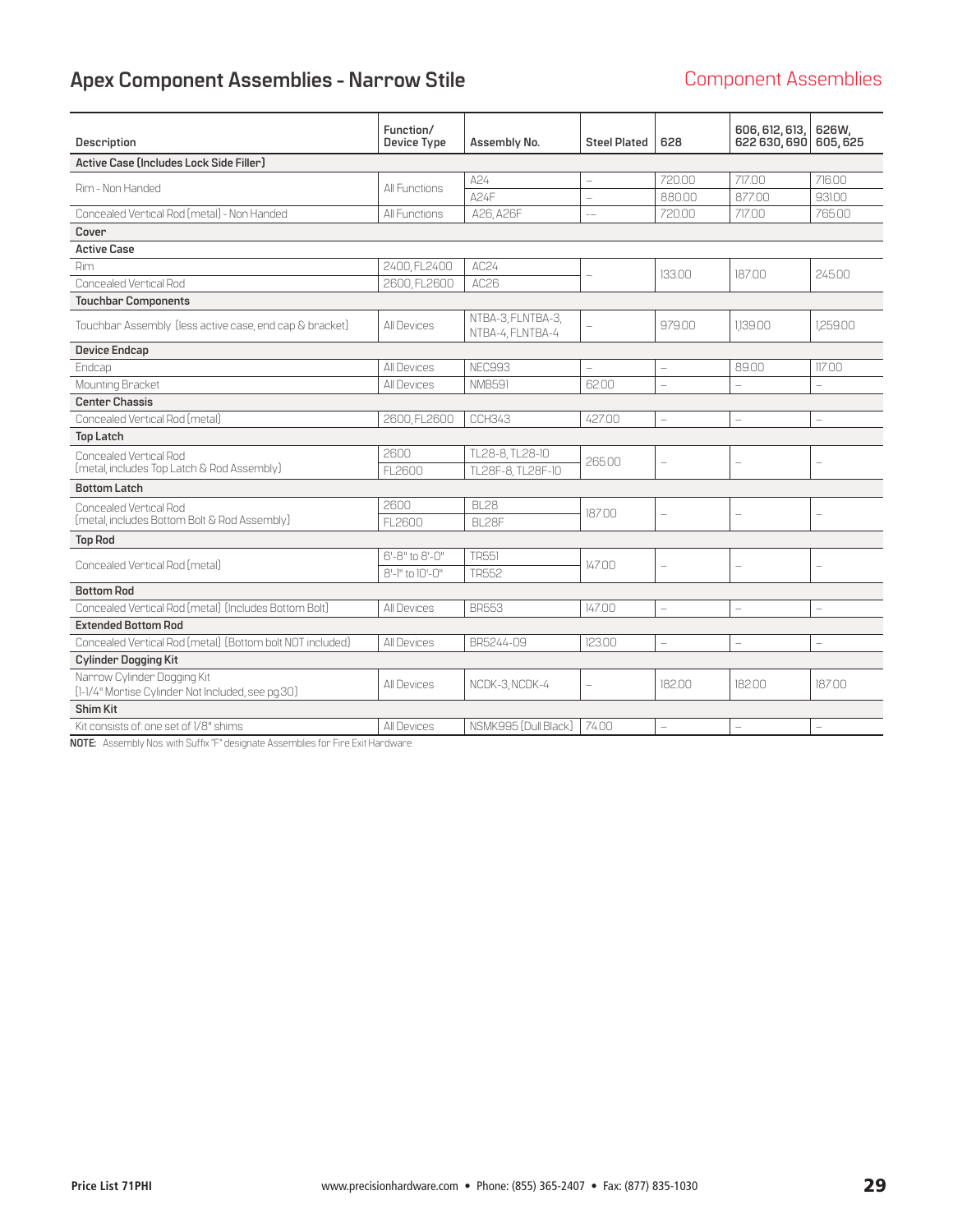# <span id="page-29-0"></span>**Reliant Component Assemblies Component Assemblies**

| <b>Description</b>                                                  | Device Type        | Assembly No.       | <b>Steel Plated</b>      | 689,695                  | Black                    |
|---------------------------------------------------------------------|--------------------|--------------------|--------------------------|--------------------------|--------------------------|
| Covers                                                              |                    |                    |                          |                          |                          |
| <b>Active Case</b>                                                  |                    |                    |                          |                          |                          |
| Rim                                                                 | 5100, FL5100       | AC5100             |                          | ÷                        | 95.00                    |
| Surface Vertical Rod                                                | 5200, FL5200       | AC5200             |                          |                          |                          |
| SVR Latch Case (Top or Bottom)                                      | 5200, FL5200       | LC5200             | $\qquad \qquad -$        | $\overline{\phantom{0}}$ | 7100                     |
| <b>Device Endcap</b>                                                |                    |                    |                          |                          |                          |
| Endcap                                                              | All Devices        | REC999             | 6100                     | $\qquad \qquad -$        | 4200                     |
| Mounting Bracket                                                    | All Devices        | <b>MB305</b>       |                          |                          |                          |
| <b>Top Latch</b>                                                    |                    |                    |                          |                          |                          |
| Surface Vertical Rod [Includes Latch Cover]                         | 5200, FL5200       | <b>TL52, TL52F</b> | $\qquad \qquad -$        | $\overline{\phantom{0}}$ | 264.00                   |
| <b>Bottom Latch</b>                                                 |                    |                    |                          |                          |                          |
| Surface Vertical Rod [Includes Latch Cover]                         | 5200, FL5200       | <b>BL52, BL52F</b> |                          | $\overline{\phantom{0}}$ | 220.00                   |
| <b>Top Rod</b>                                                      |                    |                    |                          |                          |                          |
|                                                                     | $7 - 0$ "          | RTRI860            |                          |                          |                          |
| Surface Vertical Rod (Includes Rod Pin, Clip & Rod Guide)           | $8 - 0$ "          | RTRI861            |                          | 74.00                    |                          |
|                                                                     | $10 - 0$ "         | <b>RTR1863</b>     |                          |                          |                          |
| <b>Bottom Rod</b>                                                   |                    |                    |                          |                          |                          |
| Surface Vertical Rod (metal) (Includes Rod Pin, Clip & Rod Guide)   | <b>All Devices</b> | <b>RBR1864</b>     | $\qquad \qquad -$        | 7400                     | $\overline{\phantom{0}}$ |
| <b>Extended Bottom Rod</b>                                          |                    |                    |                          |                          |                          |
| Surface Vertical Rod                                                | All Devices        | BR5248-09          | $\equiv$                 | 122.00                   | $\overline{\phantom{0}}$ |
| Rod Guide, Pin & Clip                                               |                    |                    |                          |                          |                          |
| Sunface Ventical Rod                                                | 5200, FL5200       | RRG123             | $\qquad \qquad -$        | $\overline{\phantom{0}}$ | 42.00                    |
| <b>Cylinder Dogging Kit</b>                                         |                    |                    |                          |                          |                          |
| Reliant Cylinder Dogging Kit (1-1/4" Mortise Cylinder Not Included) |                    | RCDK-3, RCDK-4     | $\overline{\phantom{0}}$ | 147.00                   | $-$                      |

**NOTES:** • Assembly Nos. with Suffix "F" designate Assemblies for Fire Exit Hardware.

• Top and Bottom Latch assemblies are priced with covers, deduct cover price if not required.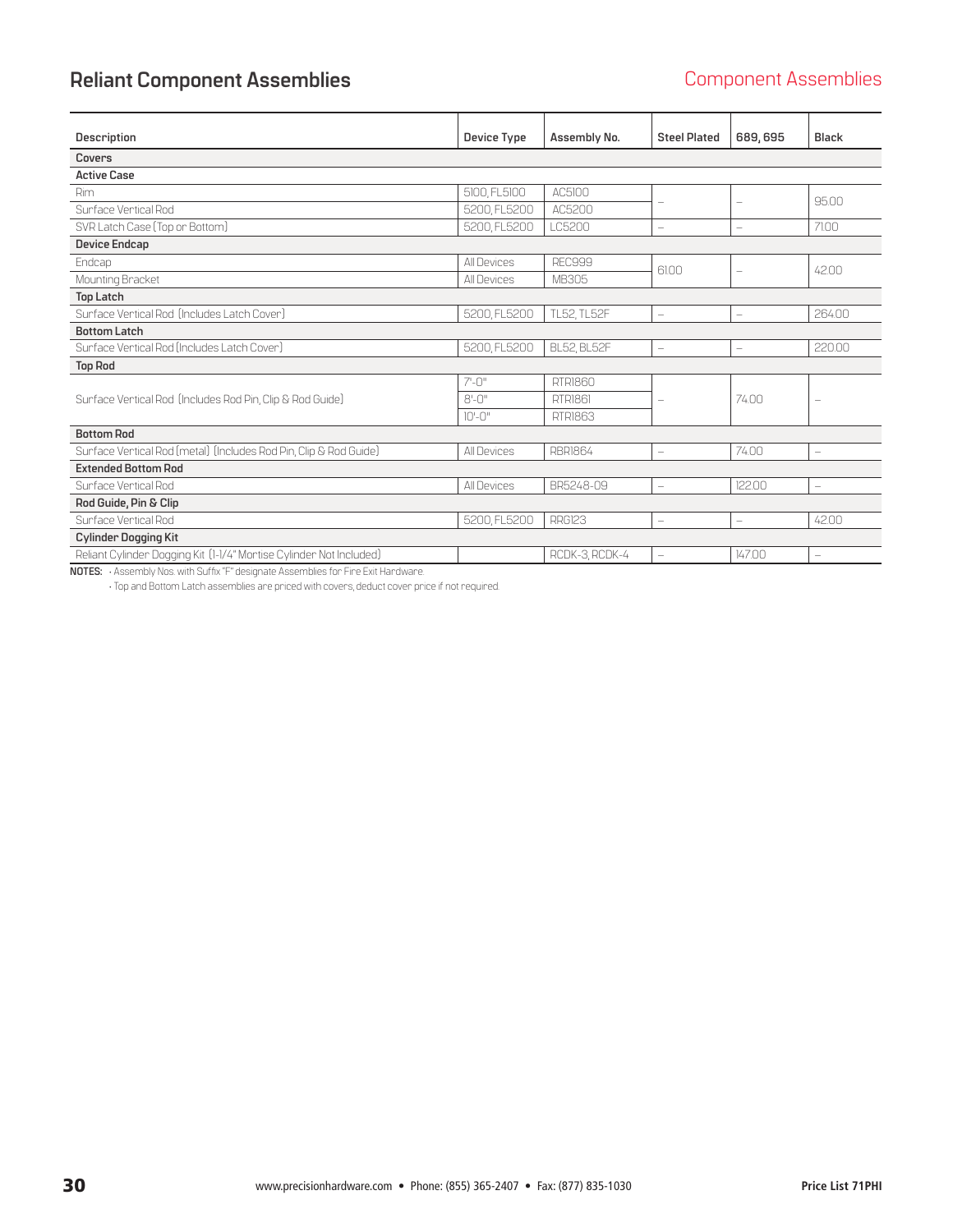# <span id="page-30-0"></span>**Olympian Component Assemblies - Crossbar** Component Assemblies

| Description                       | <b>Function/Device Type</b> | Assembly No.       | 606, 612 613, 630 | 605, 625 |
|-----------------------------------|-----------------------------|--------------------|-------------------|----------|
|                                   |                             |                    |                   |          |
| <b>Active Case</b>                |                             |                    |                   |          |
| Rim - Handed                      | 01, 02, 03                  | A103               | 911.00            | 1,018.00 |
|                                   | 05, 08, 14, 15              | A108               |                   |          |
| Rim - Reversible                  | 01,02,03                    | <b>AR103</b>       | 911.00            | 1.018.00 |
|                                   | 05, 08, 14, 15              | ARIO <sub>8</sub>  |                   |          |
| Rim - Handed                      | 01,02,03                    | AI03F              | 1,074.00          | 1,183.00 |
|                                   | 05, 08, 14, 15              | A108F              |                   |          |
| Rim - Reversible                  | 01,02,03                    | ARIO3F             | 1.074.00          | 1,183.00 |
|                                   | 05, 08, 14, 15              | ARIO8F             |                   |          |
| Surface Vertical Rod - Reversible | 01,02,03                    | A203, A203F        | 911.00            | 1,018.00 |
|                                   | 05, 08, 14, 15              | A208, A208F        |                   |          |
| Mortise - Handed                  | All Functions               | A303, A303F        | 911.00            | 1.018.00 |
| <b>Inactive Case</b>              |                             |                    |                   |          |
| All - Reversible                  | All Devices                 | <b>B123, B123F</b> | 657.00            | 758.00   |
| <b>Top Latch</b>                  |                             |                    |                   |          |
| Surface Vertical                  | 200                         | <b>TL22</b>        | 387.00            | 439.00   |
| Rod                               | <b>FL200</b>                | <b>TL22F</b>       |                   |          |
| <b>Bottom Latch</b>               |                             |                    |                   |          |
| Surface Vertical                  | 200                         | <b>BL22</b>        | 344.00            | 395.00   |
| Rod                               | FL 200                      | <b>BI 22F</b>      |                   |          |
| Covers                            |                             |                    |                   |          |
| <b>Active Case</b>                |                             |                    |                   |          |
| Rim - Handed                      | 100, FL100                  | ACIO, ACIOF        |                   |          |
| Rim - Reversible                  | R100, FLR100                | ACRIO, ACRIOF      | 188.00            |          |
| Surface Vertical Rod              | 200.FL200                   | AC20, AC20F        |                   | 247.00   |
| Mortise                           | 300, FL300                  | AC30, AC30F        |                   |          |
| <b>Inactive Case</b>              |                             |                    |                   |          |
| Panic Exit Hardware               | All Devices                 | <b>HS123</b>       | 188.00            | 247.00   |
| Fire Exit Hardware                | All Devices                 | HS123F             |                   |          |
| <b>SVR Latch Case</b>             |                             |                    |                   |          |
| [Top or Bottom]                   | 200, FL200                  | LC22               | 168.00            | 205.00   |

**NOTES:** • Assembly Nos. with Suffix "F" designate Assemblies for Fire Exit Hardware. • Assemblies are priced with covers, deduct cover price if not required.

\* Specify Hand for all reversible or handed Active Case Assemblies.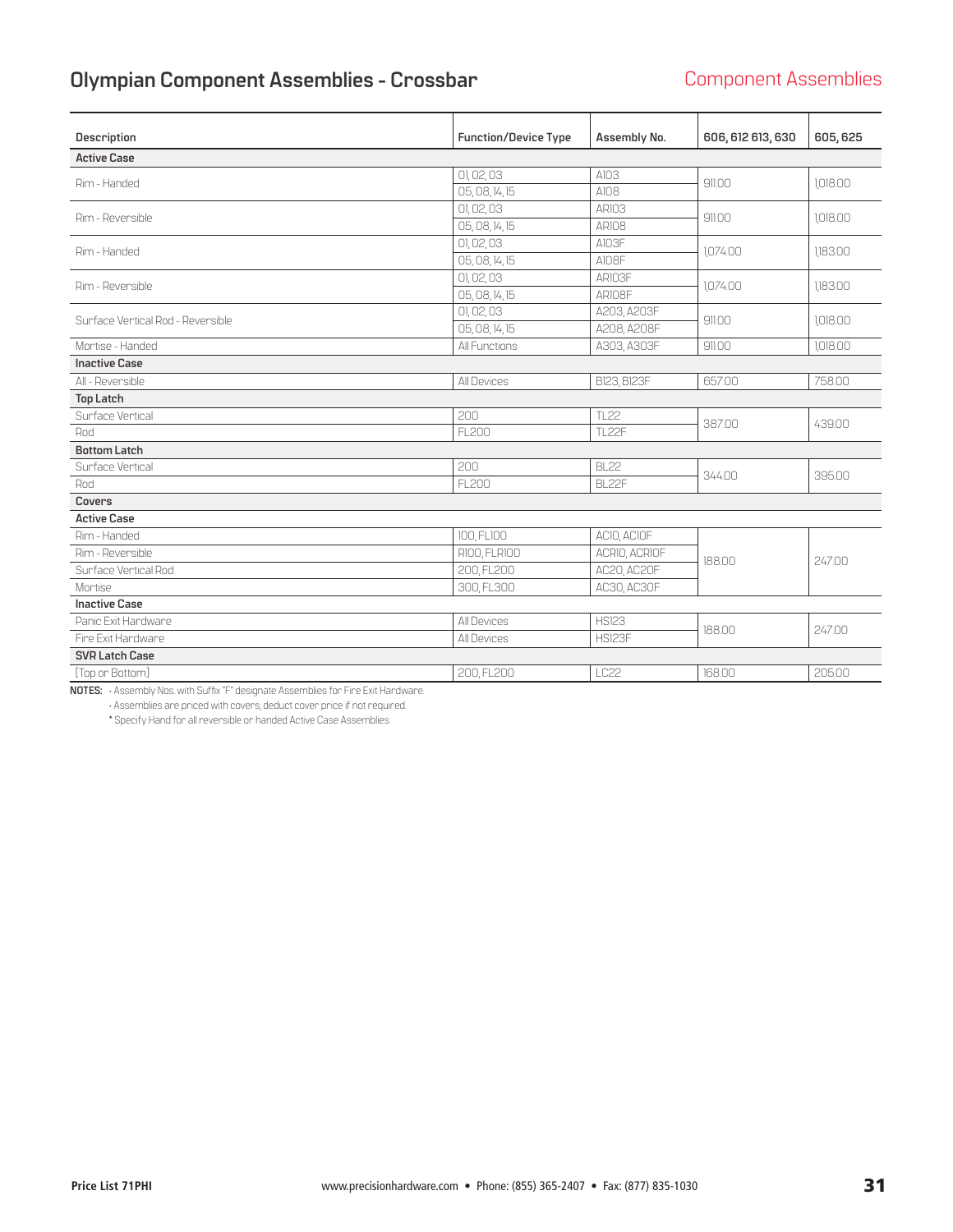# <span id="page-31-0"></span>**Olympian Component Assemblies - Crossbar** Component Assemblies

| Description                                | <b>Function/Device</b> | Assembly No.  |          | <b>Steel Plated</b>      | 606, 612<br>613, 630     | 605, 625                          |
|--------------------------------------------|------------------------|---------------|----------|--------------------------|--------------------------|-----------------------------------|
| Crossbar*                                  |                        | 3' Door       | 4'Door   |                          |                          |                                   |
| Standard                                   | All Devices            | CB123-3       | CB123-4  | $\overline{\phantom{0}}$ | 129.00                   | 157.00                            |
| Reinforced                                 | All Devices            | CBR123-3      | CBR123-4 | $\overline{\phantom{0}}$ | 153.00                   | 181.00                            |
| Knurled                                    | All Devices            | CBK123-3      | CBK123-4 | $\overline{\phantom{0}}$ | 317.00                   | 348.00                            |
| <b>Crossbar Plug</b>                       |                        |               |          |                          |                          |                                   |
|                                            | All Devices            | <b>CP123</b>  |          | $\overline{\phantom{0}}$ | 32.00                    | 36.00                             |
| Top Rod*                                   |                        |               |          |                          |                          |                                   |
|                                            | $7 - 0$ "              | TR1854        |          | $\qquad \qquad -$        |                          | 13300                             |
| Surface Vert Rod                           | $8 - 0$ "              | <b>TR1855</b> |          |                          | 10200                    |                                   |
|                                            | $10 - 0$ "             | <b>TR1857</b> |          |                          |                          |                                   |
|                                            | $12 - 0$ "             | <b>TR5197</b> |          |                          |                          |                                   |
| <b>Bottom Rod*</b>                         |                        |               |          |                          |                          |                                   |
| Surface Vertical Rod                       | All Devices            | <b>BRI859</b> |          | $\overline{\phantom{0}}$ | 102.00                   | 133.00                            |
| <b>Extended Bottom Rod</b>                 |                        |               |          |                          |                          |                                   |
| Surface Vertical Rod                       | All Devices            | BR5247-09     |          | $\overline{\phantom{0}}$ | 168.00                   | 205.00                            |
| Rod Guide, Pin & Clip                      |                        |               |          |                          |                          |                                   |
| Surface Vertical Rod                       | 200, FL200             | <b>RG124</b>  |          | $\overline{\phantom{0}}$ | 5300                     | 54.00                             |
| <b>Back Plate Assemblies - Rim Devices</b> |                        |               |          |                          |                          |                                   |
| Rim                                        | 01,02,03               | <b>BPI03</b>  |          | 7400                     |                          |                                   |
|                                            | 05, 08, 14, 15         | <b>BPI08</b>  |          |                          |                          | $\hspace{1.0cm} - \hspace{1.0cm}$ |
| Surface Vert Rod                           | 01,02,03               | <b>BP203</b>  |          | 7400                     |                          |                                   |
|                                            | 05, 08, 14, 15         | <b>BP208</b>  |          |                          | $\overline{\phantom{0}}$ | $\overline{\phantom{m}}$          |

\* 630 furnished for 626

# **Trim Components Assemblies**

| <b>Series</b>                                     | Description                                          | Kit No.      |          |          |        |  |  |
|---------------------------------------------------|------------------------------------------------------|--------------|----------|----------|--------|--|--|
| <b>Trim Function Conversion Kits</b>              |                                                      |              |          |          |        |  |  |
| 4900 Trim                                         | From "03" to "08" or "02" to "14"                    | <b>FC-08</b> | YFC-08   | Olympian | 18200  |  |  |
| V4900 Trim                                        | From "03" to "08" or "02" to "14"                    | VFC-08       | YVEC-08  | Olympian |        |  |  |
|                                                   | From 4900 Trim to V4900 Trim                         | B-49-01      | YB-49-01 | Olympian | 182.00 |  |  |
| M4900 Trim                                        | From "03" to "08" or "02" to "14"                    | MFC-08       | MYFC-08  | Olympian |        |  |  |
| 2900 Trim                                         | From "08" to "03" [**specify Lever Style and finish] | NFC-03       |          | 182.00   |        |  |  |
|                                                   | From "03" to "08" [**specify Lever Style and finish] | NFC-08       |          |          |        |  |  |
| Cylinder Attachment Kits (Cylinders not included) |                                                      |              |          |          |        |  |  |
| Wide Stile                                        | 1700, 2000, 4900, V4900, 603 and 703A Series Trim    | $CA-03T$     |          |          | 4000   |  |  |
|                                                   | Device, "03" function, no outside Trim               | $CA-03$      |          |          | 22.00  |  |  |
|                                                   | Device, "03" function, no outside Trim               | $NCA-03$     |          |          | 38.00  |  |  |
| Narrow Stile                                      | 2900 Trim - for "03" function                        | CA-2903      |          |          | 44.00  |  |  |
|                                                   | 2900 Trim - for "08" function                        | CA-2908      |          |          | 44.00  |  |  |
| Reliant                                           | 808A Trim (specify finish 689 or 695)                | RCA-08       |          |          | 44.00  |  |  |

\*\* Please see specific catalog pages for finish designation.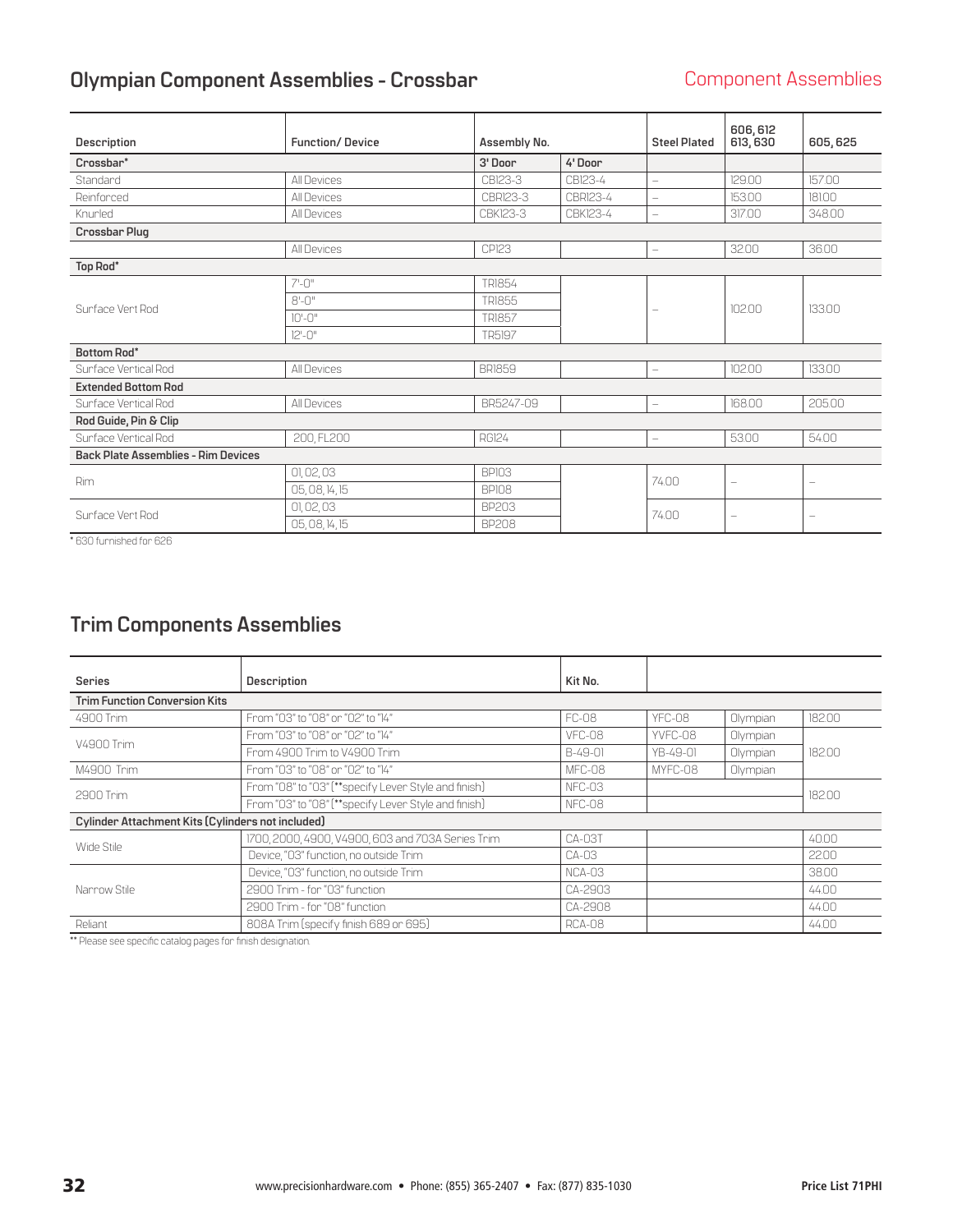# <span id="page-32-0"></span>**Weight Chart** Miscellaneous

|                                                                          |                          | 628                      |                          | 605, 606, 612, 613, 622, 625, 626W, 630, 690 |                          |                          |
|--------------------------------------------------------------------------|--------------------------|--------------------------|--------------------------|----------------------------------------------|--------------------------|--------------------------|
| Weights are to the nearest 0.25 Lb. and<br>for estimating purposes only. | Wide                     | Narrow                   | Wide                     | <b>Narrow</b>                                | Olympian                 | 689,695<br>Reliant       |
| Devices - Less Trim                                                      |                          |                          |                          |                                              |                          |                          |
| <b>Rim</b>                                                               | 15.00                    | 14.25                    | 18.50                    | 18.00                                        | 14.00                    | 15.00                    |
| Surface Vertical Rod                                                     | 18.00                    | $\overline{\phantom{a}}$ | 23.25                    | $\overline{\phantom{0}}$                     | 19.00                    | 18.50                    |
| Less Bottom Rod                                                          | 17.25                    | $\overline{\phantom{a}}$ | 21.25                    | $\qquad \qquad -$                            | 18.00                    | 16.75                    |
| Mortise                                                                  | 17.00                    | $\overline{\phantom{0}}$ | 20.00                    | $\overline{\phantom{0}}$                     | 16.00                    | $\equiv$                 |
| Concealed Vertical Rod (metal)                                           | 19.25                    | 18.75                    | 22.50                    | 22.00                                        | $\equiv$                 | ÷,                       |
| Less Bottom Rod                                                          | 18.25                    | 17.50                    | 21.50                    | 21.00                                        | $\overline{\phantom{0}}$ | $\overline{\phantom{0}}$ |
| Concealed Vertical Rod (wood)                                            | 18.75                    | $\overline{\phantom{0}}$ | 22.50                    | $\qquad \qquad -$                            | $\overline{\phantom{0}}$ | $\overline{\phantom{0}}$ |
| Less Bottom Rod                                                          | 17.00                    | $\overline{\phantom{m}}$ | 21.00                    | $\qquad \qquad -$                            | $\qquad \qquad -$        | $\overline{\phantom{0}}$ |
| Device with DE option: add 13.00                                         |                          |                          |                          |                                              |                          |                          |
| <b>Trims</b>                                                             |                          |                          |                          |                                              |                          |                          |
| 1700A                                                                    | 3.00                     | $\overline{\phantom{0}}$ | 3.00                     | $\overline{\phantom{0}}$                     | 3.00                     | $\overline{\phantom{0}}$ |
| 2000A                                                                    | 3.25                     | $\equiv$                 | 3.25                     | $\overline{\phantom{0}}$                     | 3.25                     | $\equiv$                 |
| 2900A                                                                    | $\equiv$                 | 3.00                     | $\equiv$                 | 3.00                                         | $\equiv$                 | $\overline{\phantom{0}}$ |
| 4900A, 4900K                                                             | 5.50                     | $\frac{1}{2}$            | 5.50                     | $\equiv$                                     | 5.50                     | $\overline{a}$           |
| V4908A                                                                   | 6.00                     | $\equiv$                 | 6.00                     | $\equiv$                                     | 6.00                     | $\equiv$                 |
| CO <sub>3</sub>                                                          | 2.00                     | $\equiv$                 | 200                      | $\qquad \qquad -$                            | 200                      | $\equiv$                 |
| 501                                                                      | $\overline{\phantom{0}}$ | $\equiv$                 | $\equiv$                 | $\overline{\phantom{0}}$                     | $\overline{\phantom{0}}$ | 0.75                     |
| 602,603                                                                  | $\equiv$                 | $\overline{\phantom{0}}$ | $\overline{\phantom{0}}$ | $\overline{\phantom{0}}$                     | $\equiv$                 | 1.00                     |
| 702,703                                                                  | $\equiv$                 | $\equiv$                 | $\overline{\phantom{0}}$ | $\overline{\phantom{0}}$                     | $\equiv$                 | 175                      |
| 808A, 814A                                                               | $\equiv$                 | $\equiv$                 | $\overline{\phantom{0}}$ | $\equiv$                                     | $\equiv$                 | 3.25                     |
| <b>Active Case Assembly</b>                                              |                          |                          |                          |                                              |                          |                          |
| Rim Device                                                               | 2.50                     | 2.00                     | 250                      | 2.00                                         | 6.00                     | 1.25                     |
| Vertical Rod Device                                                      | 3.00                     | $\equiv$                 | 3.00                     | $\qquad \qquad -$                            | 6.00                     | 1.25                     |
| Mortise Device                                                           | 2.25                     | $\overline{\phantom{0}}$ | 2.25                     | $\overline{\phantom{0}}$                     | 5.50                     | $\overline{\phantom{0}}$ |
| Concealed Vertical Rod [metal]                                           | 3.00                     | 175                      | 3.00                     | 1.75                                         | $\qquad \qquad -$        |                          |
| Concealed Vertical Rod (wood).                                           | 3.00                     | $\equiv$                 | 3.00                     | $\equiv$                                     | $\overline{\phantom{0}}$ | $\equiv$                 |
| <b>Touchbar Assembly</b>                                                 |                          |                          |                          |                                              |                          |                          |
| 3'- 0" Device                                                            | 10.25                    | 10.25                    | 13.75                    | 13.75                                        | $\equiv$                 | 10.25                    |
| 4'- 0" Device                                                            | 11.50                    | 11.50                    | 15.00                    | 15.00                                        | $\qquad \qquad -$        | 11.00                    |
| <b>ELR Device</b>                                                        | 12.50                    | 12.50                    | 15.00                    | 15.00                                        | $\overline{\phantom{0}}$ | $\overline{\phantom{0}}$ |
| Dummy Touchbar                                                           | 8.75                     | 8.75                     | 14.50                    | 14.50                                        | $\qquad \qquad -$        | $\qquad \qquad -$        |
| <b>Inactive Case Assembly</b>                                            |                          |                          |                          |                                              |                          |                          |
| 3'- 0" Device                                                            | $\equiv$                 | $\equiv$                 | $\equiv$                 | $\equiv$                                     | 3.00                     | $\overline{\phantom{0}}$ |
| <b>Top Latch Assembly</b>                                                |                          |                          |                          |                                              |                          |                          |
| Surface Vertical Rod                                                     | 2.50                     | $\overline{\phantom{0}}$ | 250                      | $\equiv$                                     | 250                      | 200                      |
| <b>Concealed Vertical Rod</b>                                            | 2.75                     | 2.75                     | 275                      | 2.75                                         | $\equiv$                 | $\overline{\phantom{0}}$ |
| <b>Bottom Latch Assembly</b>                                             |                          |                          |                          |                                              |                          |                          |
| Surface Vertical Rod                                                     | 2.00                     | $\qquad \qquad -$        | 2.00                     | $\overline{\phantom{0}}$                     | 2.00                     | 175                      |
| <b>Concealed Vertical Rod</b>                                            | 250                      | 250                      | 250                      | 250                                          | $\equiv$                 | $\equiv$                 |

\* 630 furnished for 626

| <b>Mullions</b>         |       |
|-------------------------|-------|
| 811                     | 24.00 |
| <b>Mullion Fittings</b> |       |
| MC811                   | 0.50  |
| MB811                   | 0.50  |
| MB822                   | 1.00  |
| <b>Mortise Lock</b>     |       |
| M303, M308, M310        | 2.75  |
| Low Energy Operator     |       |
| D-4990                  | 40.00 |
| D-4990T                 | 40.00 |

| Electronics   |       |
|---------------|-------|
| <b>PS-161</b> | 10.0  |
| EPT-5         | 1.00  |
| 822           | 30.00 |
|               |       |
| MC822         | 2.25  |
| <b>MC822F</b> | 2.25  |
|               |       |
| FL822         | 30.00 |
|               |       |
| <b>KMC822</b> | 3.75  |
| KMC822F       | 3.75  |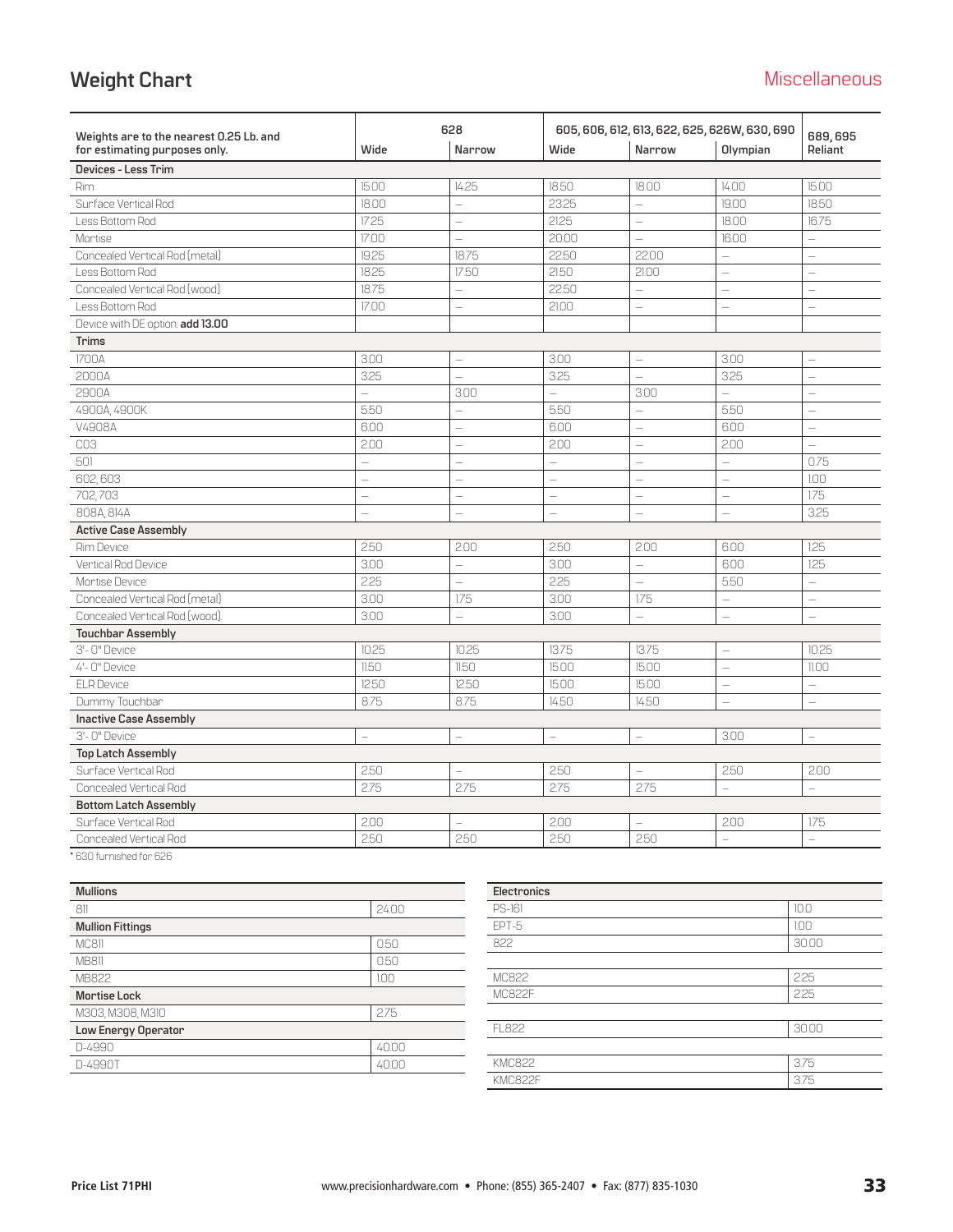## <span id="page-33-0"></span>**Quoting & Ordering**

Price quotations are based on one (1) shipment to one (1) location, and are valid as identified in the quote but in no case longer than one year from the date of the quote. All exceptions will be evaluated on an individual basis.

All quotation requests will be provided by the dormakaba USA Inc. ("dormakaba USA") Representative where the project is located.

**QUOTING PROCESS AND PROCEDURES:** The following information is necessary to secure a price quotation from dormakaba USA.

- Distributor Name • Distributor Location
- Architects Name, Phone Number and Architects Location
- Distributor Contact Name and Phone Number
- Specification Writer Name, Phone
- Distributor e–mail contact • Project Name
- Project Location
- Bid Date
- Number and Location • Competitive Influence / Specification

List of materials to be quotedEvery attempt will be made by dormakaba USA to provide the price quotation in a timely manner. Upon completion, you will receive a copy of the quotation which will also include a valid quotation number. Once the project is secured, a copy of the quotation must accompany your purchase order and be forwarded to dormakaba USA Customer Service Department in Indianapolis for processing.

**NON–STANDARD PRODUCT REQUEST:** Please contact your dormakaba USA Representative to complete a Non–Standard Product Request Form.

All requests should be submitted to the following email address: **Email: product.request.us@dormakaba.com**

Upon receipt of a special order request, dormakaba USA will review the configuration and determine if dormakaba USA is capable of making the special order product and will provide a response to the customer. If dormakaba USA is able to make the special order product, dormakaba USA will provide a specific sku/configuration to the customer for the special order product. This sku/configuration must be identified on all Purchase Orders. In addition, the Purchase Order must be marked as a "Special Order".

**ORDERING:** The following information is required for dormakaba USA to successfully process any order:

- Itemized Purchase Order (PO)
- dormakaba USA Approved Quote

Please send all orders to BAS–orderentry.us@dormakaba.com or by fax to 877–835–1030

**NOTE:** For detailed information on how to place an order for dormakaba USA products as well as BEST masterkey services please see the detailed section regarding "Best Ordering".

**ADD ON ORDERS FOR QUOTED PROJECTS:** To place an add–on order from a quoted project the Distributor must include the original quote, PO number and/or dormakaba USA's original order number. Add–On orders will be accepted for a period one (1) year from the original order date. Add–On orders received that are outside of the aforementioned period will be forwarded to the dormakaba USA Representative for re–quote.

**STOCKING ORDERS:** All orders for stock replenishment should be marked as "Stock" and indicate a "Ship To" address that coincides with the stocking Distributor warehouse location.

**INCOMPLETE ORDER PROCESS**: All orders are screened upon receipt for complete information. If an order is received incomplete, dormakaba USA Customer Service will make one (1) attempt to contact a Distributor directly for the missing requirements. If the information is not made available to dormakaba USA at that time the order will be referred to the local dormakaba USA Representative for resolution. All incomplete orders will be cancelled if not resolved after fourteen (14) calendar days.

**PRICE DISCREPANCY PROCESS:** All entered orders are reviewed by dormakaba USA Customer Service for accuracy and pricing consistency between the Distributor and dormakaba USA. Any order determined by dormakaba USA, in its sole and absolute discretion, to have a value greater than the Total Price shown on the Distributor purchase order will be held by dormakaba USA for a Price Discrepancy. dormakaba USA quotes are also reviewed to ensure that they are complete, approved, and match the PO. Due to pricing sensitivity, all price discrepancies must be resolved exclusively by your dormakaba USA Representative.

**ORDER CANCELLATION/CHANGES:** All requests for Order Cancellations and Changes (Quantity, Shipping, Finish, Function, etc) should be sent directly to dormakaba USA Customer Service. Requests via phone will be accepted, but must be accompanied by a written request. Factory Order Number, PO Number, Account Info, and Detailed Changes must be clearly indicated. Change requests can be submitted via the following methods:

**Email: BAS–cshelp.us@dormakaba.com Fax: 1–877–835–1030**

All order cancellations or changes will be subject to a cancellation fee as defined in dormakaba USA's Terms and Conditions of Sale.

**PRODUCTION SCHEDULING AND "DO NOT SHIP BEFORE" REQUESTS:** All orders are scheduled for production and shipping based on current production lead times and availability. Scheduling is completed only when an order is released from both credit and pricing review.

Exceptions to this policy are made only when the PO is clearly marked: "Do Not Ship Before" followed by the date. (Required Date, Expected Date, etc. do not apply) These orders will be scheduled to ship on or after the date listed.

Changes to "Do Not Ship Before" dates are required in writing and should be sent to: BAS–cshelp.us@dormakaba.com.

Be advised, orders not clearly marked with a "Do Not Ship Before" designation will be payable within normal terms from the actual shipment date.

#### **EXPEDITE REQUESTS:**

• Expedite requests will be reviewed and accommodated by dormakaba USA based on production lead times and availability.

**Email: [BAS–expediterequest.us@dormakaba.com](mailto:BAS-expediterequest.us%40dormakaba.com%20?subject=)**

• See the then current dormakaba USA Quick Ship Program for details.

**WHOLESALE PURCHASE:** Distributors are also free to utilize dormakaba USA's Authorized Wholesalers to purchase product. dormakaba USA does not make any guarantee of availability or pricing for purchases from an Authorized Wholesaler and the discounts afforded to Distributor by dormakaba USA shall not apply to purchases from an Authorized Wholesaler. The terms and conditions and price of product shall be as mutually agreed between Distributor and Wholesaler.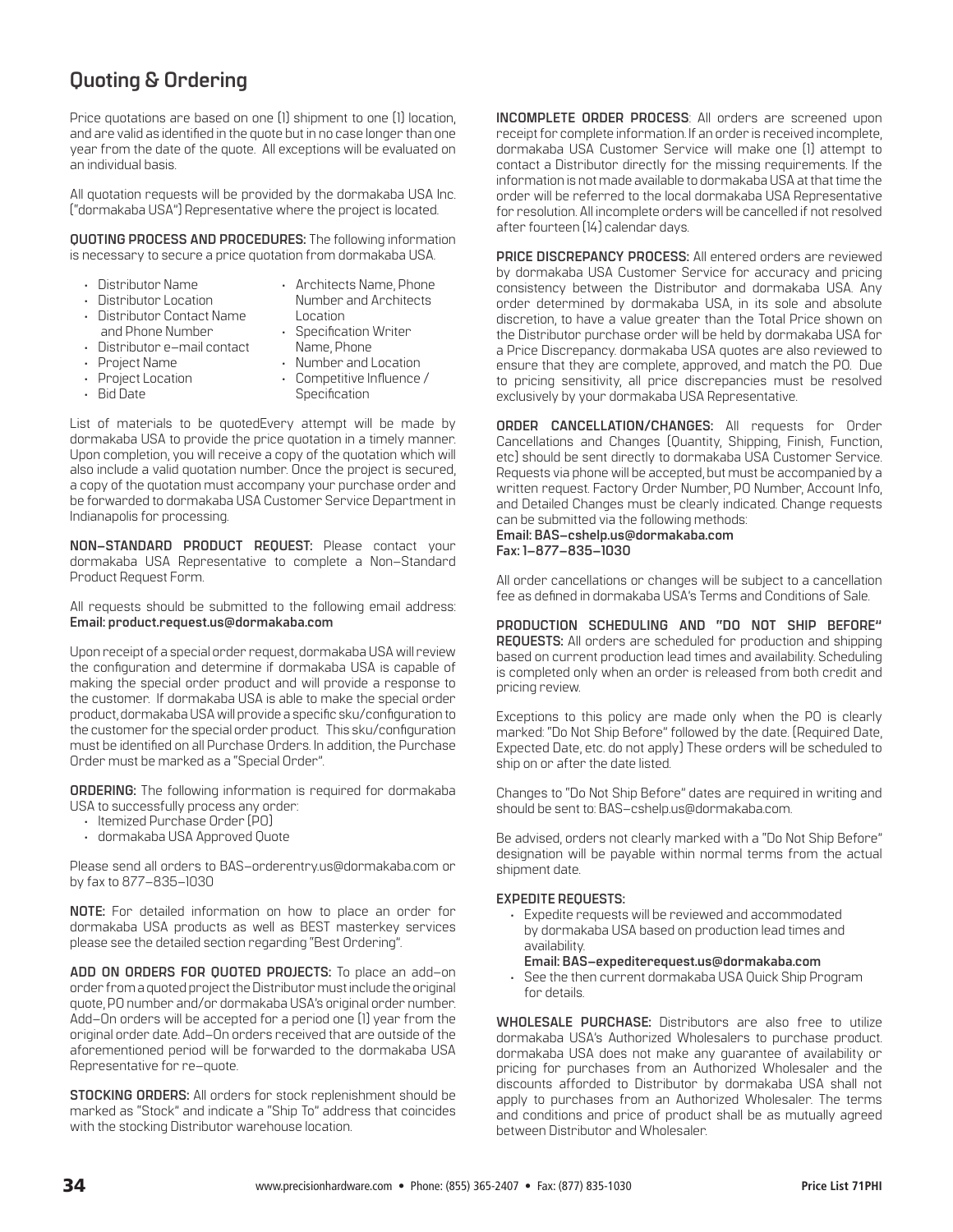# <span id="page-34-0"></span>**BEST Cylinder and Precision Exit Device Orders**

For current pricing and ordering information associated with Best cylinders please see the Best Price Catalog.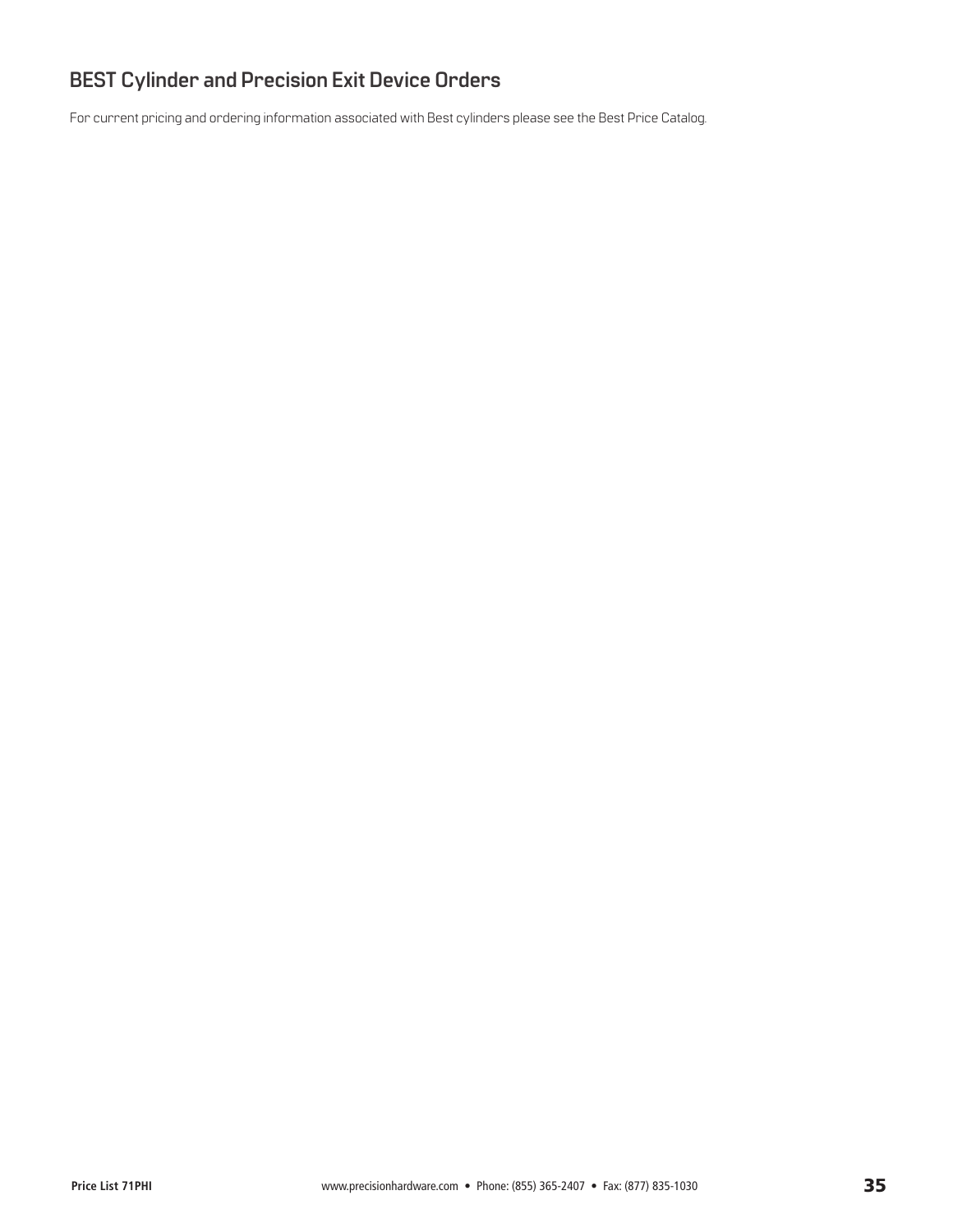### <span id="page-35-0"></span>**Returned Authorization (RA) Non-Warranty Fulfillment Issues**

**RA POLICY:** A Return Authorization Form ("RA") must be utilized to return products that are not defective and otherwise in a resalable condition. Only goods with an invoice date of less than one (1) year will be considered for a non–warranty related return. All materials returned to dormakaba USA Inc. ("dormakaba USA") for any reason (other than warranty), must have a correct RA number applied to the outside of the shipping carton. A thirty percent (30%) re–stocking charge (of the purchase price) will be applied to the Distributor's account for orders returned, including orders that were placed by customer in error. Transportation charges of returned goods must be prepaid by the Distributor. All goods must be returned within sixty (60) calendar days of RA issue date. All goods must be returned in original packaging and be in resalable condition. Product not returned in saleable condition is subject to disposal by dormakaba USA with no credit issued. Commercial Hardware items that are special made to order items will not be returned under any circumstances.

**RA PROCESS:** Requests for non–warranty related returns can be initiated by submitting an e–mail to **[BAS–rgacreditgrp.us@dormakaba.com.](mailto:BAS-rgacreditgrp.us%40dormakaba.com.%20?subject=)**

The RA Request Form must be completed entirely to process an RA. The following information will be needed:

- Company Name
- Item Number
- Account Number
- Item Quantity • Phone Number
- Contact Name • Purchaser Order Number
- Description of the Problem
- Sales Order Number
- 
- 1. Upon review and approval of the submitted RA request, a claim number is logged and provided back to the requestor by a dormakaba USA Team member:
- 2. Once a claim number is issued, this number should be noted on all references and communications concerning said RA.
- 3. Product should be returned to the address below. The shipment must be marked with the approved RA claim number to ensure prompt processing and attention. All shipping charges prepaid by customer.

 dormakaba USA Inc. Attn: Returns Department 6161 East 75th Street Indianapolis, IN 46250

- 4. The RA will be processed once material is received at dormakaba USA's factory provided it is received in its original packaging and is in saleable condition.
- 5. Credit is issued to the Distributor account and a credit memo is mailed to the Distributor.

Any quality issues (missing parts, wrong parts, handing, finish, etc) should be submitted electronically to: BAS–rgacreditgrp.us@dormakaba.com or your Local dormakaba USA Representative.

Please reference your original Purchase Order (PO) Number, Factory Order Number, Distributor Account, Contact Information (E–mail/Fax), and include a detailed description of the issue.

**1) ITEMS MISSING FROM A SHIPMENT:** If you have signed your shipment short, dormakaba USA Customer Service will promptly issue a No Charge replacement order for the missing products.

If the shipment was not signed short but after review, dormakaba USA Customer Service determines (based on shipping weights, packing lists, etc) that the order was indeed shipped short, a No Charge replacement will be issued.

If dormakaba USA Customer Service cannot verify a shipping error, an advance replacement order will be entered, charged, and expedited to the Distributor. The quality issue will be forwarded to the Return Authorization Credit Group for resolution.

If it is determined that the item was omitted from the order due to a dormakaba USA order entry error, a change order will be entered and expedited for the missing products.

Please see price book for further detail.

**2) WRONG ITEMS RECEIVED** (parts, handing, function, finish, etc):

Advanced replacements will be issued for any wrong items received. **Such orders will be charged based on pricing/discounts from the original order**. The issue will be forwarded to dormakaba USA's Return Authorization Credit Group for resolution.

Any quality issue that is determined to be either a dormakaba USA order entry and/or manufacturing error will have an advanced replacement order entered and will be expedited. An RA will be issued to return the incorrect products. No re–stock fee will apply for dormakaba USA order entry and/or manufacturing errors.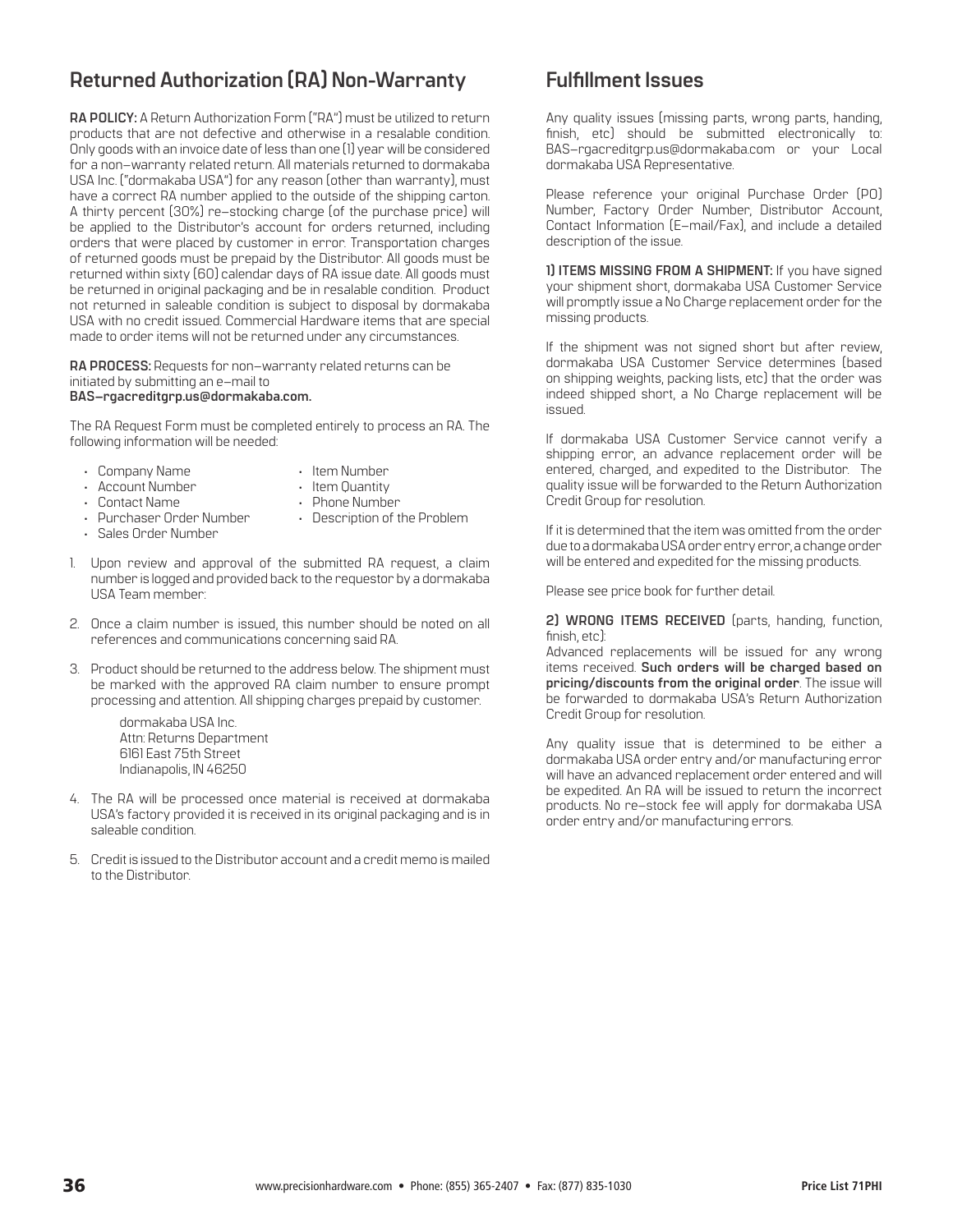### <span id="page-36-0"></span>**Order Form**

dormakaba USA Inc. Attn: Precision Hardware<br>6161 East 75th Street<br>Indianapolis, IN 46250

| Quantity | <b>Product Description</b> | Handing | Finish | Door Size |
|----------|----------------------------|---------|--------|-----------|
|          |                            |         |        |           |
|          |                            |         |        |           |
|          |                            |         |        |           |
|          |                            |         |        |           |
|          |                            |         |        |           |
|          |                            |         |        |           |
|          |                            |         |        |           |
|          |                            |         |        |           |
|          |                            |         |        |           |
|          |                            |         |        |           |
|          |                            |         |        |           |
|          |                            |         |        |           |
|          |                            |         |        |           |
|          |                            |         |        |           |
|          |                            |         |        |           |
|          |                            |         |        |           |
|          |                            |         |        |           |
|          |                            |         |        |           |
|          |                            |         |        |           |
|          |                            |         |        |           |
|          |                            |         |        |           |
|          |                            |         |        |           |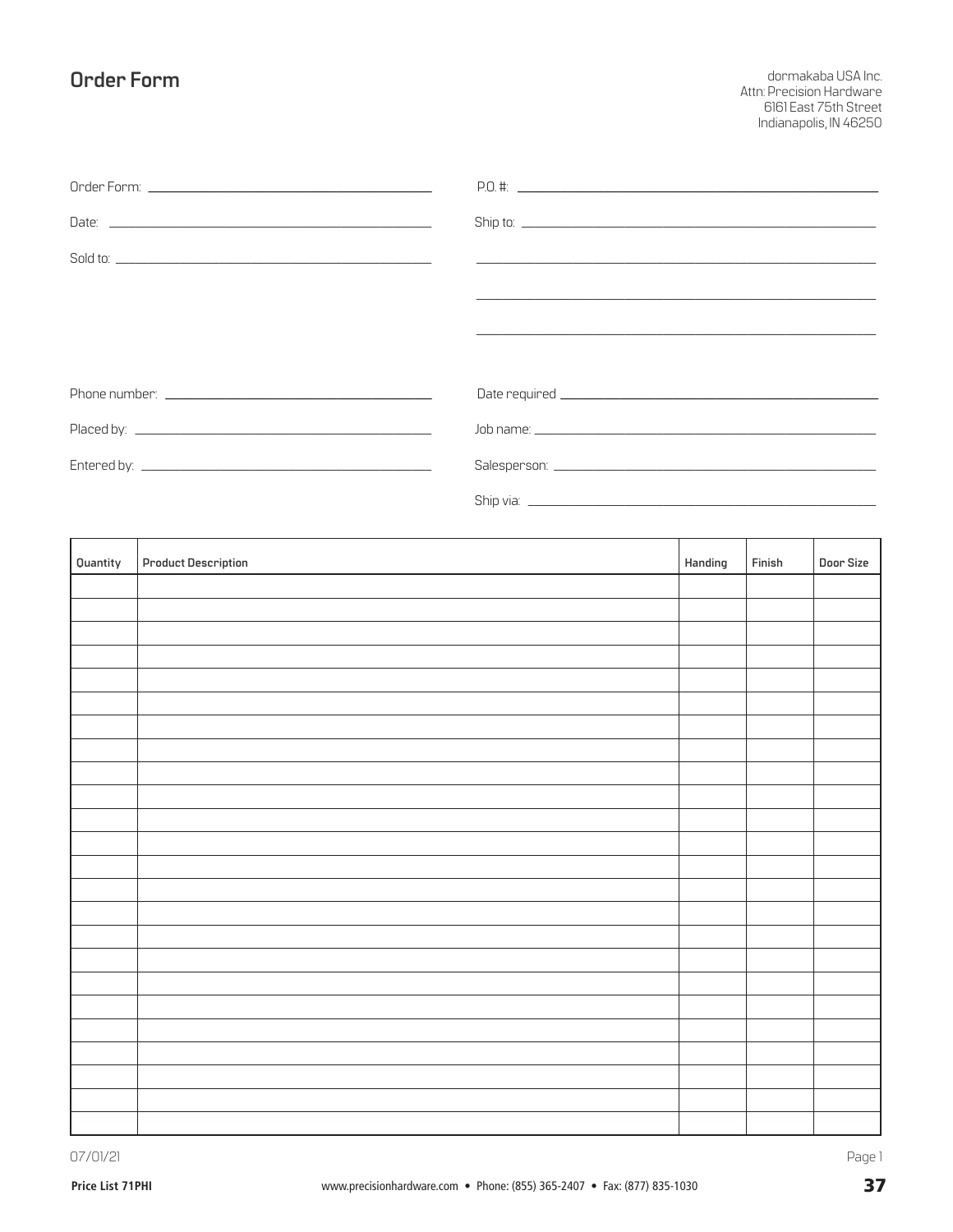# <span id="page-37-0"></span>**Return Authorization Form Request**

| $\Box$ Return for Replacement<br><b>Return for Credit</b><br>$\Box$ |                                                                                                                                    |
|---------------------------------------------------------------------|------------------------------------------------------------------------------------------------------------------------------------|
|                                                                     |                                                                                                                                    |
|                                                                     | <b>NATURE OF PROBLEM</b>                                                                                                           |
|                                                                     |                                                                                                                                    |
|                                                                     | <b>Manufacturing Defect</b>                                                                                                        |
|                                                                     | <b>U</b> Warranty Evaluation                                                                                                       |
|                                                                     | <b>Missing Parts</b><br>□                                                                                                          |
|                                                                     | $\Box$ Wrong Material Received                                                                                                     |
|                                                                     | Wrong Material Ordered                                                                                                             |
|                                                                     | $\Box$ Wrong Quantity                                                                                                              |
| State: 2010 2012 2012 2013                                          | ❏<br>Return Inventory                                                                                                              |
|                                                                     | $\Box$                                                                                                                             |
|                                                                     |                                                                                                                                    |
|                                                                     | NOTE: All returns shall be subject to dormakaba USA Inc.'s current Terms of<br>Sale and Warranty as outlined in the price catalog. |
|                                                                     |                                                                                                                                    |

q **Ship Replacement Material to Address Above** q **Ship Replacement Material to Address on Order**

### **DETAILED DESCRIPTION OF DEFECT OR REASON FOR RETURN**

| <b>RETURN MATERAIL</b>                                                                     |          |                             |                            |
|--------------------------------------------------------------------------------------------|----------|-----------------------------|----------------------------|
| Line Item #                                                                                | Quantity | <b>Product Nomenclature</b> | <b>Product Description</b> |
|                                                                                            |          |                             |                            |
|                                                                                            |          |                             |                            |
|                                                                                            |          |                             |                            |
|                                                                                            |          |                             |                            |
|                                                                                            |          |                             |                            |
|                                                                                            |          |                             |                            |
|                                                                                            |          |                             |                            |
|                                                                                            |          |                             |                            |
|                                                                                            |          |                             |                            |
|                                                                                            |          |                             |                            |
| Please e-mail completed form to BAS-rgacreditgrp.us@dormakaba.com or Fax to 1-877-835-1030 |          |                             |                            |

 $\_$  , and the set of the set of the set of the set of the set of the set of the set of the set of the set of the set of the set of the set of the set of the set of the set of the set of the set of the set of the set of th

 $\_$  , and the set of the set of the set of the set of the set of the set of the set of the set of the set of the set of the set of the set of the set of the set of the set of the set of the set of the set of the set of th

 $\_$  , and the set of the set of the set of the set of the set of the set of the set of the set of the set of the set of the set of the set of the set of the set of the set of the set of the set of the set of the set of th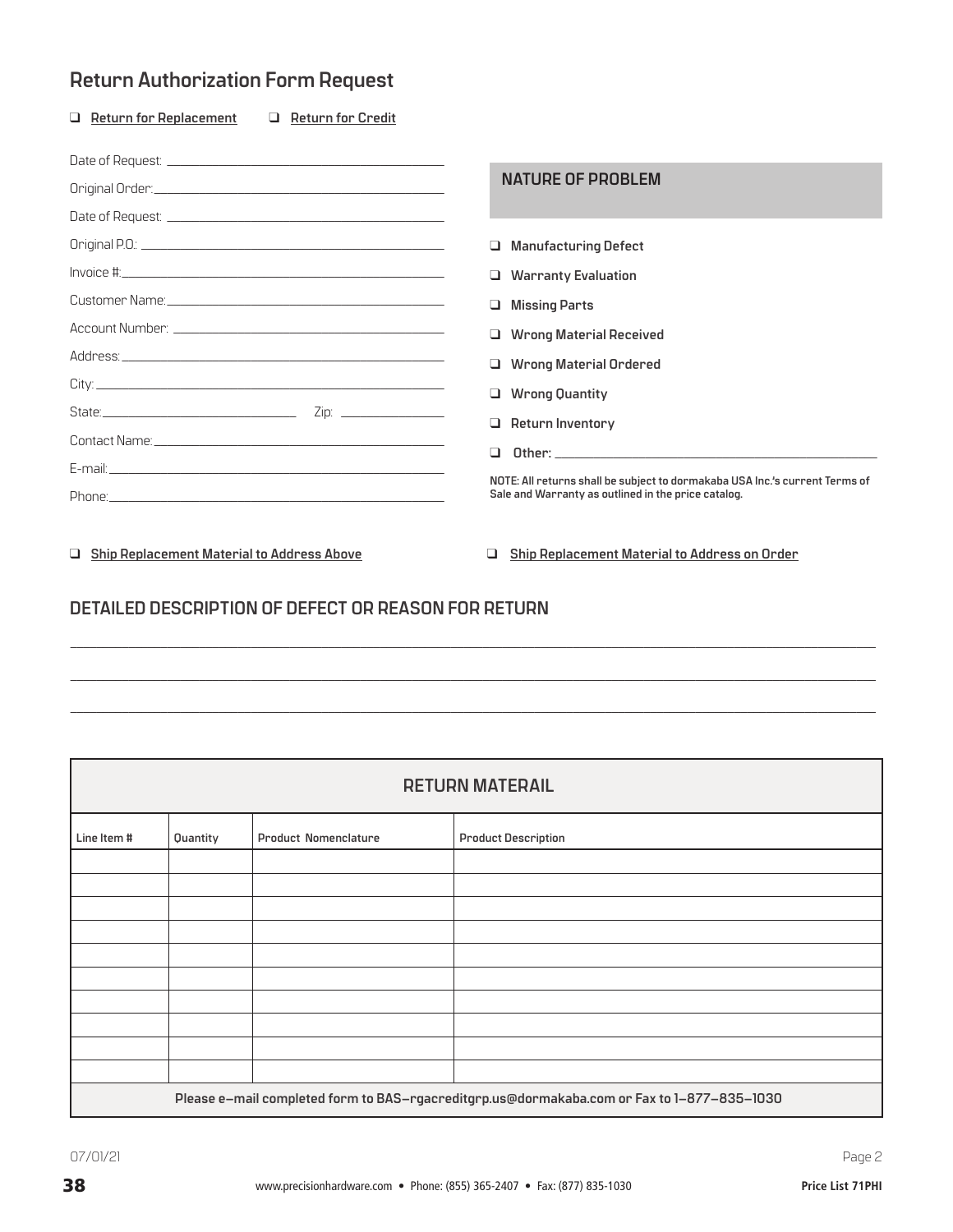**Notes**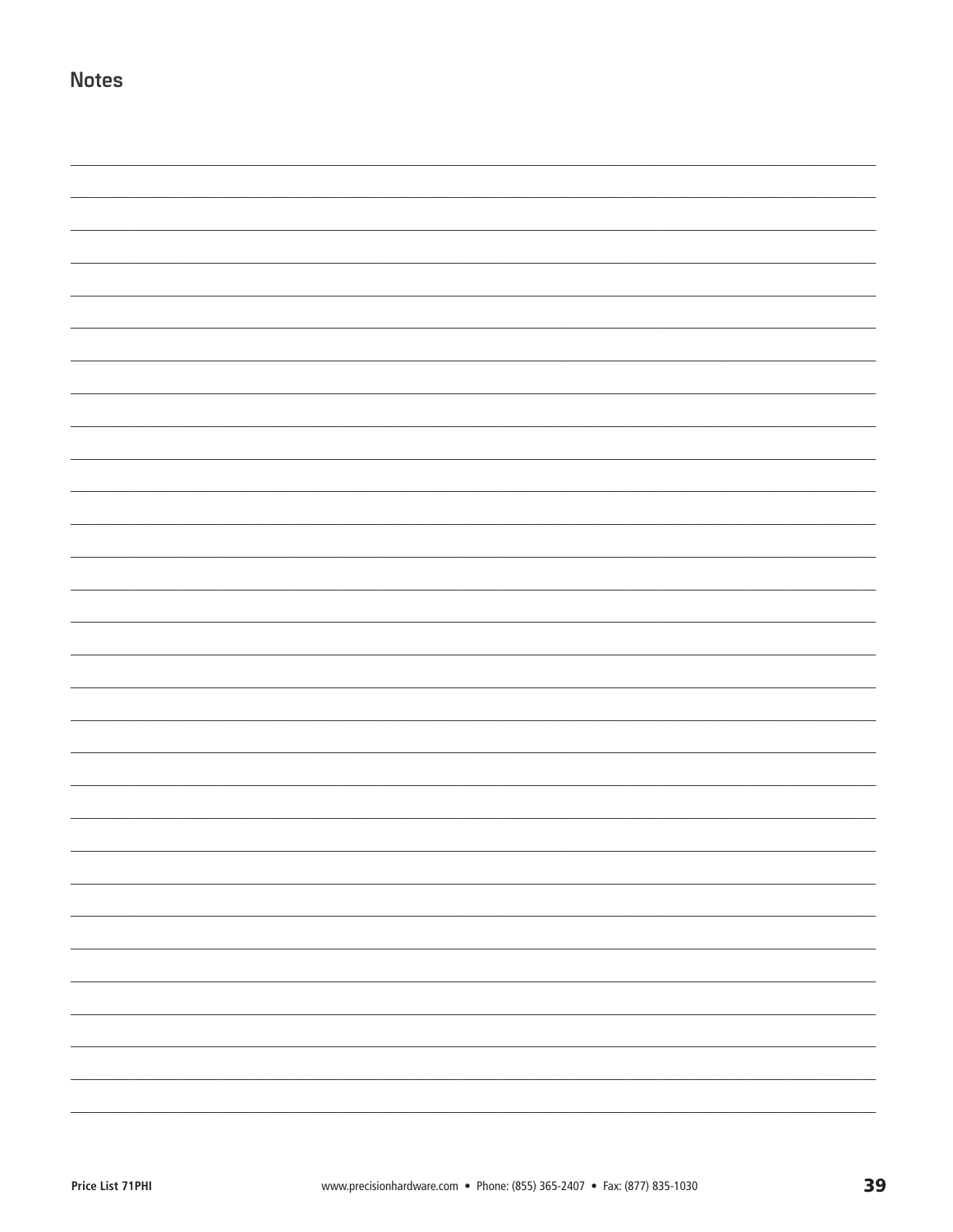**Notes**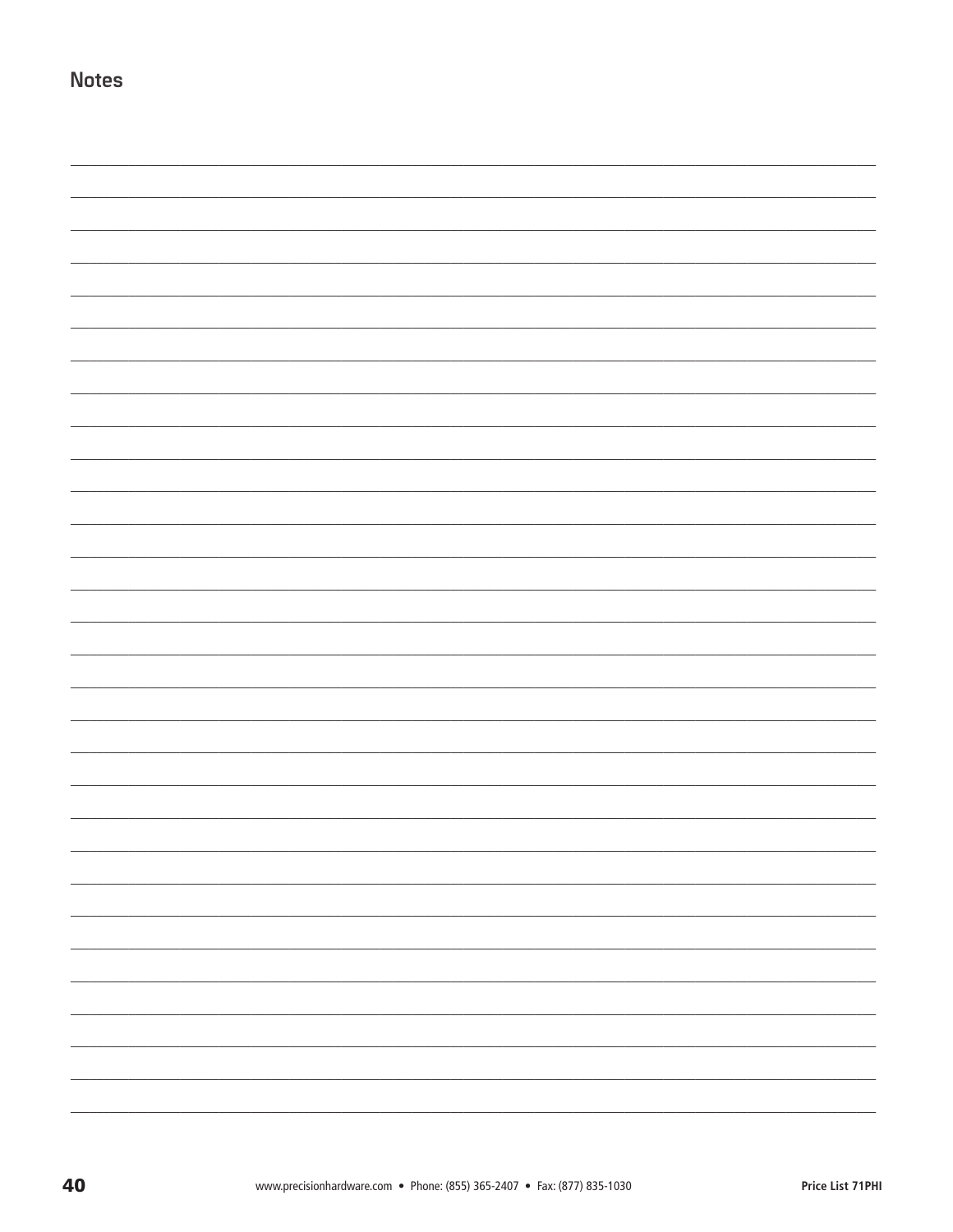**Notes**